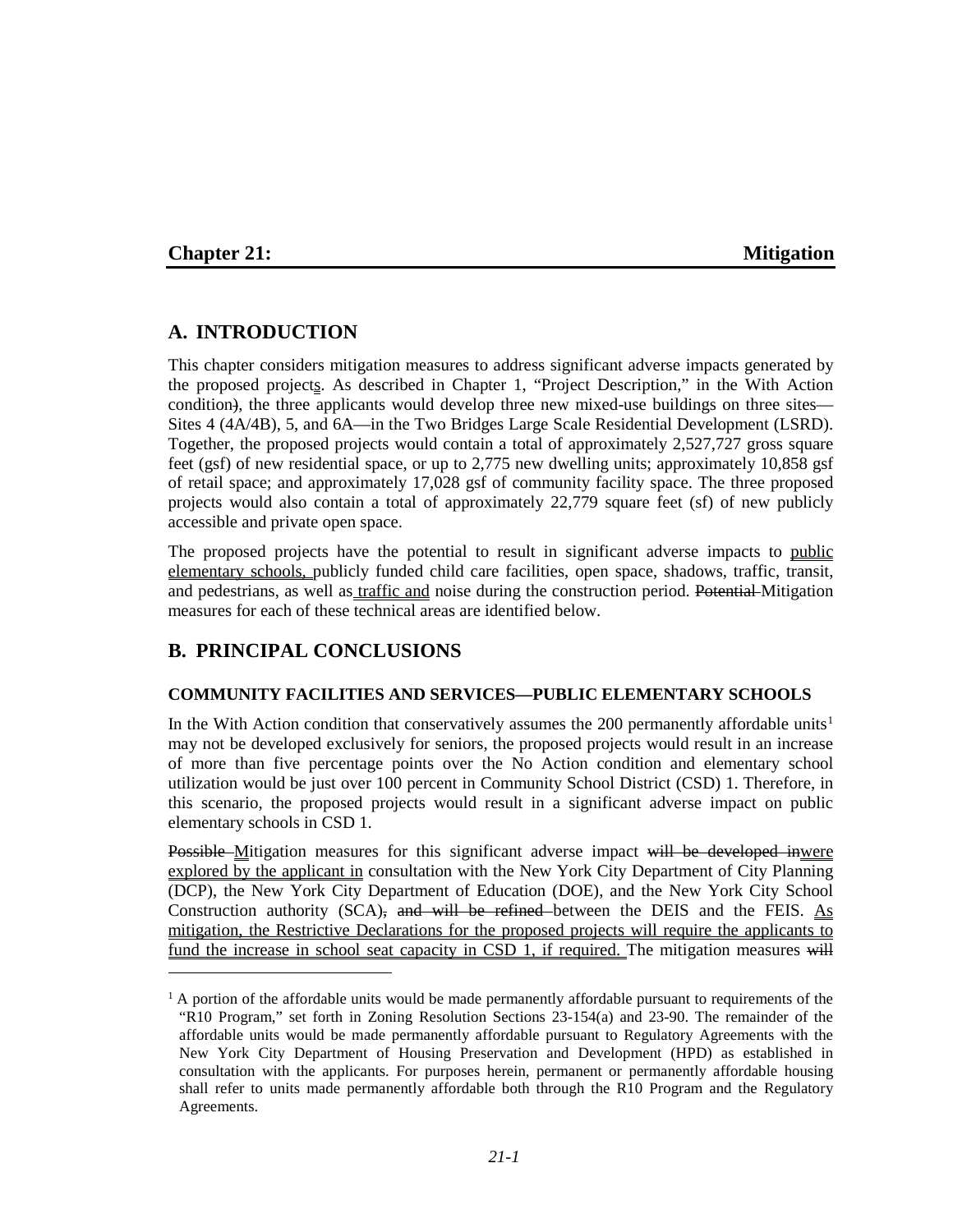reflect the nature and scope of the elementary school impact, taking into account the assessment in Chapter 4, "Community Facilities." DOE and SCA would continue to monitor trends in demand for school seats in the area. With the funding provided by the applicants, DOE and SCA responses to identified demand could take place in stages and include administrative actions and/or enlargement of existing schools. The *CEQR Technical Manual* lists potential mitigation measures for public school impacts, which may be implemented with these funds. These measures may include, but are not limited to, relocating administrative functions to another site, thereby freeing up space for classrooms; making space within the buildings associated with the proposed projects or elsewhere in the school study area available to DOE; and/or restructuring or reprogramming existing school space within a district. Other measures may be identified in consultation with DOE and SCA that would not create additional capacity but may nevertheless serve to alleviate capacity constraints. Absent the implementation of such measures, if needed, the proposed projects would have an unmitigated significant adverse impact on public elementary schools.

## **COMMUNITY FACILITIES AND SERVICES—PUBLICLY FUNDED CHILD CARE FACILITIES**

In the With Action condition that conservatively assumes the 200 permanently affordable units may not be developed exclusively for seniors, child care facilities in the study area would operate over capacity, and the increase in the utilization rate would be over five percentage points. Therefore, in this scenario, the proposed projects would result in a significant adverse impact on child care facilities.

Possible Mitigation measures for this significant adverse impact will have been developed in consultation with the New York City Administration for Children's Services (ACS) and may will, if required, include the provision of funding to support adding capacity to existing or new facilities or the provisionding of a new child care facility within or near the project sites. suitable space on-site for a child care center, provision of a suitable location off-site and within a reasonable distance (at a rate affordable to ACS providers), or making program or physical improvements if determined feasible through consultation with ACS, The Restrictive Declarations for the proposed projects will require the applicants to work with ACS to consider the need for additional capacity within the 1½-mile study area and the implementation of measures one or more as listed above to provide additional capacity, if required, to mitigate the significant adverse impact to publicly funded child care facilities within the 1½-mile study area or within Community Board 3. Absent the implementation of such mitigation measures, if needed, the proposed projects would have an unmitigated significant adverse impact on publicly funded child care facilities.

#### **OPEN SPACE**

The reductions in the total, active, and passive open space ratios in the With Action condition would result in a significant adverse open space impact based on quantitative analysis of indirect effects, as set forth in the *CEQR Technical Manual*.

The *CEQR Technical Manual* lists potential mitigation measures for open space impacts. These measures include, but are not limited to, creating new open space within the study area; funding for improvements, renovation, or maintenance at existing local parks; or improving existing open spaces to increase their utility or capacity to meet identified open space needs in the area, such as through the provision of additional active open space facilities. With the proposed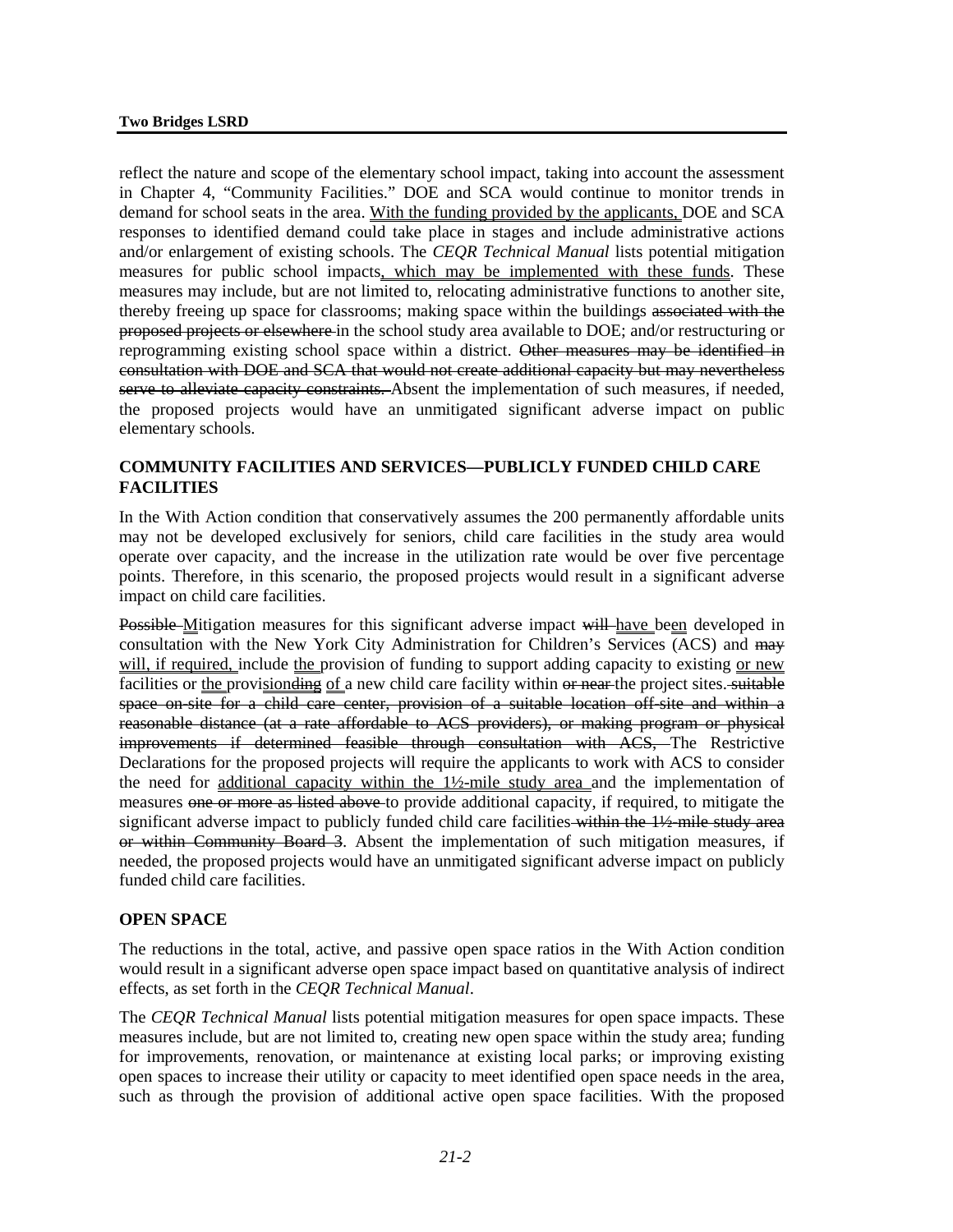projects, on Site 5, the existing approximately 22,440-sf private Rutgers Slip Open Space would be enlarged to approximately 33,550 sf (0.77 acres), dedicated as publicly accessible open space, and reconstructed with amenities for both active and passive use, such as play equipment, basketball courts, walking paths, and seating. While the approximately 33,550 sf of dedicated publicly accessible open space that would be developed with the proposed projects would reduce the significant adverse open space impacts, it is not sufficient to avoid significant adverse open space impacts.

Potential Mitigation measures for the open space impacts are beingwere explored by the applicants in consultation with DCP and the New York City Department of Parks and Recreation (NYC Parks) and will be refined between the DEIS and FEIS. As partial mitigation for the open space impact, the existing approximately 15,868 sf (approximately 0.36 acres) of private open space on Site 4 (4A/4B) would be dedicated as publicly accessible open space. In addition, Funding for the renovation of existing open spaces in the vicinity of the project sites has been identified as a potentially practicable mitigation measure. Coleman Playground, Captain Jacob Joseph Playground, and Little Flower Playground have been proposed as potential candidates for resources to be reconstructedion, as described below in "Open Space." Because of the ongoing planning and future development of the Lower Manhattan Coastal Resiliency (LMCR) and East Side Coastal Resiliency (ESCR) projects, which include components in close proximity to the Two Bridges LSRD project sites, alternative improvements of the same scope may be required by DCP with NYC Parks if the aforementioned reconstruction projects are not deemed feasible at the time that their implementation is required. Given that these improvements would improve the quality but not quantity of open space available in the study areas, If the significant adverse impacts on open space would not be fully mitigated, and therefore the proposed projects would result in unmitigated significant adverse impacts on open space.

## **SHADOWS**

Incremental shadows cast by the proposed projects would be substantial enough in extent and/or duration to significantly affect the Cherry Clinton Playground on the December 21 analysis day (use, but not vegetation), March 21/September 21 analysis day (use and vegetation), and on the May 6/August 6 analysis day (use only); and the Lillian D. Wald Playground on the March 21/September 21 analysis day (use only).

The *CEQR Technical Manual* identifies several measures that could mitigate significant adverse shadow impacts on open spaces, including modifying the height, shape, size or orientation of a proposed development in order to eliminate or reduce the extent and duration of incremental shadow on the resource; relocating sunlight-sensitive features within an open space to avoid sunlight loss; relocating or replacing vegetation; and undertaking additional maintenance to reduce the likelihood of species loss. Potential Mitigation measures for the shadows impacts are beingwere explored by the applicants in consultation with DCP and NYC Parks, and will bewere refined between the DEIS and FEIS. The proposed Potential mitigation measures include dedicated funding for enhanced maintenance at the Cherry Clinton Playground and the Lillian D. Wald Playground to mitigate the significant adverse impact to the users and the trees of the Cherry Clinton Playground, and the users of the Lillian D. Wald Playground. With the implementation of these<sup>If</sup> feasible mitigation measures, are identified, the impacts would be considered partially mitigated. As the significant adverse shadows impact would not be fully mitigated, the proposed projects would result in unmitigated significant adverse shadows impacts to these resources.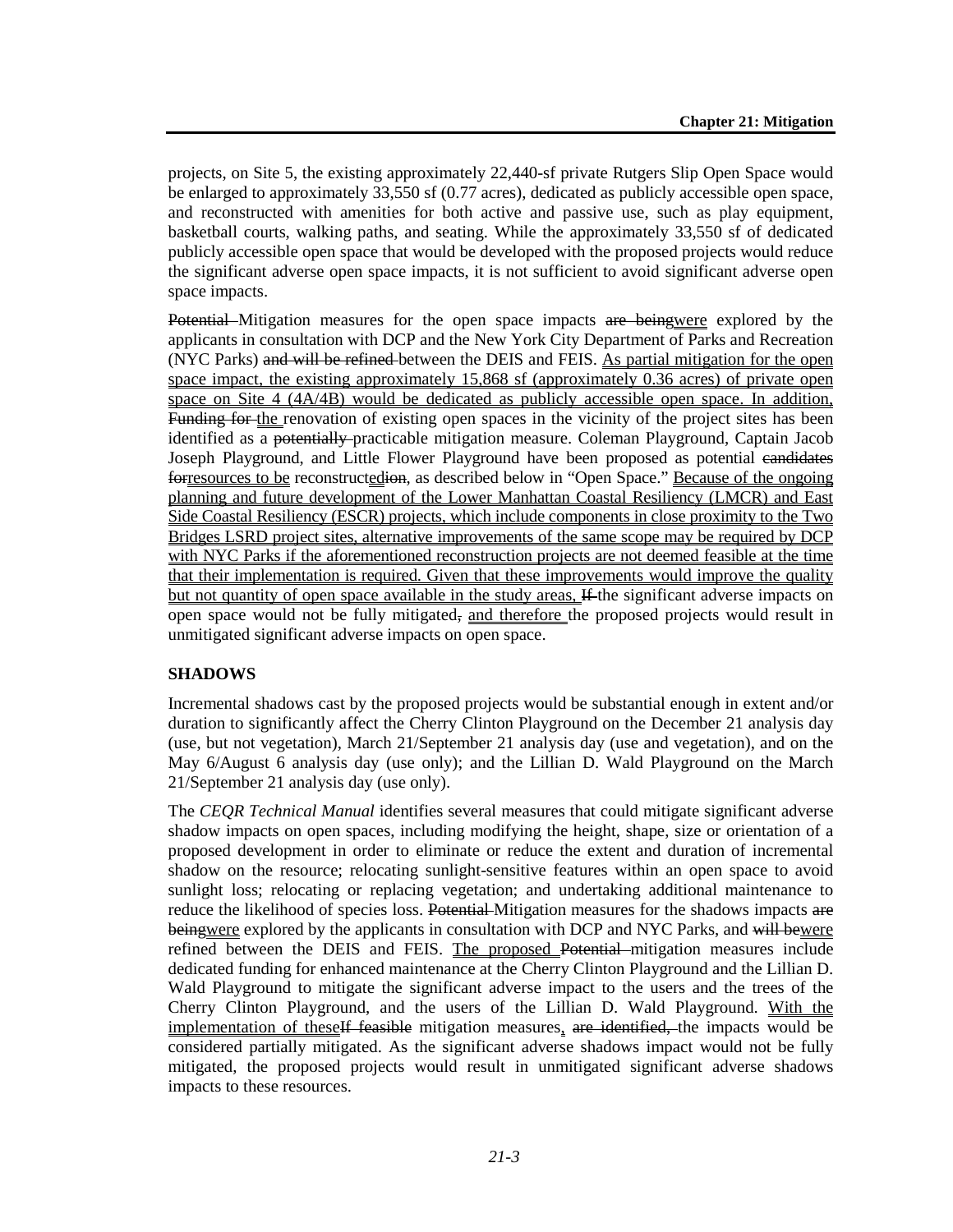#### **TRANSPORTATION**

The proposed projects would result in significant adverse impacts to traffic, transit (subway station), and pedestrians, as detailed below. No significant adverse impacts were identified for parking and vehicular and pedestrian safety.

#### *TRAFFIC*

As discussed in Chapter 14, "Transportation," traffic conditions were evaluated at 31 intersections for the weekday AM, midday, and PM peak hours. In the With Action condition, there would be the potential for significant adverse traffic impacts at 6 intersections during the weekday AM peak hour, 5 intersections during the weekday midday peak hour, and 10 intersections during the weekday PM peak hour, as summarized in **Table 21-1**.

The majority of the locations where significant adverse traffic impacts are predicted to occur could be fully mitigated with the implementation of standard traffic mitigation measures (e.g., signal timing changes and lane restriping), as described below. The proposed traffic mitigation measures have been reviewed would be subject to approval by the New York City Department of Transportation (NYCDOT) and. If these measures are deemed infeasible practicable for future implementation and no alternative mitigation measures can be identified, then the identified significant adverse traffic impacts would be unmitigated.

The significant adverse traffic impacts at the South Street and Montgomery Street, and at the Chatham Square and Worth Street/Oliver Street intersections could not be mitigated; these intersections are projected to experience unmitigated significant adverse traffic impacts.

## **Table 21-1**

|                                                                                                                               |                                                                  |                       | Summary of Significant Adverse Traffic Impacts |                       |  |  |  |  |  |  |  |
|-------------------------------------------------------------------------------------------------------------------------------|------------------------------------------------------------------|-----------------------|------------------------------------------------|-----------------------|--|--|--|--|--|--|--|
| <b>Intersection</b>                                                                                                           |                                                                  | <b>Weekday AM</b>     | <b>Weekday Midday</b>                          | <b>Weekday PM</b>     |  |  |  |  |  |  |  |
| <b>EB/WB Street</b>                                                                                                           | <b>NB/SB Street</b>                                              | <b>Peak Hour</b>      | <b>Peak Hour</b>                               | <b>Peak Hour</b>      |  |  |  |  |  |  |  |
| South Street                                                                                                                  | Pike Slip                                                        |                       |                                                | SB-L                  |  |  |  |  |  |  |  |
| South Street                                                                                                                  | <b>Clinton Street</b>                                            |                       |                                                | EB-LT                 |  |  |  |  |  |  |  |
|                                                                                                                               |                                                                  |                       |                                                | <b>WB-LTR</b>         |  |  |  |  |  |  |  |
| South Street (North)                                                                                                          | <b>Montgomery Street</b>                                         |                       |                                                | NB-LT                 |  |  |  |  |  |  |  |
|                                                                                                                               |                                                                  | SB-TR                 |                                                |                       |  |  |  |  |  |  |  |
| South Street (South)                                                                                                          |                                                                  | SB-LT                 |                                                | SB-LT                 |  |  |  |  |  |  |  |
| <b>Madison Street</b>                                                                                                         | Pike Street (East)                                               | EB-LT                 |                                                | EB-LT                 |  |  |  |  |  |  |  |
| <b>Madison Street</b>                                                                                                         | Montgomery Street                                                |                       |                                                | <b>NB-LTR</b>         |  |  |  |  |  |  |  |
|                                                                                                                               | Pike Street (East)                                               |                       |                                                | EB-L                  |  |  |  |  |  |  |  |
| East Broadway                                                                                                                 |                                                                  | NB-L                  | NB-L                                           | NB-L                  |  |  |  |  |  |  |  |
|                                                                                                                               | Pike Street (West)                                               | EB-TR                 | EB-TR                                          | EB-TR                 |  |  |  |  |  |  |  |
| <b>Division Street</b>                                                                                                        | Market Street                                                    |                       | NB-L                                           |                       |  |  |  |  |  |  |  |
| <b>Canal Street</b>                                                                                                           | <b>Allen Street</b>                                              |                       |                                                | EB-LTR                |  |  |  |  |  |  |  |
| <b>Delancey Street</b>                                                                                                        | <b>Allen Street</b>                                              |                       | WB-L                                           | WB-L                  |  |  |  |  |  |  |  |
| <b>Division Street</b>                                                                                                        | The Bowery                                                       | WB-L                  |                                                |                       |  |  |  |  |  |  |  |
| East Broadway                                                                                                                 | Chatham Square                                                   |                       |                                                | NB-R                  |  |  |  |  |  |  |  |
|                                                                                                                               |                                                                  |                       | SB-L                                           | SB-L                  |  |  |  |  |  |  |  |
|                                                                                                                               |                                                                  | EB-L (Worth Street)   | EB-L (Worth Street)                            | EB-L (Worth Street)   |  |  |  |  |  |  |  |
| Worth Street/Oliver Street                                                                                                    | Chatham Square                                                   | EB-LTR (Worth Street) | EB-LTR (Worth Street)                          | EB-LTR (Worth Street) |  |  |  |  |  |  |  |
|                                                                                                                               |                                                                  |                       |                                                | WB-R                  |  |  |  |  |  |  |  |
|                                                                                                                               |                                                                  | SB-TR                 | SB-TR                                          | SB-TR                 |  |  |  |  |  |  |  |
| <b>Worth Street</b><br><b>Centre Street</b><br>WB-T                                                                           |                                                                  |                       |                                                |                       |  |  |  |  |  |  |  |
|                                                                                                                               | Total Impacted Intersections/Lane Groups<br>6/10<br>5/8<br>10/18 |                       |                                                |                       |  |  |  |  |  |  |  |
| Notes: L = Left Turn, T = Through, R = Right Turn, DefL = Defacto Left Turn, EB = Eastbound, WB = Westbound, NB = Northbound, |                                                                  |                       |                                                |                       |  |  |  |  |  |  |  |
| $SB =$ Southbound.                                                                                                            |                                                                  |                       |                                                |                       |  |  |  |  |  |  |  |

## **Summary of Significant Adverse Traffic Impacts**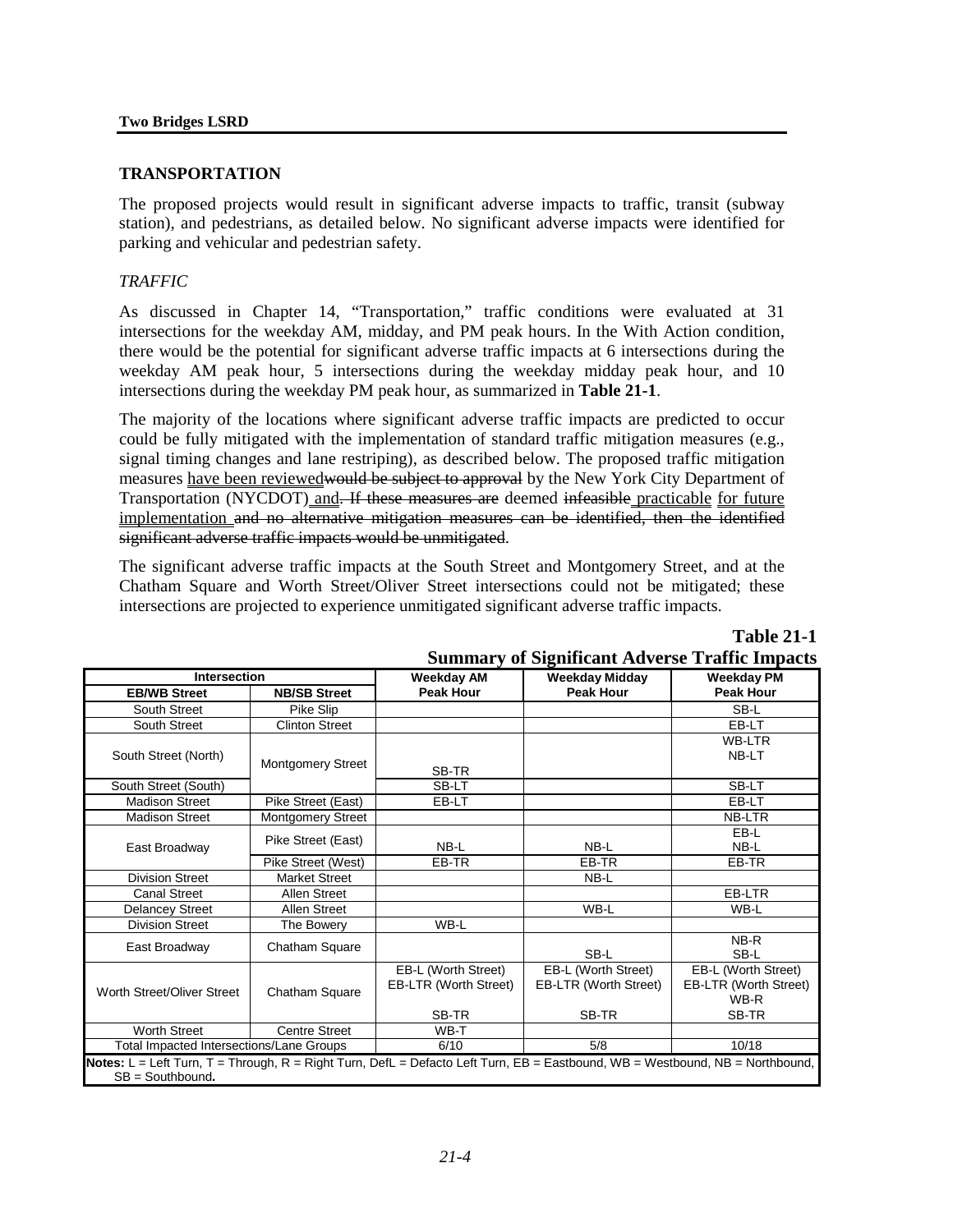#### *TRANSIT*

As detailed in Chapter 14, "Transportation," subway station circulation elements and control areas were analyzed for the East Broadway-Rutgers Street station (F line) for the weekday AM and PM peak hours. In the With Action condition, the proposed projects are expected to result in significant adverse subway stairway impacts at this station's S1 stairway at the northwest corner of Rutgers Street and Madison Street during both the weekday AM and PM peak hours, and the P3 platform stairway for the weekday AM peak hour. Several potential options were explored in consultation with DCP and New York City Transit (NYCT) to mitigate the identified impacts. The mitigation measures considered for the proposed projects include building a new subway entrance (street-level stairway S2) at the northeast corner of Rutgers Street and Madison Street and widening the (P3) platform-level stairway and adjoining mezzanine level stairway (ML7). These measures would fully mitigate the identified significant adverse impacts. Coupled with these stairway improvements would be two new elevators that would make the station ADAcompliant for vertical circulation. These elevators would be located at the north end of the station as the platform at the south end has a column structure that precludes the elevators being built next to the new street and mezzanine stair. New York City Transit (NYCT) has performed conceptual engineering studies which confirm the feasibility of and, at this point in time, the mitigation measures at a conceptual engineering level. appear to be feasible. If during later engineering phases these measures are deemed infeasible and no alternative mitigation measures can be identified, then the identified significant adverse stairway impacts would be unmitigated.

#### *PEDESTRIANS*

As detailed in Chapter 14, "Transportation," pedestrian conditions were evaluated at 18 sidewalks, 16 corners, and 12 crosswalks for the weekday AM, midday, and PM peak hours. In the With Action condition, the proposed projects would result in significant adverse pedestrian impacts at one sidewalk during the weekday AM and PM peak hours, two crosswalks during the weekday AM peak hour, one crosswalk during the weekday midday peak hour, and two crosswalks during the weekday PM peak hour, as summarized in **Table 21-2**.

## **Table 21-2**

|                                                                                   | -- <i>-</i> -- --                     |                                           |                                       |
|-----------------------------------------------------------------------------------|---------------------------------------|-------------------------------------------|---------------------------------------|
| <b>Pedestrian Element</b>                                                         | <b>Weekday AM</b><br><b>Peak Hour</b> | <b>Weekday Midday</b><br><b>Peak Hour</b> | <b>Weekday PM</b><br><b>Peak Hour</b> |
| North Sidewalk of Madison Street between<br><b>Rutgers Street and Pike Street</b> | Impacted                              |                                           | Impacted                              |
| <b>Rutgers Street and Madison Street</b><br><b>North Crosswalk</b>                | Impacted                              |                                           |                                       |
| <b>Rutgers Street and Madison Street</b><br><b>West Crosswalk</b>                 | Impacted                              |                                           | Impacted                              |
| <b>Rutgers Street and Cherry Street</b><br>South Crosswalk                        |                                       | Impacted                                  | Impacted                              |

**Summary of Significant Adverse Pedestrian Impacts**

As discussed above, the new S2 stairway is expected to result in a shift of pedestrian paths leading to/from the East Broadway-Rutgers Street subway station. As a result, the identified significant adverse impacts at the north sidewalk of Madison Street between Rutgers Street and Pike Street, and the north and west crosswalks of the Rutgers Street and Madison Street intersection would also be mitigated. To accommodate the new S2 stairway, the north sidewalk on Madison Street between Rutgers Street and Jefferson Street would need to be widened. With increased pedestrian flow on the east side of Rutgers Street to/from the new S2 stairway, a new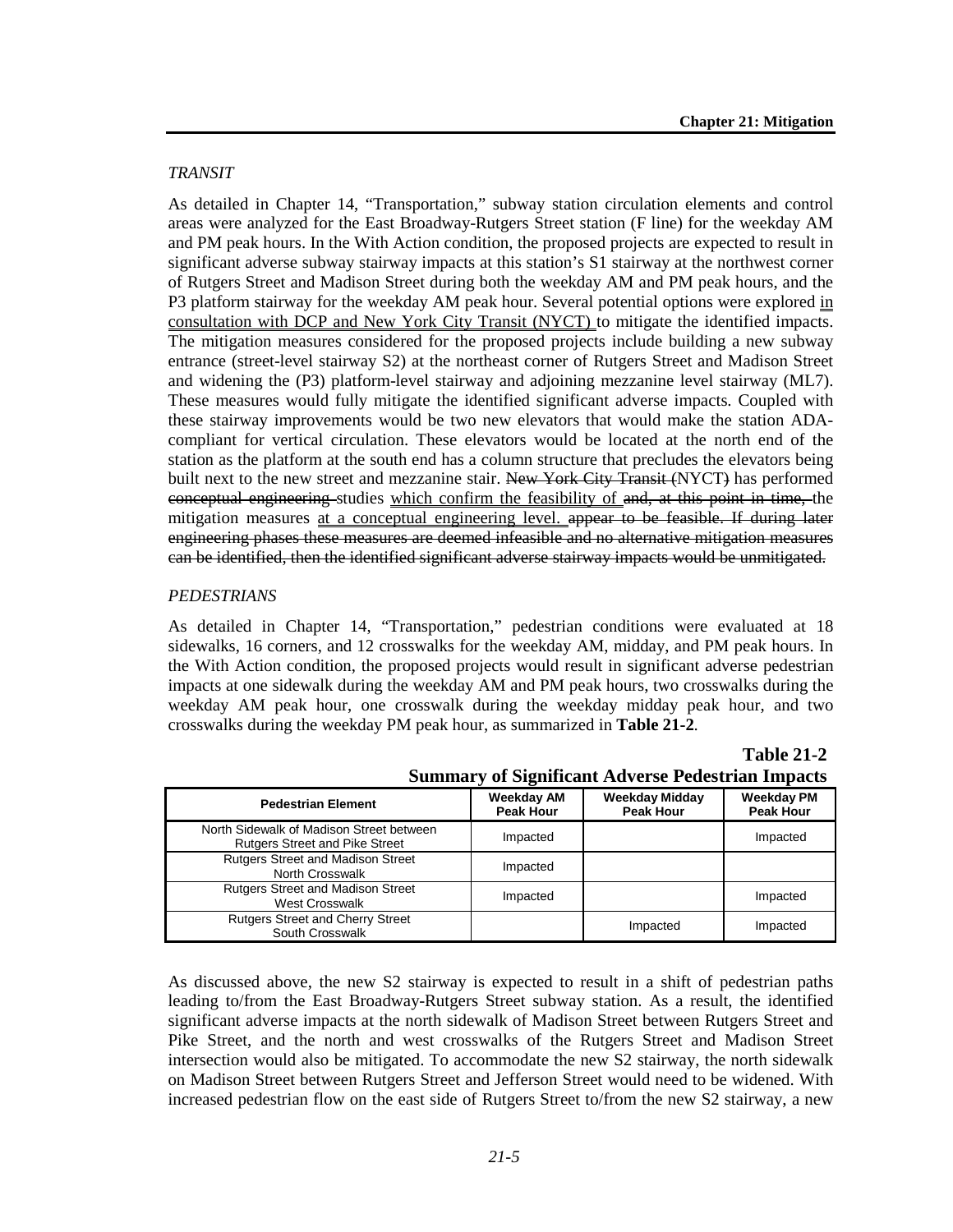#### **Two Bridges LSRD**

significant adverse impact was identified for the east crosswalk of the Rutgers Street and Madison Street intersection. The potential practicable pedestrian mitigation measures consist of signal timing changes and crosswalk widening that are generally considered feasiblepracticable, and widening the width of the north sidewalk at the northeast corner of Rutgers Street and Madison Street (in connection with the proposed subway station mitigation) to facilitate increased pedestrian space. Similar to traffic, the proposed pedestrian mitigation measures have been reviewedwould be subject to approval by NYCDOT and deemed feasible practicable for future implementation. Absent NYCDOT approval, the significant adverse pedestrian impacts would remain unmitigated.

#### **CONSTRUCTION**

Construction of the proposed projects would result in some temporary disruptions in the surrounding area. The Restrictive Declarations for the proposed projects will require that an independent monitor oversee, on behalf of DCP, the implementation and performance of the construction phase commitments, described in Chapter 19, "Construction," of the FEIS (e.g., construction emissions and noise reduction measures). The Restrictive Declarations will also require the establishment of a community construction task force in order to provide, on a regular basis, a forum for communications relating the construction schedule and community outreach and to respond to concerns of members of the community relating to the construction activities. Although the implementation of these measures would reduce some effects of construction. Construction activities associated with the proposed projects would result in temporary significant adverse impacts in the areas of transportation and noise. Potential Measures to mitigate these temporary significant adverse impacts are described below.

#### *TRANSPORTATION*

Based on the construction trip projections and comparison with the operational trip analysis results, construction of the proposed projects would have the potential to result in significant adverse traffic and pedestrian impacts. During peak construction, the project-generated traffic, transit, and pedestrian trips would be less than what would be realized with the full build-out of the proposed projects in 2021. Nonetheless, the proposed projects would haveTherefore, the potential to result in significant adverse traffic and pedestrian impacts during peak construction at a subset of intersections that have been identified to incur would be within the envelope of significant adverse impacts with the full build-out ofidentified for the future with the proposed projects (With Action condition). The same or similar traffic and pedestrian mitigation measures identified to mitigate the operational impacts in "Transportation" for the full build-out of the proposed projects could be implemented at any time during the construction periodearly at the discretion of NYCDOT to mitigate the temporary impacts during constructionaddress actual conditions experienced at that time. For transit, since construction worker trips would be made outside of the commuter peak hours, the projected subway stairway impact would not occur during the construction period.

#### *NOISE*

The detailed noise modeling analysis concluded that construction of the proposed projects has the potential to result in construction-period noise levels that exceed the 2014 *City Environmental Quality Review (CEQR) Technical Manual* noise impact criteria for an extended period of time at the façades of residences facing the project sites on Cherry Street; the eastern, southern, and western façades of 64 Rutgers Street; 80 Rutgers Slip; the northern, eastern, and a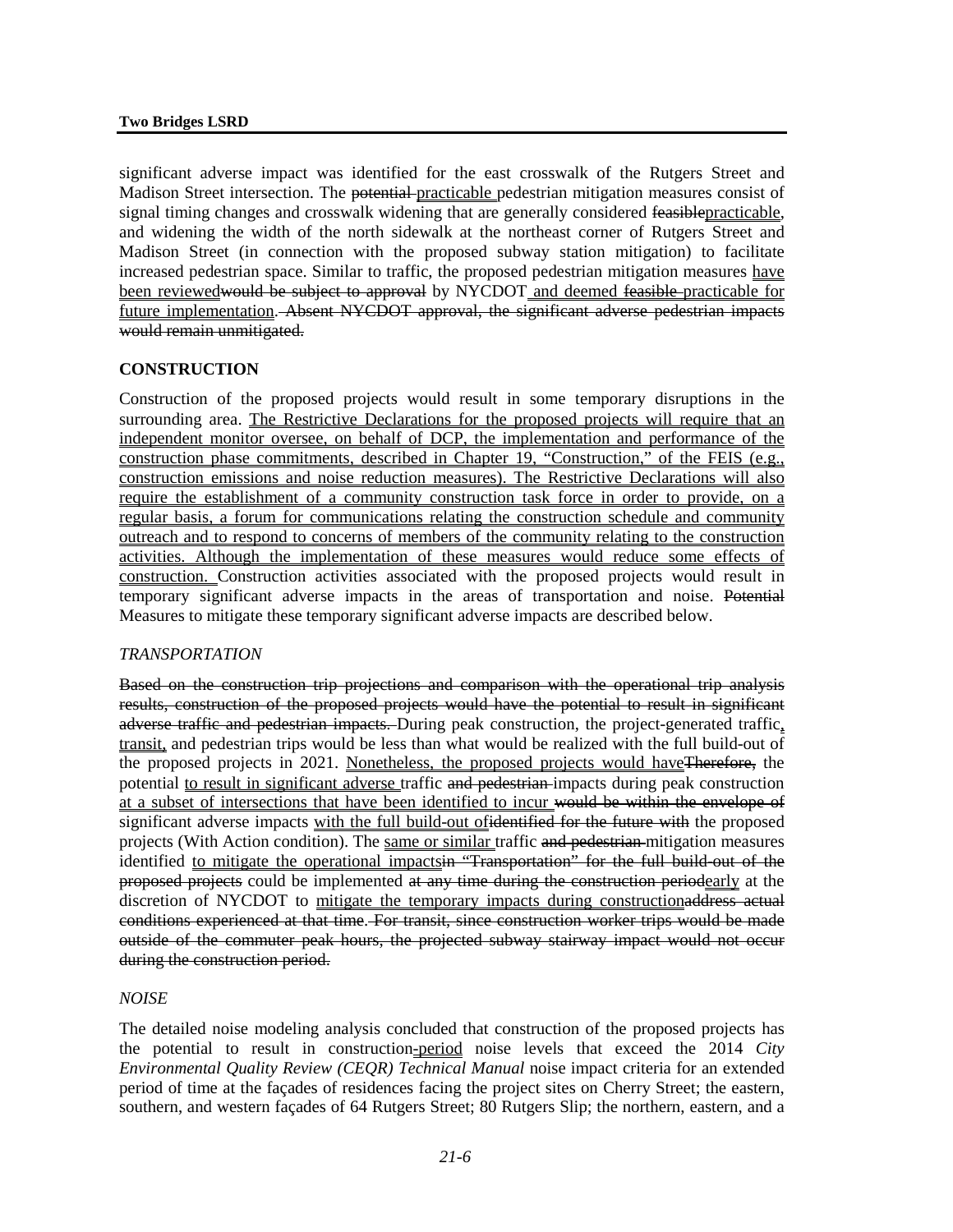portion of the southern façades of 82 Rutgers Slip; a portion of the northern façade and the eastern and western façades of 265 and 275 Cherry Street; residences immediately adjacent to Site 6A; portions of the northern and western façades of 286 South Street; and portions of the northern and eastern façades of the residences west of Site 4 (4A/4B).

No feasible and practicable mitigation measures have been identified that would fully mitigate the construction-period noise impacts. As described below in "Construction, Noise," the identified the construction-period noise impacts would remain unmitigated.

## **C. COMMUNITY FACILITIES—PUBLIC ELEMENTARY SCHOOLS**

As detailed in Chapter 4, "Community Facilities," in the With Action condition that conservatively assumes the 200 permanently affordable units may not be developed exclusively for seniors, the proposed projects would result in an increase of more than five percentage points over the No Action condition and elementary school utilization would be just over 100 percent in CSD 1. Therefore, in this scenario, the proposed projects would result in a significant adverse impact on public elementary schools in CSD 1. In the scenario that assumes 200 of the permanently affordable units would be for senior housing, the proposed projects would result in an increase of more than five percentage points over the No Action condition, while elementary school utilization would remain just below 100 percent in CSD 1, and therefore would not result in a significant adverse impact.

With the inclusion of the proposed projects, total elementary school enrollment in CSD 1 would increase by 333 students to 6,051 (100.3 percent utilization), with a deficit of 15 seats. Elementary school utilization in CSD 1 would increase by 5.5 percentage points over the No Action condition. An elementary school impact would not occur in CSD 1 until more than approximately 2,645 residential units are developed. With the development of 2,645 residential units, approximately 317 elementary school students would be added to CSD 1. At that level, CSD 1 would still operate below 100 percent utilization with an increase of 5.2 percentage points. Since the proposed projects would result in 333 elementary school students in the scenario that conservatively assumes the 200 permanently affordable units may not be developed exclusively for seniors, an increase of approximately 16 elementary school seats would be required to keep utilization below 100 percent.

At this point, it is not possible to know exactly which type of mitigation would be most appropriate for this impact, or when its implementation would be necessary, because the demand for elementary school seats depends not only on the amount of residential development in the area, but also on the proportion of new residents who are expected to generate students (senior units are not anticipated to generate students in the study area).

Possible Mitigation measures for this significant adverse impact will be developed inwere explored by the applicants in consultation with the lead agency DCP, DOE, and SCA, and will be refined between the DEIS and the FEIS. As mitigation, the Restrictive Declarations for the proposed projects will require the applicants to fund the increase in school seat capacity in CSD 1, if required. The mitigation measures will reflect the nature and scope of the elementary school impact, taking into account the assessment in Chapter 4, "Community Facilities." DOE and SCA would continue to monitor trends in demand for school seats in the area. With the funding provided by the applicants, DOE and SCA responses to identified demand could take place in stages and include administrative actions and/or enlargement of existing schools. The *CEQR Technical Manual* lists potential mitigation measures for public school impacts, which may be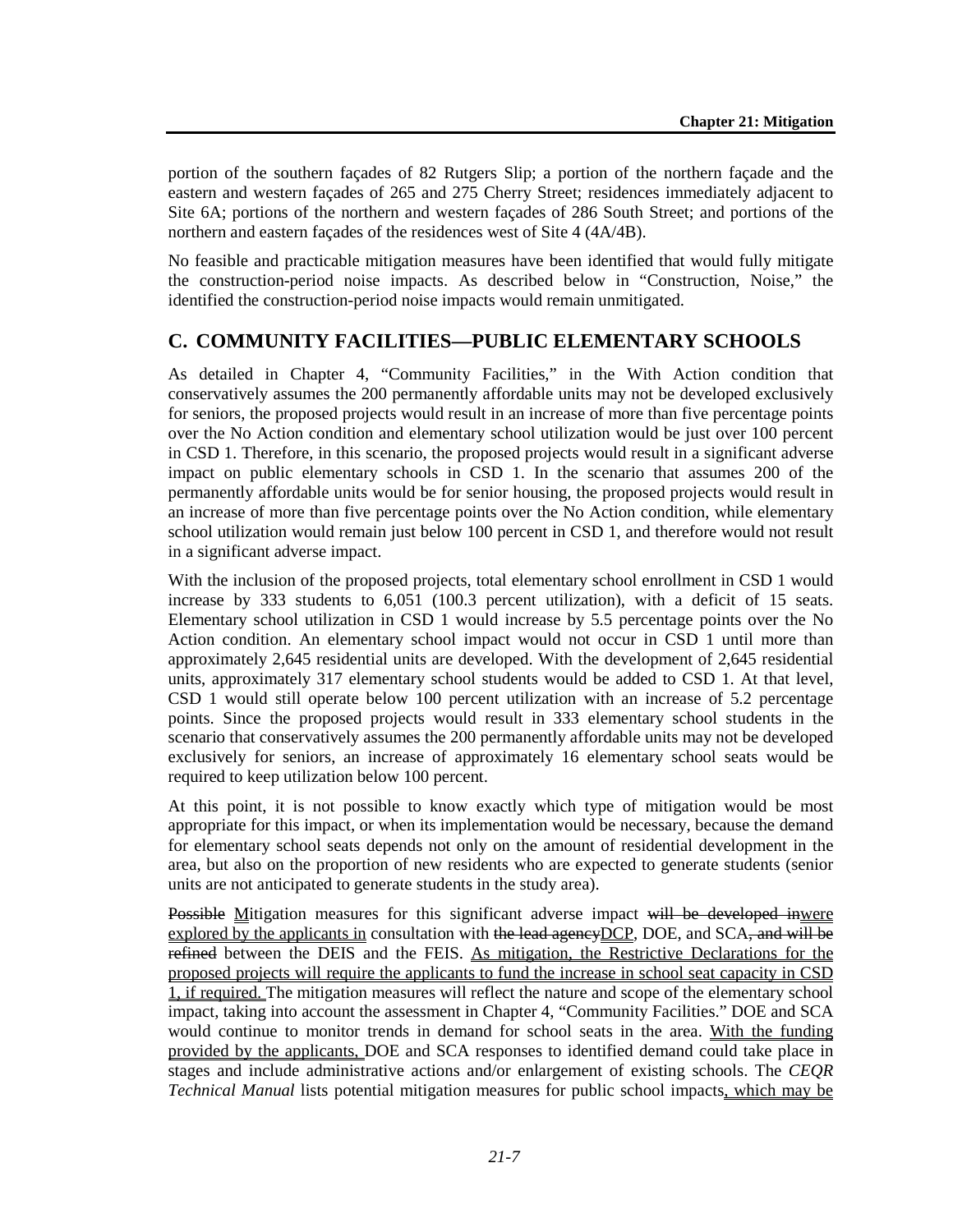implemented with these funds. These Such measures may include, but are not limited to, relocating administrative functions to another site, thereby freeing up space for classrooms; making space within the buildings associated with the proposed project or elsewhere in the school study area available to DOE; and/or restructuring or reprogramming existing school space within a district. Other measures may be identified in consultation with DOE and SCA that do not create additional capacity but may nevertheless serve to alleviate capacity constraints. Absent the implementation of such measures, if needed, the proposed projects would have an unmitigated significant adverse impact on public elementary schools.

## **D. COMMUNITY FACILITIES—PUBLICLY FUNDED CHILD CARE FACILITIES**

As detailed in Chapter 4, "Community Facilities," in the With Action condition that conservatively assumes the 200 permanently affordable units may not be developed exclusively for seniors, child care facilities in the study area would operate over capacity, and the increase in the utilization rate would be over five percentage points. Therefore, in this scenario, the proposed projects would result in a significant adverse impact on child care facilities. In the With Action condition scenario that assumes 200 of the permanently affordable units would be for senior housing, publicly funded child care facilities in the study area would operate over capacity; however, the proposed projects would not result in an increase in demand of more than five percentage points over the No Action condition. Therefore, the proposed projects would not result in a significant adverse impact on child care facilities in that scenario.

An increase in the utilization rate between the No Action and With Action conditions would exceed 5 percentage points when the proposed projects construct approximately  $535 - 509$ permanently affordable residential units that introduce children eligible for publicly funded child care (or approximately 62 59 children eligible for publicly funded child care).

At this point, it is not possible to know exactly which type of mitigation would be most appropriate for this impact, or when its implementation would be necessary, because the demand for publicly funded child care depends not only on the amount of residential development in the area, but also on the proportion of new residents who are children of low-income families (not all children meet the social and income eligibility criteria). Also, the analysis is based on the existing inventory of public child care providers in the area and does not reflect likely shifts in demand or creation of new child care capacity. Furthermore, several factors may limit the number of children in need of publicly funded child care slots in ACS contracted day care facilities. Families in the study area could make use of alternatives to publicly funded day care facilities. There are slots at homes licensed to provide family child care that families of eligible children could elect to use instead of public center-based child care. Parents of eligible children may also use ACS vouchers to finance care at private child care centers in the study area. The voucher system could spur the development of new private child care facilities to meet the need of eligible children that would result from the increase in affordable housing units in the area in the future with the proposed projects. Lastly, parents of eligible children are not restricted to enrolling their children in day care facilities in a specific geographical area. They could use the ACS voucher system to make use of public and private day care providers beyond the 1½-mile study area, such as facilities closer to their place of employment.

Possible Mitigation measures for this significant adverse impact will have been developed in consultation with ACS and may will, if required, include the provision of funding to support adding capacity to existing or new facilities or the provision ding of a new child care facility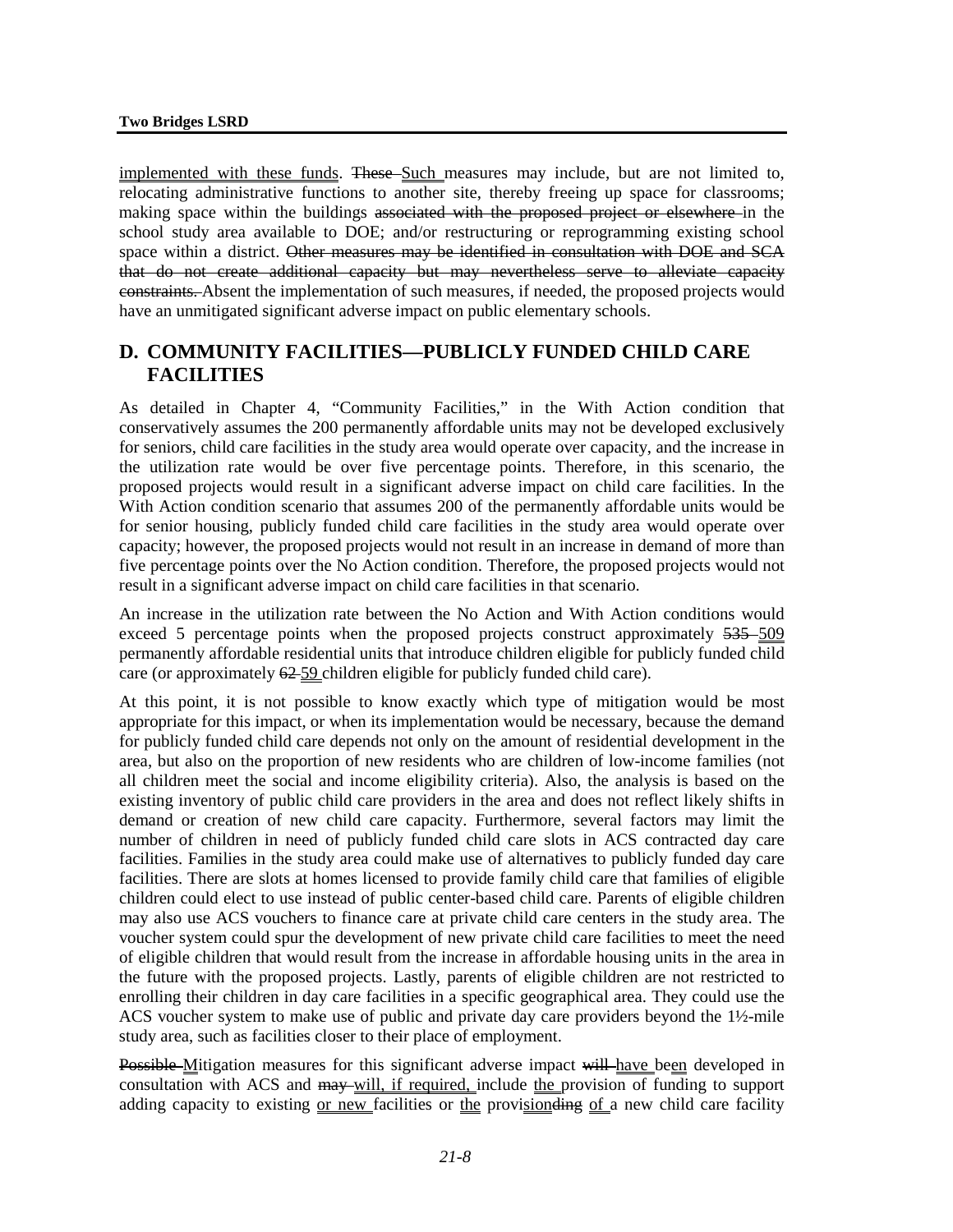within or near the project sites. -suitable space on site for a child care center, provision of a suitable location off-site and within a reasonable distance (at a rate affordable to ACS providers), or funding or making program or physical improvements if determined feasible through consultation with ACS, As a city agency, ACS does not directly provide new child care facilities, instead it contracts with providers in areas of need. ACS is also working to create public/private partnerships to facilitate the development of new child care facilities where there is an area of need. As part of that initiative, ACS may be able to contribute capital funding, if it is available, towards such projects to facilitate the provision of new facilities.

The Restrictive Declarations for the proposed projects will require the applicants to work with ACS to consider the need for additional capacity within the 1½-mile study area for and the implementation of one or more measures as listed above to provide additional capacity,  $\pm$ required, to mitigate the significant adverse impact to publicly funded child care facilities within the 1½-mile study area or within Community Board 3. Based on the analysis presented in Chapter 54, "Community Facilities," which accounts for the current inventory of publicly funded child care facilities and conservative future background projections, to avoid a significant adverse impact, the number of permanently affordable units introduced by the proposed projects would need to be reduced to  $534 - 508$  permanently affordable residential units, which would generate approximately  $64-58$  children eligible for public child care services. An increase of  $64$ 58 eligible children would increase child care facility utilization in the study area by less than five percent. With the assumption of 694 permanently affordable residential units, none of which would be dedicated as senior units, the proposed projects would generate 80 eligible children and would need to provide 19 20 child care slots to reduce the increase in the utilization rate to less than 5 percent. Mitigation measures for this significant adverse impact have been developed in consultation with ACS and will, if required, include the provision of funding to support adding capacity to existing or new facilities or the provision of a new child care facility within the project sites. The Restrictive Declarations for the proposed projects will require the applicants to implement the required mitigation measures. The applicants will be obligated to make funding available for these additional child care slots, Absent the implementation of such mitigation measures, if needed, ; however, In the event that ACS does not utilize this funding to increase child care capacity, the proposed projects could have an unmitigated significant adverse impact on publicly funded child care facilities.

## **E. OPEN SPACE**

As detailed in Chapter 5, "Open Space," the proposed projects would increase utilization of study area resources due to the introduction of a substantial new residential population. In the future with and without the proposed projects, the total, active, and passive open space ratios in the residential study area would remain below the City's planning goals. With the proposed projects, on Site 5, the existing approximately 22,440-sf private Rutgers Slip Open Space would be enlarged to approximately 33,550 sf (approximately 0.77 acres), dedicated as publicly accessible open space, and reconstructed with amenities for both active and passive use, such as play equipment, basketball courts, walking paths, and seating. While the approximately 33,550 sf of dedicated publicly accessible open space that would be developed with the proposed projects would reduce the significant adverse open space impacts, it is not sufficient to avoid significant adverse open space impacts.

With the proposed projects, the study area's total open space ratio would decrease by 7.367.31 percent, the active open space ratio would decrease by 8.178.06 percent, and the passive open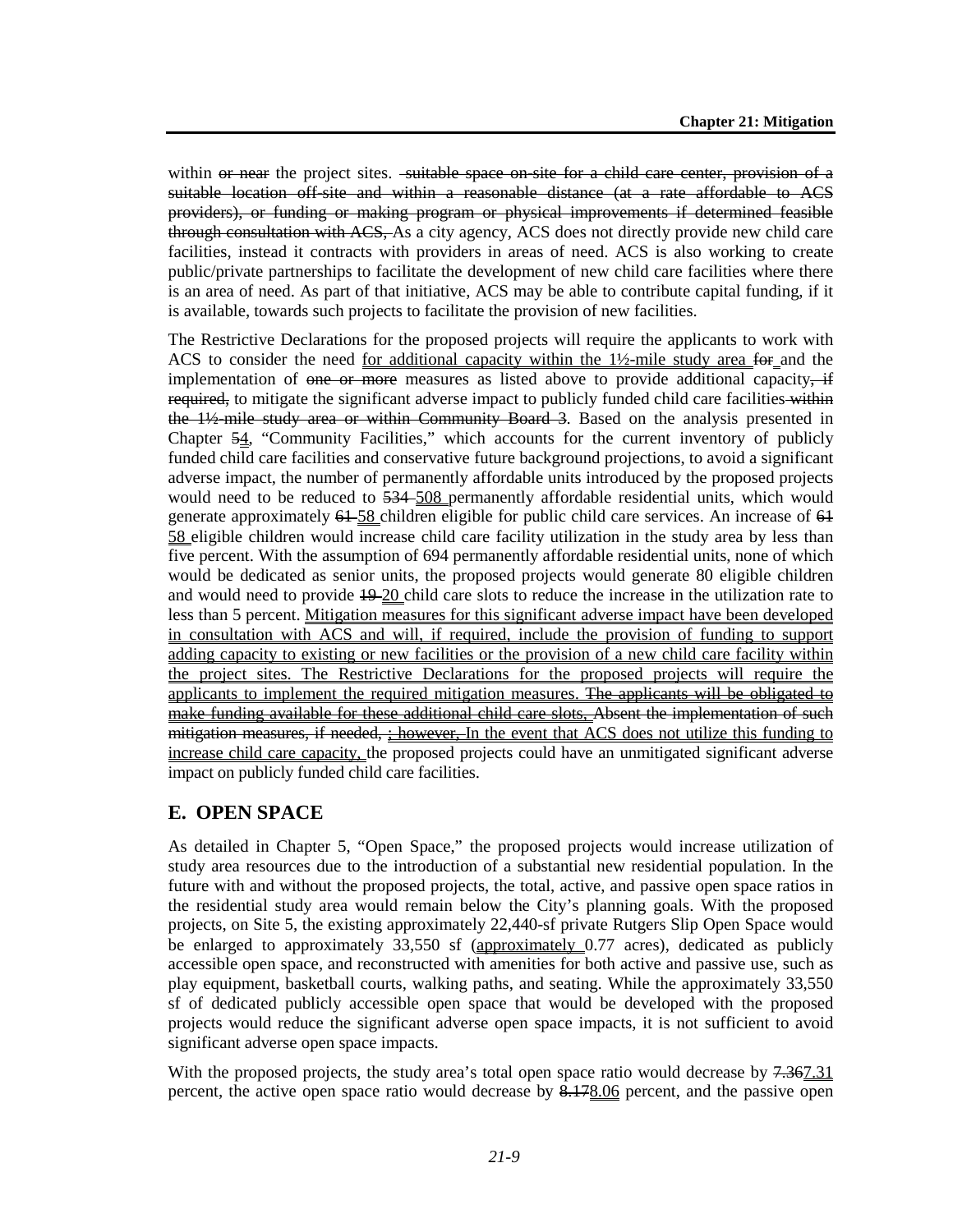space ratio would decrease by 6.456.25 percent. According to the *CEQR Technical Manual*, an action may result in a significant adverse open space impact if it would reduce the open space ratio by more than 5 percent in areas that are currently below the City's median community district open space ratio of 1.5 acres per 1,000 residents. Therefore, the reductions in the total, active, and passive open space ratios with the proposed projects would result in a significant adverse open space impact based on quantitative analysis of indirect effects, as set forth in the *CEQR Technical Manual*.

The *CEQR Technical Manual* lists potential mitigation measures for open space impacts. These measures include, but are not limited to, creating new open space within the study area; funding for improvements, renovation, or maintenance at existing local parks; or improving existing open spaces to increase their utility or capacity to meet identified open space needs in the area, such as through the provision of additional active open space facilities.

Potential Mitigation measures for the open space impacts are beingwere explored by the applicants in consultation with DCP and NYC Parks and will be refined between the DEIS and FEIS. As partial mitigation for the open space impact, the existing approximately 15,868 sf (approximately 0.36 acres) of private open space on Site 4 (4A/4B) would be dedicated as publicly accessible open space (see Figures 5-3 and 5-5). As shown on site plan Figures 1-5 through 1-7, new pavers, plantings, and seating would be installed at the Site 4 (4A/4B) open space.

The amount of new open space that would be required to reduce the open space ratio decrease to 5 percent would be over 2 acres. Funding for Renovation of existing open spaces in the vicinity of the project sites has been identified as a potentially practicable mitigation measure. Accordingly, the Restrictive Declarations for the proposed projects will require the applicants to undertake reconstruction of Coleman Playground, Captain Jacob Joseph Playground, and Little Flower Playground have been proposed as potential candidates for reconstruction. Coleman Playground is an approximately 2.61-acre open space located west of the Manhattan Bridge between Cherry, Pike, and Monroe Streets. It contains active open space uses including a baseball field, handball courts, a playground, a skate park, and a spray shower. Captain Jacob Joseph Playground is an approximately 0.14-acre open space located at the northeast corner of Rutgers and Henry Streets. It contains playgrounds and seating areas. Little Flower Playground is an approximately 1.29-acre open space located on Madison Street between Rutgers and Clinton Streets that contains a playground and seating area. Further, Captain Jacob Joseph Playground and Little Flower Playground are in close proximity to the Two Bridges LSRD and well-used by its residents.

Reconstruction of these three open space resources could provide for up to 3.5 acres of revitalized open space. Representative examples of types of features that could would be improved or integrated into the reconstruction parks are described below:

• **Coleman Playground**—Comprehensive reconstruction of the various park features; installation of synthetic turf and field lighting; reprogramming of the playground and interior asphalt path components to make better use of underutilized paved areas for public recreation and to create a more integrated park experience; and improvement of the edge treatments along the park's street frontages. This could include the installation of new play equipment, spray showers, lighting, seating, paving, and safety surfaces; improvements to seating and pathways; and sidewalk replacements.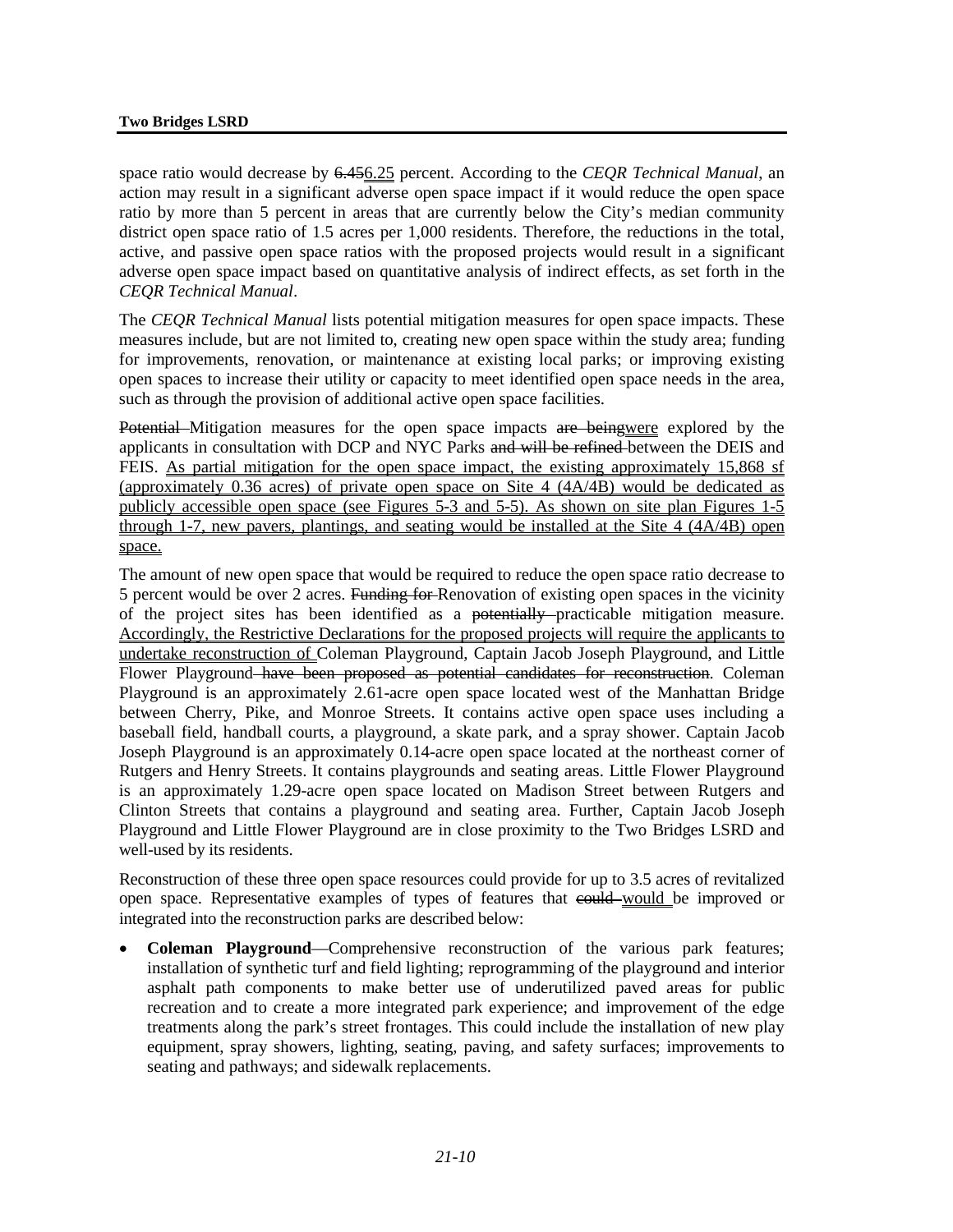- **Captain Jacob Joseph Playground**—Comprehensive reconstruction of the playground, including improved perimeter conditions, water service, lighting; new landscape and enhanced greening of the site; replacement of playground equipment and safety surface; and enhanced seating.
- **Little Flower Playground**—Comprehensive reconstruction of the playground to repair and replace deteriorated features and revitalize underutilized areas, including refurbishment of comfort station; repair or replacement of benches, play equipment safety surface, and fencing; court renovations; installation of new plantings and ground cover for enhanced greening of the site; and installation of BBQ units, new picnic tables, drinking fountains, and garbage receptacles.

These potential mitigation measures for the open space impacts are beingwere explored by the applicants in consultation with DCP and NYC Parks and will be refined between the DEIS and FEIS and were deemed practicable. However, because of the ongoing planning and future development of the Lower Manhattan Coastal Resiliency (LMCR) and East Side Coastal Resiliency (ESCR) projects, which include components in close proximity to the Two Bridges LSRD project sites, alternative improvements of the same scope may be required by DCP with NYC Parks if the aforementioned reconstruction projects are not deemed feasible at the time that their implementation is required.

Given that the open space improvements to Coleman Playground, Captain Jacob Joseph Playground, and Little Flower Playground would improve the quality but not quantity of open space available in the study areas, If the significant adverse impacts on open space would not be fully mitigated, therefore, the proposed projects would result in unmitigated significant adverse impacts on open space.

## **F. SHADOWS**

As detailed in Chapter 6, "Shadows," incremental shadow from the proposed projects' buildings would cast new shadows that would be substantial enough in extent and/or duration to significantly affect two sunlight-sensitive open space resources: the Cherry Clinton Playground on the December 21 analysis day (use, but not vegetation), March 21/September 21 analysis day (use and vegetation) and on the May 6/August 6 analysis day (use only); and the Lillian D. Wald Playground on the March 21/September 21 analysis day (use only).

The *CEQR Technical Manual* identifies several different measures that could mitigate significant adverse shadow impacts on open spaces. These measures include modifying the height, shape, size or orientation of a proposed development in order to eliminate or reduce the extent and duration of incremental shadow on the resource; relocating sunlight-sensitive features within an open space to avoid sunlight loss; relocating or replacing vegetation; and undertaking additional maintenance to reduce the likelihood of species loss. To eliminate the significant adverse shadow impact on the Cherry Clinton Playground and the Lillian D. Wald Playground, the proposed projects would need to be substantially shorter, which would compromise the feasibility of the projects and proportionally reduce the amount of permanently affordable housing that could be provided by the proposed projects.

Potential Mitigation measures are beingwere explored by the applicants in consultation with DCP and NYC Parks, and will bewere refined between the DEIS and FEIS. The Restrictive Declarations for the proposed projects will require that the applicants fund Potential mitigation measures include dedicated funding for enhanced maintenance at the Cherry Clinton Playground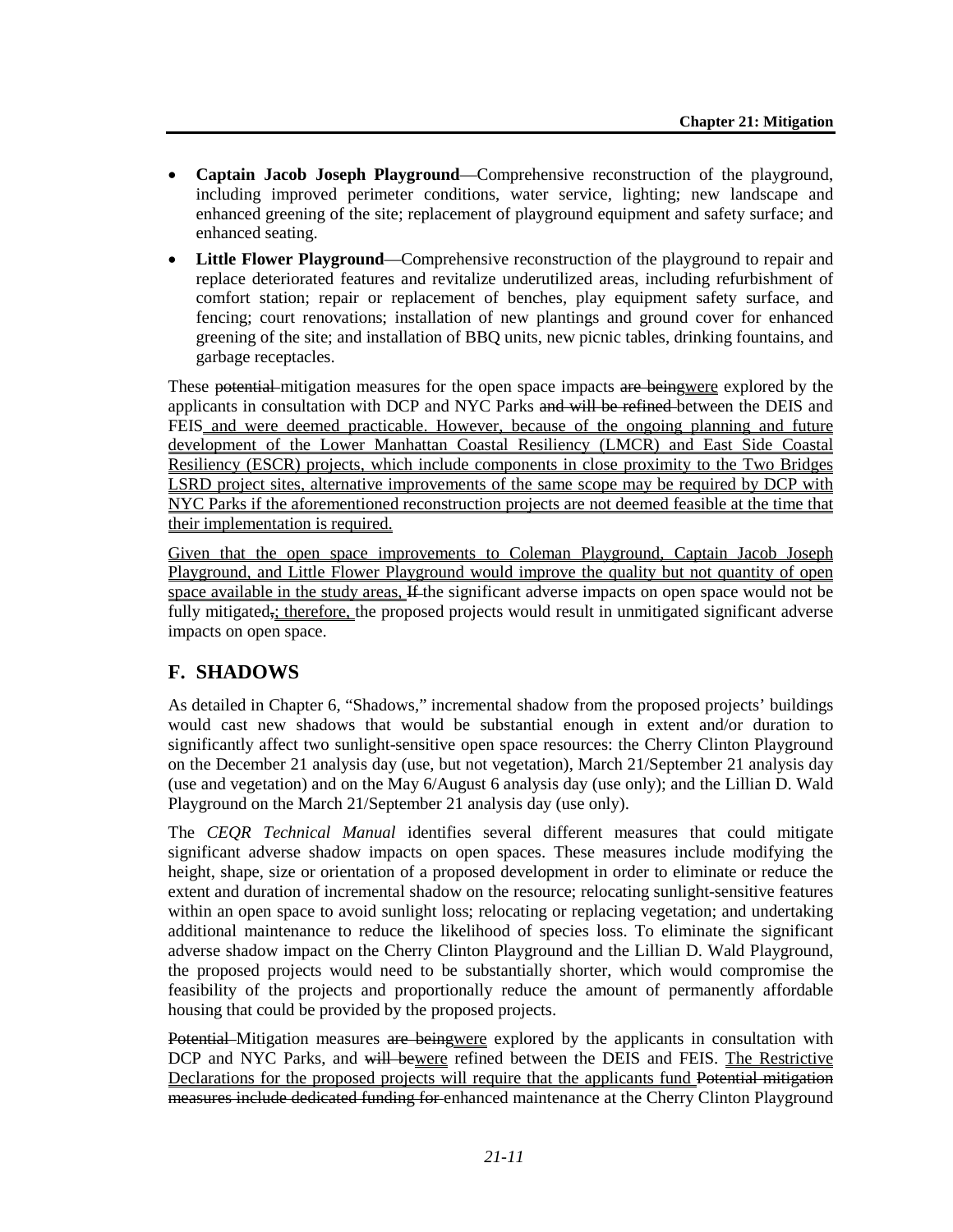and the Lillian D. Wald Playground to mitigate the significant adverse shadows impacts to the users and the trees of the Cherry Clinton Playground, and the users of the Lillian D. Wald Playground. Upon construction of the proposed projects, the Department of Parks and Recreation will utilize the enhanced maintenance funds to monitor the effects of shadows and to undertake appropriate measures. Such measures may include, for example, the relocation sunlight-sensitive elements within the open space, relocating or replacing vegetation, and undertaking additional maintenance to reduce the likelihood of species loss. With the implementation of these If feasible mitigation measures, are identified, the impacts will be considered partially mitigated. As the significant adverse shadows impacts would not be fully mitigated, the proposed projects would result in unmitigated significant adverse shadow impacts to these resources.

## **G. TRANSPORTATION**

## **TRAFFIC**

As detailed in Chapter 14, "Transportation," traffic conditions were evaluated at 31 intersections for the weekday AM, midday, and PM peak hours. In the With Action condition, there would be the potential for significant adverse traffic impacts at six intersections during the weekday AM peak hour, five intersections during the weekday midday peak hour, and 10 intersections during the weekday PM peak hour. The potential significant adverse traffic impacts and recommended mitigation measures are discussed below. If these measures are deemed infeasible impracticable and no alternative mitigation measures can be identified, then the identified significant adverse traffic impacts would be unmitigated.

**Tables 21-3 to 21-5** itemize the recommended mitigation measures that would address the identified impacts. With the implementation of these standard traffic mitigation measures (including primarily signal timing changes and lane restriping), which are subject to review and approval by DOT, the significant adverse traffic impacts identified above could be fully mitigated except for those at the intersection of South Street and Montgomery Street during the weekday AM and PM peak hours, and at the intersection of Chatham Square and Worth Street/Oliver Street during the AM, midday, and PM peak hours. As stated in Chapter 14, "Transportation," there are often traffic enforcement agents present to direct traffic flow and facilitate pedestrian safety at the Chatham Square and Worth Street/Oliver Street intersection. Therefore, although the traffic impacts at these intersections have been conservatively identified as unmitigatable, the actual traffic conditions in the With Action condition would likely be more favorable than indicated by the analysis results. A discussion of the recommended mitigation measures is provided below. **Tables 21-6 to 21-8** compare the levels of service (LOS) and lane group delays for the impacted intersections under the No Action, With Action, and Mitigation conditions for the three analysis peak hours.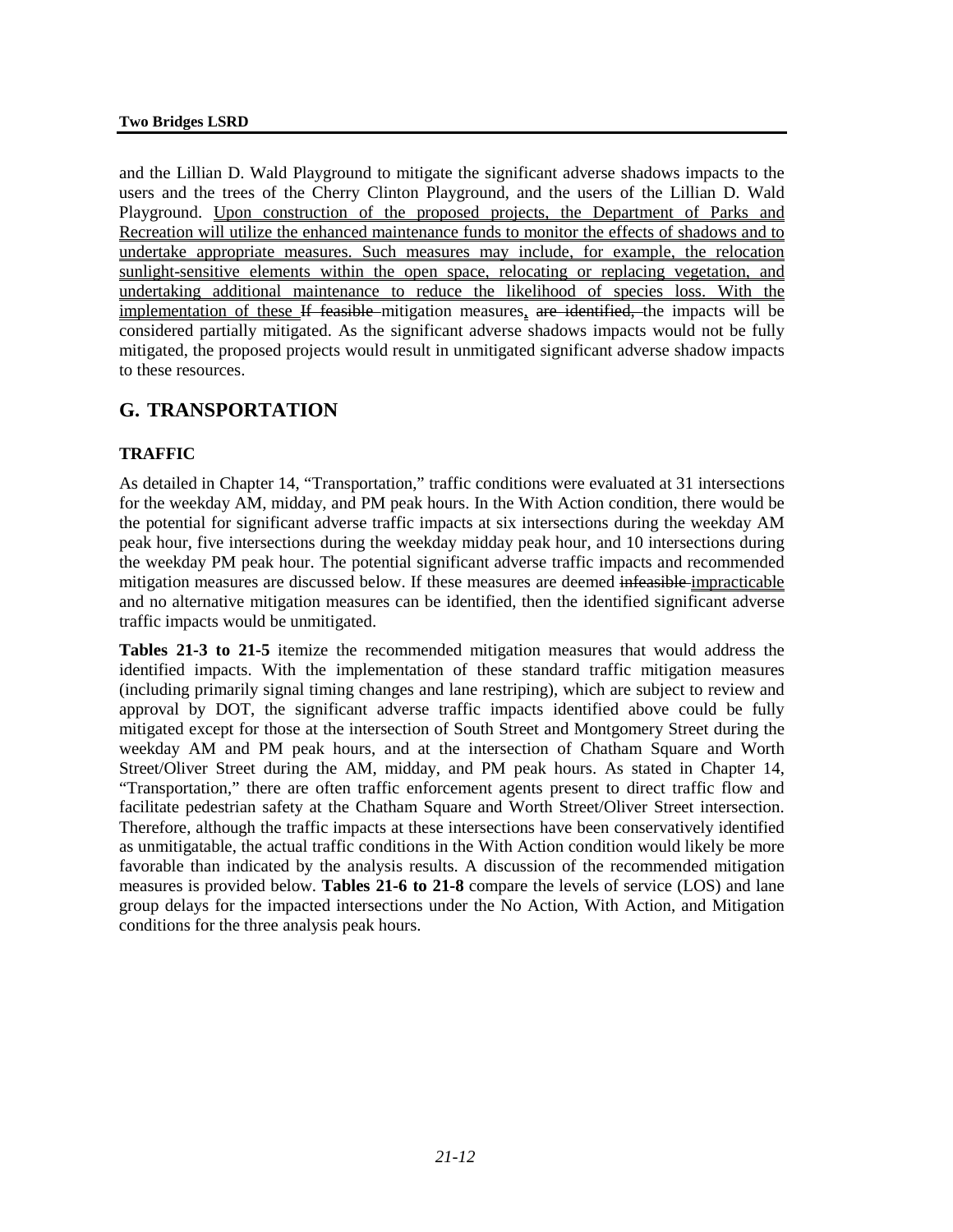### **Table 21-3 Recommended Mitigation Measures Weekday AM Peak Hour**

| Intersection                                                      | <b>No Action Signal Timing</b>                                                                              | <b>Recommended Mitigation Measures</b>                                                                                                                                                                                                                                                                                                                                                                          | <b>Recommended Signal Timing</b>                                                                  |
|-------------------------------------------------------------------|-------------------------------------------------------------------------------------------------------------|-----------------------------------------------------------------------------------------------------------------------------------------------------------------------------------------------------------------------------------------------------------------------------------------------------------------------------------------------------------------------------------------------------------------|---------------------------------------------------------------------------------------------------|
| South Street and<br><b>Montgomery Street</b><br>(North and South) | $EBWB: Green = 49s$<br>$NB/SB$ : Green = 31 s                                                               | Unmitigated                                                                                                                                                                                                                                                                                                                                                                                                     | No change from No Action                                                                          |
| Madison Street and Pike<br>Street (East and West)                 | $EB/WB$ : Green = 30 s<br>$SB: Green = 10 s$<br>$NB/SB$ : Green = 20 s<br>$NB: Green = 10s$                 | Shift 1 second of green time from the<br>NB/SB phase to the EB/WB phase.                                                                                                                                                                                                                                                                                                                                        | $EB/WB$ : Green = 31 s<br>$SB: Green = 10s$<br>$NB/SB$ : Green = 19 s<br>$NB: Green = 10s$        |
| East Broadway and Pike<br>Street (East and West)                  | $EB/WB$ : Green = 31 s<br>$SB: Green = 8s$<br>$NB/SB$ : Green = 21 s<br>$NB: Green = 10s$                   | 1) Restripe the EB approach from one 11-<br>foot moving lane, one 5-foot bike lane, and<br>one 10-foot parking lane to one 11-foot<br>moving lane, one 5-foot bike lane, and one<br>10-foot right-turn lane.<br>2) Install "No Standing Anytime" for 100-<br>feet at the EB approach to create an<br>additional right-turn lane.<br>3) Shift 4-2 seconds of green time from the<br>NB/SB phase to the NB phase. | $EB/WB$ : Green = 31 s<br>$SB: Green = 8s$<br>NB/SB: Green = $20-19$ s<br>NB: Green = $14 - 12$ s |
| The Bowery and Division<br><b>Street/Doyers Street</b>            | $EB-R/WB-R$ : Green = 22 s<br>$WB: Green = 18 s$<br>$NB/SB$ : Green = 35 s                                  | Shift 2 seconds of green time from the<br>NB/SB phase to the WB phase.                                                                                                                                                                                                                                                                                                                                          | $EB-R/WB-R$ : Green = 22 s<br>WB: Green = $20 s$<br>$NB/SB$ : Green = 33 s                        |
| Chatham Square and<br>Worth Street/Oliver<br><b>Street</b>        | EB (Mott Street): Green = 18 s<br>EB/WB (Worth/Oliver Streets):<br>Green = $28 s$<br>$NB/SB$ : Green = 29 s | Unmitigated                                                                                                                                                                                                                                                                                                                                                                                                     | No change from No Action                                                                          |
| Worth Street and Centre<br>Street                                 | $EBWB$ : Green = 30 s<br>$EB: Green = 9s$<br>$NB: Green = 36s$                                              | Shift 1 second of green time from the NB<br>phase to the EB/WB phase.                                                                                                                                                                                                                                                                                                                                           | $EB/WB$ : Green = 31 s<br>$EB: Green = 9s$<br>$NB: Green = 35s$                                   |
| Interval                                                          |                                                                                                             | Notes: EB = Eastbound; WB = Westbound; NB = Northbound; SB = Southbound; L = Left; T = Through; R = Right; LPI = Lead Pedestrian                                                                                                                                                                                                                                                                                |                                                                                                   |

#### **Table 21-4 Recommended Mitigation Measures Weekday Midday Peak Hour**

|                                                         |                                                                                                             |                                                                                                                                                                                                                                                                                                                                                                                                             | $\cdots$ contrary relation, a can require                                                  |
|---------------------------------------------------------|-------------------------------------------------------------------------------------------------------------|-------------------------------------------------------------------------------------------------------------------------------------------------------------------------------------------------------------------------------------------------------------------------------------------------------------------------------------------------------------------------------------------------------------|--------------------------------------------------------------------------------------------|
| Intersection                                            | <b>No Action Signal Timing</b>                                                                              | <b>Recommended Mitigation Measures</b>                                                                                                                                                                                                                                                                                                                                                                      | <b>Recommended Signal</b><br><b>Timina</b>                                                 |
| East Broadway and Pike<br>Street (East and West)        | $EB/WB$ : Green = 31 s<br>$SB: Green = 8s$<br>$NB/SB$ : Green = 21 s<br>$NB: Green = 10s$                   | 1) Restripe the EB approach from one<br>11-foot moving lane, one 5-foot bike<br>lane, and one 10-foot parking lane to<br>one 11-foot moving lane, one 5-foot bike<br>lane, and one 10-foot right-turn lane.<br>2) Install "No Standing Anytime" for 100-<br>feet at the EB approach to create an<br>additional right-turn lane.<br>3) Shift 1 second of green time from the<br>NB/SB phase to the NB phase. | $EB/WB$ : Green = 31 s<br>$SB: Green = 8s$<br>$NB/SB$ : Green = 20 s<br>$NB: Green = 11 s$ |
| Division Street and Market<br>Street                    | WB: Green = $37 s$<br>LPI: Green = $10 s$<br>$NB: Green = 33 s$                                             | Shift 1 second of green time from the<br>WB phase to the NB phase.                                                                                                                                                                                                                                                                                                                                          | WB: Green = $36 s$<br>LPI: Green = $10 s$<br>$NB: Green = 34s$                             |
| Allen Street and Delancey<br><b>Street</b>              | $EB/WB$ : Green = 35 s<br>WB: Green = $15 s$<br>$NB/SB$ : Green = 24 s                                      | Shift 1 second of green time from the<br>NB/SB phase to the WB phase.                                                                                                                                                                                                                                                                                                                                       | $EB/WB$ : Green = 35 s<br>WB: Green = $16 s$<br>$NB/SB$ : Green = 23 s                     |
| Chatham Square and East<br>Broadway                     | WB: Green = $40 s$<br>$NB/SB$ : Green = 40 s                                                                | Shift 1 second of green time from the<br>WB phase to the NB/SB phase.                                                                                                                                                                                                                                                                                                                                       | WB: Green = $39 s$<br>$NB/SB$ : Green = 41 s                                               |
| Chatham Square and Worth<br><b>Street/Oliver Street</b> | EB (Mott Street): Green = 18 s<br>EB/WB (Worth/Oliver Streets):<br>Green = $28 s$<br>$NB/SB$ : Green = 29 s | Unmitigated                                                                                                                                                                                                                                                                                                                                                                                                 | No change from No Action                                                                   |
| Interval                                                |                                                                                                             | Notes: EB = Eastbound; WB = Westbound; NB = Northbound; SB = Southbound; L = Left; T = Through; R = Right; LPI = Lead Pedestrian                                                                                                                                                                                                                                                                            |                                                                                            |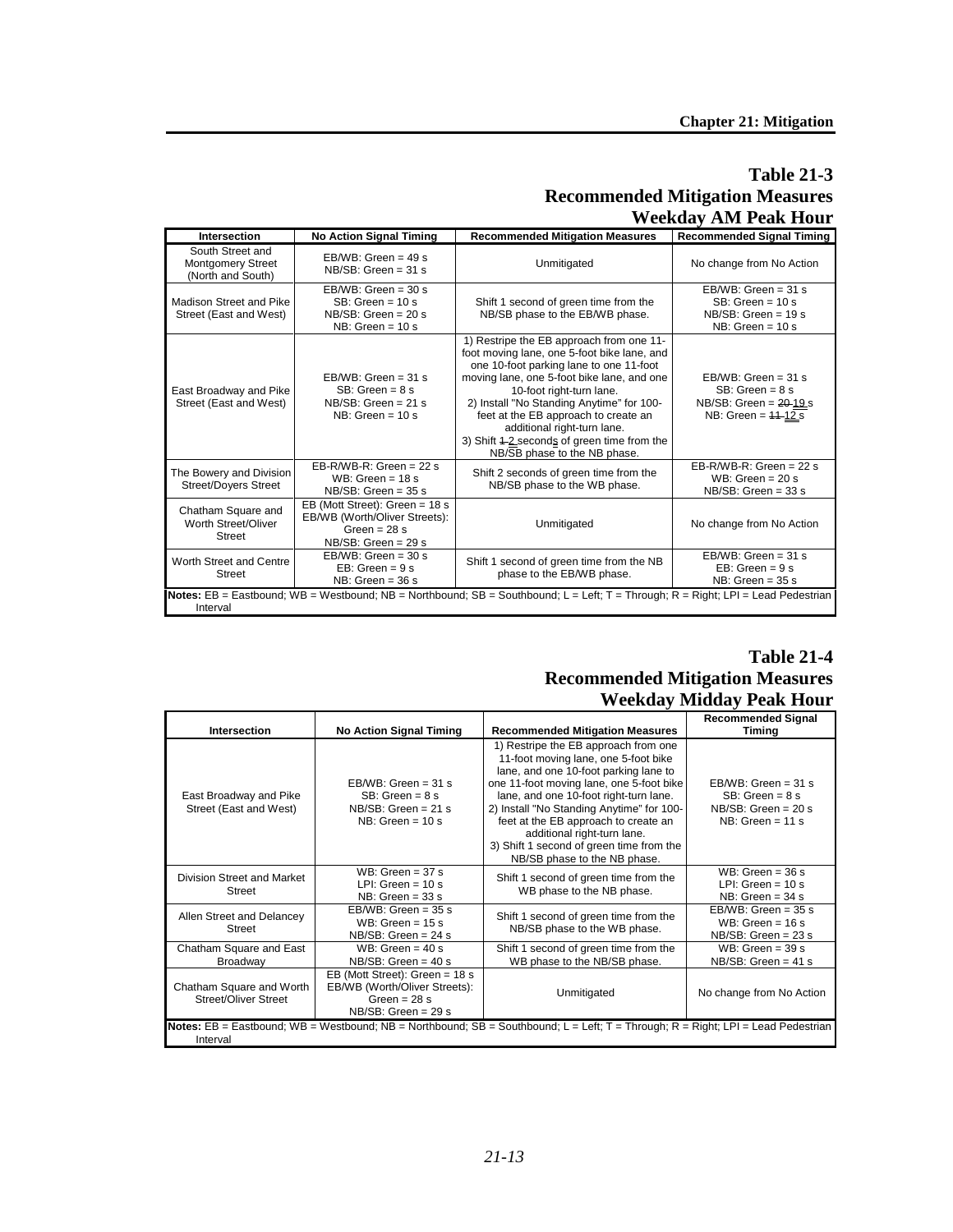## **Table 21-5 Recommended Mitigation Measures Weekday PM Peak Hour**

|                                                         |                                                                                                             |                                                                                                                                                                                                                                                                                                                                                                                                                                                                                                           | - - - - - <del>-</del>                                                                     |
|---------------------------------------------------------|-------------------------------------------------------------------------------------------------------------|-----------------------------------------------------------------------------------------------------------------------------------------------------------------------------------------------------------------------------------------------------------------------------------------------------------------------------------------------------------------------------------------------------------------------------------------------------------------------------------------------------------|--------------------------------------------------------------------------------------------|
| Intersection                                            | <b>No Action Signal Timing</b>                                                                              | <b>Recommended Mitigation</b><br><b>Measures</b>                                                                                                                                                                                                                                                                                                                                                                                                                                                          | <b>Recommended Signal</b><br><b>Timing</b>                                                 |
| South Street and Pike Slip                              | EB-L: Green = $14 s$<br>$EB/WB$ : Green = 35 s<br>LPI: Green = $7 s$<br>$SB: Green = 19s$                   | Shift 1 seconds of green time<br>from the EB/WB phase to the<br>SB phase.                                                                                                                                                                                                                                                                                                                                                                                                                                 | EB-L: Green = $14 s$<br>$EB/WB$ : Green = 34 s<br>LPI: Green = $7 s$<br>$SB: Green = 20s$  |
| South Street and Clinton<br><b>Street</b>               | $EB/WB$ : Green = 49 s<br>$NB/SB$ : Green = 31 s                                                            | Shift 4 seconds of green time<br>from the NB/SB phase to the<br>EB/WB phase.                                                                                                                                                                                                                                                                                                                                                                                                                              | $EB/WB$ : Green = 53 s<br>$NB/SB$ : Green = 27 s                                           |
| South Street and Montgomery<br>Street (North and South) | $EB/WB$ : Green = 49 s<br>$NB/SB$ : Green = 31 s                                                            | Unmitigated                                                                                                                                                                                                                                                                                                                                                                                                                                                                                               | No change from No Action                                                                   |
| Madison Street and Pike<br>Street (East and West)       | EB/WB: Green = $27 s$<br>$SB: Green = 13 s$<br>$NB/SB$ : Green = 20 s<br>$NB: Green = 10s$                  | Shift 1 second of green time<br>from the NB/SB phase to the<br>EB/WB phase.                                                                                                                                                                                                                                                                                                                                                                                                                               | $EB/WB$ : Green = 28 s<br>$SB: Green = 13s$<br>$NB/SB$ : Green = 19 s<br>$NB: Green = 10s$ |
| Madison Street and<br><b>Montgomery Street</b>          | $EB/WB$ : Green = 40 s<br>$NB/SB$ : Green = 40 s                                                            | Shift 1 second of green time<br>from the EB/WB phase to the<br>NB/SB phase.                                                                                                                                                                                                                                                                                                                                                                                                                               | $EB/WB$ : Green = 39 s<br>$NB/SB$ : Green = 41 s                                           |
| Canal Street and Allen Street                           | EB/WB: Green = $34 s$<br>$NB/SB$ : Green = 31 s<br>$SB: Green = 10s$                                        | Shift 1 second of green time<br>from the NB/SB phase to the<br>EB/WB phase.                                                                                                                                                                                                                                                                                                                                                                                                                               | $EB/WB$ : Green = 35 s<br>$NB/SB$ : Green = 30 s<br>$SB: Green = 10s$                      |
| East Broadway and Pike<br>Street (East and West)        | $EB/WB$ : Green = 31 s<br>$SB: Green = 8s$<br>$NB/SB$ : Green = 21 s<br>$NB: Green = 10s$                   | 1) Restripe the EB approach<br>from one 11-foot moving lane,<br>one 5-foot bike lane, and one<br>10-foot parking lane to one 11-<br>foot moving lane, one 5-foot<br>bike lane, and one 10-foot<br>right-turn lane.<br>2) Install "No Standing<br>Anytime" for 100-feet at the EB<br>approach to create an<br>additional right-turn lane.<br>3) Shift 1 second of green time<br>from the NB/SB phase to the<br>NB phase.<br>4) Shift 1 second of green time<br>from the NB/SB phase to the<br>EB/WB phase. | $EB/WB$ : Green = 32 s<br>$SB: Green = 8s$<br>$NB/SB$ : Green = 19 s<br>$NB: Green = 11 s$ |
| Allen Street and Delancey<br><b>Street</b>              | EB/WB: Green = $35 s$<br>WB: Green = $15 s$<br>$NB/SB$ : Green = 24 s                                       | Shift 1 second of green time<br>from the NB/SB phase to the<br>WB phase.                                                                                                                                                                                                                                                                                                                                                                                                                                  | $EB/WB$ : Green = 35 s<br>WB: Green = $16 s$<br>$NB/SB$ : Green = 23 s                     |
| Chatham Square and East<br>Broadway                     | WB: Green = $40 s$<br>$NB/SB$ : Green = 40 s                                                                | Shift 2 seconds of green time<br>from the WB phase to the<br>NB/SB phase.                                                                                                                                                                                                                                                                                                                                                                                                                                 | WB: Green = $38 s$<br>$NB/SB$ : Green = 42 s                                               |
| Chatham Square and Worth<br><b>Street/Oliver Street</b> | EB (Mott Street): Green = 18 s<br>EB/WB (Worth/Oliver Streets):<br>Green = $28 s$<br>$NB/SB$ : Green = 29 s | Unmitigated                                                                                                                                                                                                                                                                                                                                                                                                                                                                                               | No change from No Action                                                                   |
| Pedestrian Interval                                     |                                                                                                             | Notes: EB = Eastbound; WB = Westbound; NB = Northbound; SB = Southbound; L = Left; T = Through; R = Right; LPI = Lead                                                                                                                                                                                                                                                                                                                                                                                     |                                                                                            |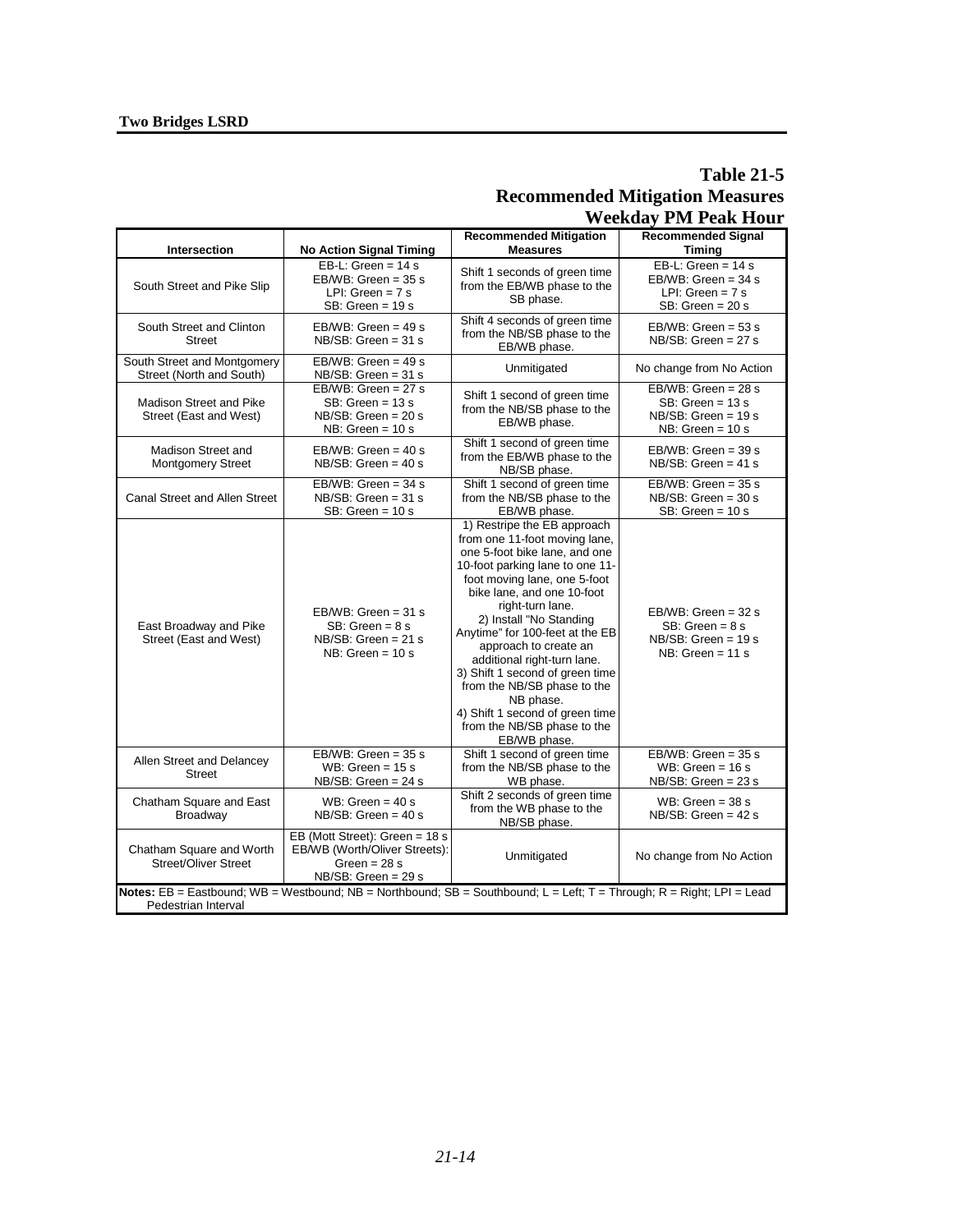## **Table 21-6 No Action, With Action, and Mitigation Conditions Level of Service Analysis Weekday AM Peak Hour**

|                          | <b>Weekday AM</b> |                  |               |                   |                                               |                    |               |                |                |           |                   |               |        |
|--------------------------|-------------------|------------------|---------------|-------------------|-----------------------------------------------|--------------------|---------------|----------------|----------------|-----------|-------------------|---------------|--------|
|                          |                   | <b>No Action</b> |               |                   |                                               | <b>With Action</b> |               |                |                |           | <b>Mitigation</b> |               |        |
|                          | Lane              | $\sqrt{c}$       | Delay         |                   | Lane                                          | $\sqrt{c}$         | Delay         |                |                | Lane      | v/c               | Delay         |        |
| Intersection             | Group             | Ratio            | (sec)         | LOS               | Group                                         | Ratio              | (sec)         | LOS            |                | Group     | Ratio             | (sec)         | LOS    |
|                          |                   |                  |               |                   | South Street (North) and Montgomery Street    |                    |               |                |                |           |                   |               |        |
| Westbound                | LTR               | 0.92             | 33.1          | С                 | LTR                                           | 0.95               | 38.6          | D              |                |           |                   |               |        |
| Northbound               | LT                | 0.20             | 21.5          | C                 | LT                                            | 0.21               | 21.8          | C              |                |           | Unmitigated       |               |        |
| Southbound               | <b>TR</b>         | 0.68             | 33.2          | C                 | TR                                            | 0.97               | 63.8          | E              | ÷              |           |                   |               |        |
|                          |                   |                  |               |                   | South Street (South) and Montgomery Street    |                    |               |                |                |           |                   |               |        |
| Eastbound                | LTR               | 0.39             | 13.0          | B                 | LTR                                           | 0.40               | 13.1          | B              |                |           |                   |               |        |
| Northbound               | TR                | 0.11             | 20.5          | $\mathsf{C}$<br>D | <b>TR</b>                                     | 0.11               | 20.5          | C              |                |           | Unmitigated       |               |        |
| Southbound               | LT                | 0.74             | 37.2          |                   | LT                                            | 0.96               | 64.8          | E              | $\ddot{}$      |           |                   |               |        |
|                          |                   |                  |               |                   | Madison Street and Pike Street (East)         |                    |               |                |                |           |                   |               |        |
| Eastbound                | L<br>Т            | 1.14<br>0.33     | 140.0<br>24.3 | F<br>C            | L<br>$\top$                                   | 1.16<br>0.33       | 150.3<br>24.3 | F<br>C         | $\ddot{}$      | L<br>T    | 1.10<br>0.32      | 125.5<br>23.4 | F<br>C |
| Westbound                | <b>TR</b>         | 0.68             | 34.5          | C                 | <b>TR</b>                                     | 0.71               | 36.3          | D              |                | <b>TR</b> | 0.69              | 34.1          | C      |
| Northbound               | Г                 | 0.25             | 40.4          | D                 | L                                             | 0.26               | 40.5          | D              |                | Г         | 0.25              | 40.5          | D      |
|                          | <b>TR</b>         | 0.51             | 22.9          | C                 | <b>TR</b>                                     | 0.54               | 23.4          | C              |                | <b>TR</b> | 0.56              | 24.4          | C      |
|                          |                   |                  |               |                   | Madison Street and Pike Street (West) (1)     |                    |               |                |                |           |                   |               |        |
| Eastbound                | <b>TR</b>         | 0.87             | 49.4          | D                 | TR                                            | 0.87               | 50.1          | D              |                | TR        | 0.84              | 45.5          | D      |
| Westbound                | L                 | 0.10             | 22.0          | C                 | L                                             | 0.10               | 22.0          | C              |                | L         | 0.09              | 21.1          | С      |
|                          | T                 | 0.43             | 26.0          | C                 | T                                             | 0.43               | 26.0          | C              |                | T         | 0.42              | 25.0          | C      |
| Southbound               | L                 | 0.39             | 45.1          | D                 | L                                             | 0.47               | 48.3          | D              |                | Г         | 0.47              | 48.3          | D      |
|                          | TR                | 0.42             | 21.5          | C                 | <b>TR</b>                                     | 0.48               | 22.5          | C              |                | <b>TR</b> | 0.49              | 23.4          | C      |
|                          |                   |                  |               |                   | East Broadway and Pike Street (East)          |                    |               |                |                |           |                   |               |        |
| Eastbound                | L                 | 0.56             | 36.2          | D                 | L                                             | 0.58               | 37.8          | D              |                | L         | 0.58              | 37.8          | D      |
|                          | Т                 | 0.44             | 25.7          | C                 | T                                             | 0.45               | 25.8          | C              |                | T         | 0.45              | 25.8          | C      |
| Westbound                | <b>TR</b>         | 0.66             | 33.1          | $\mathsf{C}$      | <b>TR</b>                                     | 0.71               | 35.6          | D              |                | <b>TR</b> | 0.71              | 35.6          | D      |
| Northbound               | L                 | 0.70             | 64.4          | E                 | L                                             | 0.87               | 87.2          | F              | $\ddot{}$      | L         | 0.73              | 61.7          | E      |
|                          | TR                | 0.69             | 26.5          | Ć                 | <b>TR</b>                                     | 0.70               | 26.9          | C              |                | <b>TR</b> | 0.70              | 26.9          | C      |
|                          | ÷,                | $\overline{a}$   |               |                   | <b>East Broadway and Pike Street (West)</b>   |                    |               | $\overline{a}$ |                |           |                   |               | C      |
| Eastbound                | <b>TR</b>         | 0.99             | 72.4          | E                 | <b>TR</b>                                     | 1.11               | 107.5         | F              | $\overline{1}$ | T         | 0.63              | 30.5          |        |
|                          |                   |                  |               |                   |                                               |                    |               |                |                | R         | 0.39              | 26.5          | C      |
| Westbound                | L                 | 0.35             | 29.1          | $\mathsf{C}$      | L                                             | 0.38               | 30.9          | C              |                | L         | 0.26              | 25.0          | C      |
|                          | T                 | 0.40             | 24.8          | C                 | T                                             | 0.42               | 25.2          | C              |                | T         | 0.42              | 25.2          | C      |
| Southbound               | Г                 | 0.35             | 47.1          | D                 | L                                             | 0.36               | 47.5          | D              |                | L         | 0.36              | 47.5          | D      |
|                          | T                 | 0.39             | 21.6          | C                 | T                                             | 0.41               | 21.9          | C              |                | T         | 0.44              | 23.6          | C      |
|                          |                   |                  |               |                   | The Bowery and Division Street/Doyers Street  |                    |               |                |                |           |                   |               |        |
| Eastbound                | R                 | 0.04             | 26.4          | C                 | R                                             | 0.04               | 26.4          | C              |                | R         | 0.04              | 26.4          | C      |
| Westbound                | L                 | 0.74             | 51.5          | D                 | L                                             | 0.87               | 67.2          | E              | $\overline{1}$ | L         | 0.79              | 53.2          | D      |
|                          | R                 | 0.59             | 19.5          | B                 | $\mathsf{R}$                                  | 0.60               | 19.7          | B              |                | R         | 0.58              | 17.8          | B      |
| Northbound               | TR                | 0.36             | 20.5          | C<br>C            | <b>TR</b><br>T                                | 0.39               | 20.8          | C<br>C         |                | TR<br>T   | 0.41              | 22.4          | C      |
| Southbound               | T                 | 0.37             | 20.6          |                   |                                               | 0.39               | 20.8          |                |                |           | 0.41              | 22.5          | C      |
| Eastbound (Worth Street) |                   | 1.24             | 209.1         | F                 | Chatham Square and Worth Street/Oliver Street | 1.32               | 236.4         | F              |                |           |                   |               |        |
|                          | L<br><b>LTR</b>   | 1.12             | 136.6         | F                 | L<br><b>LTR</b>                               | 1.22               | 173.5         | F              | $\ddot{}$      |           |                   |               |        |
| Eastbound (Mott Street)  | LTR               | 0.58             | 43.1          | D                 | LTR                                           | 0.58               | 43.1          | D              | $\ddot{}$      |           |                   |               |        |
| Westbound                | LT                | 0.85             | 44.5          | D                 | LT                                            | 0.85               | 44.5          | D              |                |           |                   |               |        |
|                          | R                 | 0.74             | 41.8          | D                 | R                                             | 0.77               | 44.5          | D              |                |           | Unmitigated       |               |        |
| Northbound               | LTR               | 0.08             | 21.5          | C                 | LTR                                           | 0.08               | 21.5          | C              |                |           |                   |               |        |
| Southbound               | L                 | 0.99             | 87.8          | F                 | Г                                             | 0.99               | 87.8          | F              |                |           |                   |               |        |
|                          | <b>TR</b>         | 0.96             | 65.5          | E                 | <b>TR</b>                                     | 1.09               | 101.8         | F              |                |           |                   |               |        |
|                          |                   |                  |               |                   | <b>Worth Street and Centre Street</b>         |                    |               |                |                |           |                   |               |        |
| Eastbound                | L                 | 0.35             | 22.7          | С                 | L                                             | 0.37               | 25.3          | С              |                | L         | 0.36              | 24.1          | C      |
|                          | Т                 | 0.52             | 18.5          | B                 | T                                             | 0.54               | 19.0          | B              |                | T         | 0.53              | 18.1          | B      |
| Westbound                | T                 | 0.73             | 36.6          | D                 | T                                             | 0.85               | 46.2          | D              |                | T         | 0.82              | 42.3          | D      |
|                          | R                 | 0.43             | 28.6          | C                 | $\mathsf{R}$                                  | 0.47               | 30.0          | C              |                | R         | 0.46              | 28.6          | С      |
| Northbound               | L                 | 0.12             | 17.8          | B                 | L                                             | 0.12               | 17.8          | B              |                | L         | 0.12              | 18.5          | B      |
|                          | TR                | 0.62             | 24.4          | C                 | <b>TR</b>                                     | 0.62               | 24.4          | C              |                | TR        | 0.64              | 25.5          | C      |

**Notes:** L = Left Turn, T = Through, R = Right Turn, DefL = Defacto Left Turn, LOS = Level of Service<br>+ Denotes a significant adverse traffic impact<br><sup>(1)</sup> Intersection not impacted during the weekday AM peak hour; analysis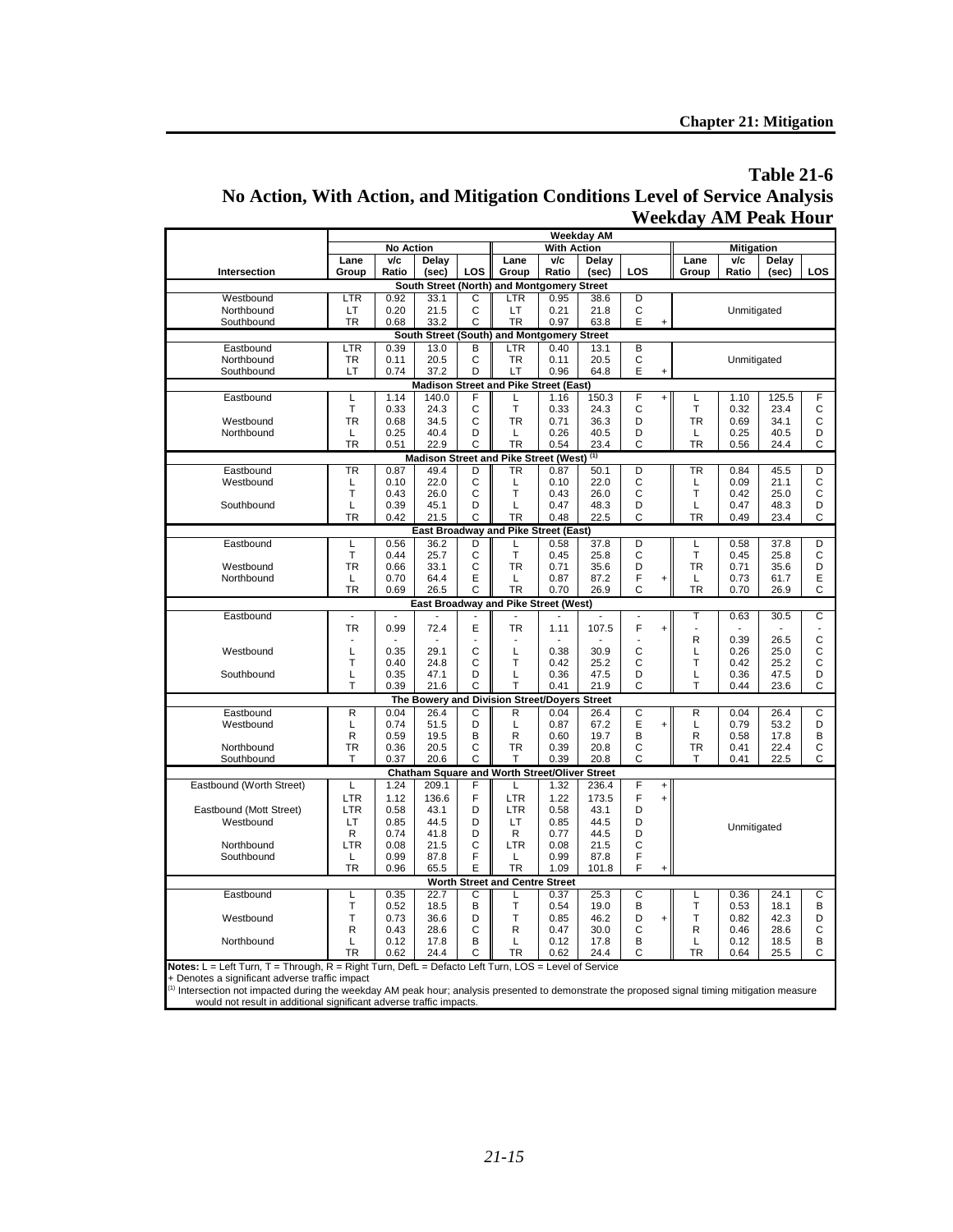## **Table 21-7 No Action, With Action, and Mitigation Conditions Level of Service Analysis Weekday Midday Peak Hour**

| <b>No Action</b><br><b>With Action</b><br><b>Mitigation</b><br>V/c<br>Delay<br>Lane<br>v/c<br>Delay<br>Lane<br>v/c<br>Delay<br>Lane<br>LOS<br>Intersection<br>LOS<br>Group<br>Ratio<br>Ratio<br>LOS<br>Group<br>Ratio<br>(sec)<br>(sec)<br>Group<br>(sec)<br><b>East Broadway and Pike Street (East)</b><br>С<br>C<br>Eastbound<br>0.49<br>32.6<br>33.3<br>0.51<br>33.3<br>С<br>0.51<br>L<br>L<br>T<br>C<br>T<br>C<br>T<br>C<br>0.41<br>24.9<br>0.41<br>25.0<br>0.41<br>25.0<br>$\mathsf{C}$<br>C<br>C<br><b>TR</b><br><b>TR</b><br>Westbound<br>31.2<br><b>TR</b><br>32.3<br>0.62<br>0.64<br>0.64<br>32.3<br>E<br>E<br>E<br>Northbound<br>0.61<br>56.2<br>0.69<br>63.1<br>0.63<br>55.5<br>L<br>L<br>L<br>$\ddot{}$<br>C<br>C<br>C<br><b>TR</b><br><b>TR</b><br><b>TR</b><br>0.55<br>23.1<br>0.55<br>23.2<br>0.55<br>23.2<br>East Broadway and Pike Street (West)<br>C<br>Eastbound<br>T<br>0.62<br>30.3<br>E<br>F<br><b>TR</b><br>80.0<br><b>TR</b><br>98.4<br>1.02<br>1.08<br>÷,<br>$\mathsf{C}$<br>R<br>0.38<br>26.5<br>C<br>C<br>$\mathsf{C}$<br>Westbound<br>0.31<br>27.8<br>L<br>0.23<br>24.2<br>L<br>0.32<br>28.5<br>L<br>T<br>C<br>T<br>C<br>T<br>C<br>0.36<br>24.1<br>0.37<br>24.2<br>0.37<br>24.2<br>Southbound<br>D<br>47.4<br>D<br>D<br>0.35<br>47.1<br>L<br>0.36<br>L<br>0.36<br>47.4<br>L<br>T<br>T<br>T<br>C<br>C<br>С<br>0.39<br>21.6<br>0.40<br>21.7<br>0.41<br>22.5<br><b>Division Street and Market Street</b><br>Westbound<br>0.27<br>B<br>T<br>B<br>0.28<br>B<br>Т<br>18.1<br>0.27<br>18.1<br>18.8<br>т<br>E<br>E<br>L<br>Northbound<br>56.9<br>0.95<br>61.2<br>0.91<br>53.2<br>D<br>0.93<br>$\ddot{}$<br><b>Allen Street and Delancey Street</b><br>C<br>С<br>C<br>Eastbound<br>Т<br>0.90<br>34.1<br>0.90<br>34.1<br>34.1<br>т<br>0.90<br>Т<br>B<br>R<br>B<br>$\mathsf{R}$<br>0.21<br>19.5<br>19.5<br>R<br>0.21<br>19.5<br>B<br>0.21<br>F<br>F<br>F<br>Westbound<br>L<br>1.03<br>103.4<br>L<br>1.05<br>109.3<br>L<br>0.98<br>89.3<br>$\ddot{}$<br><b>TR</b><br>B<br><b>TR</b><br>B<br><b>TR</b><br>0.57<br>11.4<br>0.57<br>11.4<br>B<br>0.56<br>10.8<br>C<br>C<br>C<br>Northbound<br>T<br>32.0<br>т<br>32.2<br>T<br>33.6<br>0.58<br>0.59<br>0.61<br>C<br>$\mathsf{R}$<br>С<br>R<br>С<br>0.53<br>20.4<br>0.54<br>20.6<br>R<br>0.54<br>20.8<br>C<br><b>TR</b><br>C<br>Southbound<br><b>TR</b><br>28.7<br>C<br><b>TR</b><br>0.40<br>0.42<br>28.9<br>0.44<br>29.9<br><b>Chatham Square and East Broadway</b><br>Westbound<br>0.25<br>16.6<br>B<br>0.26<br>B<br>0.27<br>17.5<br>B<br>16.8<br>L<br>L<br>B<br>B<br>R<br>R<br>R<br>B<br>0.15<br>15.6<br>0.16<br>15.8<br>0.17<br>16.5<br>T<br>Northbound<br>B<br>T<br>B<br>T<br>0.30<br>16.7<br>0.30<br>16.7<br>0.30<br>16.0<br>В<br>R<br>D<br>R<br>D<br>R<br>0.73<br>35.1<br>0.78<br>39.0<br>0.75<br>35.1<br>D<br>Southbound<br>0.82<br>46.9<br>D<br>0.87<br>53.7<br>D<br>0.84<br>D<br>L<br>L<br>L<br>48.0<br>$\ddot{}$<br>T<br>T<br>B<br>0.26<br>B<br>T<br>B<br>0.26<br>16.1<br>16.2<br>0.26<br>15.5<br>Chatham Square and Worth Street/Oliver Street<br>Eastbound (Worth Street)<br>1.13<br>F<br>1.08<br>131.5<br>F<br>148.1<br>L<br>$+$<br>F<br>F<br>LTR<br>LTR<br>1.00<br>104.5<br>91.1<br>1.05<br>$+$<br>Eastbound (Mott Street)<br>45.7<br>D<br><b>LTR</b><br>45.7<br>D<br>LTR<br>0.64<br>0.64<br>C<br>C<br>Westbound<br>LT<br>0.56<br>29.8<br>LT<br>0.56<br>29.8<br>Unmitigated<br>D<br>D<br>R<br>0.84<br>53.4<br>R<br>0.85<br>54.8<br>C<br>C<br>Northbound<br><b>LTR</b><br><b>LTR</b><br>0.11<br>21.8<br>0.11<br>21.8<br>Southbound<br>0.69<br>42.3<br>D<br>0.69<br>42.3<br>D<br>L<br>L<br>F<br>F<br><b>TR</b><br><b>TR</b><br>1.09<br>106.9<br>1.16<br>129.4<br>$\ddot{}$<br>Notes: L = Left Turn, T = Through, R = Right Turn, DefL = Defacto Left Turn, LOS = Level of Service |                                                |  |  |  | <b>Weekday Midday</b> |  |  |  |
|----------------------------------------------------------------------------------------------------------------------------------------------------------------------------------------------------------------------------------------------------------------------------------------------------------------------------------------------------------------------------------------------------------------------------------------------------------------------------------------------------------------------------------------------------------------------------------------------------------------------------------------------------------------------------------------------------------------------------------------------------------------------------------------------------------------------------------------------------------------------------------------------------------------------------------------------------------------------------------------------------------------------------------------------------------------------------------------------------------------------------------------------------------------------------------------------------------------------------------------------------------------------------------------------------------------------------------------------------------------------------------------------------------------------------------------------------------------------------------------------------------------------------------------------------------------------------------------------------------------------------------------------------------------------------------------------------------------------------------------------------------------------------------------------------------------------------------------------------------------------------------------------------------------------------------------------------------------------------------------------------------------------------------------------------------------------------------------------------------------------------------------------------------------------------------------------------------------------------------------------------------------------------------------------------------------------------------------------------------------------------------------------------------------------------------------------------------------------------------------------------------------------------------------------------------------------------------------------------------------------------------------------------------------------------------------------------------------------------------------------------------------------------------------------------------------------------------------------------------------------------------------------------------------------------------------------------------------------------------------------------------------------------------------------------------------------------------------------------------------------------------------------------------------------------------------------------------------------------------------------------------------------------------------------------------------------------------------------------------------------------------------------------------------------------------------------------------------------------------------------------------------------------------------------------------------------------------------------------------------------------------------------------------------------------------------------------------------------------------------------------------|------------------------------------------------|--|--|--|-----------------------|--|--|--|
|                                                                                                                                                                                                                                                                                                                                                                                                                                                                                                                                                                                                                                                                                                                                                                                                                                                                                                                                                                                                                                                                                                                                                                                                                                                                                                                                                                                                                                                                                                                                                                                                                                                                                                                                                                                                                                                                                                                                                                                                                                                                                                                                                                                                                                                                                                                                                                                                                                                                                                                                                                                                                                                                                                                                                                                                                                                                                                                                                                                                                                                                                                                                                                                                                                                                                                                                                                                                                                                                                                                                                                                                                                                                                                                                                          |                                                |  |  |  |                       |  |  |  |
|                                                                                                                                                                                                                                                                                                                                                                                                                                                                                                                                                                                                                                                                                                                                                                                                                                                                                                                                                                                                                                                                                                                                                                                                                                                                                                                                                                                                                                                                                                                                                                                                                                                                                                                                                                                                                                                                                                                                                                                                                                                                                                                                                                                                                                                                                                                                                                                                                                                                                                                                                                                                                                                                                                                                                                                                                                                                                                                                                                                                                                                                                                                                                                                                                                                                                                                                                                                                                                                                                                                                                                                                                                                                                                                                                          |                                                |  |  |  |                       |  |  |  |
|                                                                                                                                                                                                                                                                                                                                                                                                                                                                                                                                                                                                                                                                                                                                                                                                                                                                                                                                                                                                                                                                                                                                                                                                                                                                                                                                                                                                                                                                                                                                                                                                                                                                                                                                                                                                                                                                                                                                                                                                                                                                                                                                                                                                                                                                                                                                                                                                                                                                                                                                                                                                                                                                                                                                                                                                                                                                                                                                                                                                                                                                                                                                                                                                                                                                                                                                                                                                                                                                                                                                                                                                                                                                                                                                                          |                                                |  |  |  |                       |  |  |  |
|                                                                                                                                                                                                                                                                                                                                                                                                                                                                                                                                                                                                                                                                                                                                                                                                                                                                                                                                                                                                                                                                                                                                                                                                                                                                                                                                                                                                                                                                                                                                                                                                                                                                                                                                                                                                                                                                                                                                                                                                                                                                                                                                                                                                                                                                                                                                                                                                                                                                                                                                                                                                                                                                                                                                                                                                                                                                                                                                                                                                                                                                                                                                                                                                                                                                                                                                                                                                                                                                                                                                                                                                                                                                                                                                                          |                                                |  |  |  |                       |  |  |  |
|                                                                                                                                                                                                                                                                                                                                                                                                                                                                                                                                                                                                                                                                                                                                                                                                                                                                                                                                                                                                                                                                                                                                                                                                                                                                                                                                                                                                                                                                                                                                                                                                                                                                                                                                                                                                                                                                                                                                                                                                                                                                                                                                                                                                                                                                                                                                                                                                                                                                                                                                                                                                                                                                                                                                                                                                                                                                                                                                                                                                                                                                                                                                                                                                                                                                                                                                                                                                                                                                                                                                                                                                                                                                                                                                                          |                                                |  |  |  |                       |  |  |  |
|                                                                                                                                                                                                                                                                                                                                                                                                                                                                                                                                                                                                                                                                                                                                                                                                                                                                                                                                                                                                                                                                                                                                                                                                                                                                                                                                                                                                                                                                                                                                                                                                                                                                                                                                                                                                                                                                                                                                                                                                                                                                                                                                                                                                                                                                                                                                                                                                                                                                                                                                                                                                                                                                                                                                                                                                                                                                                                                                                                                                                                                                                                                                                                                                                                                                                                                                                                                                                                                                                                                                                                                                                                                                                                                                                          |                                                |  |  |  |                       |  |  |  |
|                                                                                                                                                                                                                                                                                                                                                                                                                                                                                                                                                                                                                                                                                                                                                                                                                                                                                                                                                                                                                                                                                                                                                                                                                                                                                                                                                                                                                                                                                                                                                                                                                                                                                                                                                                                                                                                                                                                                                                                                                                                                                                                                                                                                                                                                                                                                                                                                                                                                                                                                                                                                                                                                                                                                                                                                                                                                                                                                                                                                                                                                                                                                                                                                                                                                                                                                                                                                                                                                                                                                                                                                                                                                                                                                                          |                                                |  |  |  |                       |  |  |  |
|                                                                                                                                                                                                                                                                                                                                                                                                                                                                                                                                                                                                                                                                                                                                                                                                                                                                                                                                                                                                                                                                                                                                                                                                                                                                                                                                                                                                                                                                                                                                                                                                                                                                                                                                                                                                                                                                                                                                                                                                                                                                                                                                                                                                                                                                                                                                                                                                                                                                                                                                                                                                                                                                                                                                                                                                                                                                                                                                                                                                                                                                                                                                                                                                                                                                                                                                                                                                                                                                                                                                                                                                                                                                                                                                                          |                                                |  |  |  |                       |  |  |  |
|                                                                                                                                                                                                                                                                                                                                                                                                                                                                                                                                                                                                                                                                                                                                                                                                                                                                                                                                                                                                                                                                                                                                                                                                                                                                                                                                                                                                                                                                                                                                                                                                                                                                                                                                                                                                                                                                                                                                                                                                                                                                                                                                                                                                                                                                                                                                                                                                                                                                                                                                                                                                                                                                                                                                                                                                                                                                                                                                                                                                                                                                                                                                                                                                                                                                                                                                                                                                                                                                                                                                                                                                                                                                                                                                                          |                                                |  |  |  |                       |  |  |  |
|                                                                                                                                                                                                                                                                                                                                                                                                                                                                                                                                                                                                                                                                                                                                                                                                                                                                                                                                                                                                                                                                                                                                                                                                                                                                                                                                                                                                                                                                                                                                                                                                                                                                                                                                                                                                                                                                                                                                                                                                                                                                                                                                                                                                                                                                                                                                                                                                                                                                                                                                                                                                                                                                                                                                                                                                                                                                                                                                                                                                                                                                                                                                                                                                                                                                                                                                                                                                                                                                                                                                                                                                                                                                                                                                                          |                                                |  |  |  |                       |  |  |  |
|                                                                                                                                                                                                                                                                                                                                                                                                                                                                                                                                                                                                                                                                                                                                                                                                                                                                                                                                                                                                                                                                                                                                                                                                                                                                                                                                                                                                                                                                                                                                                                                                                                                                                                                                                                                                                                                                                                                                                                                                                                                                                                                                                                                                                                                                                                                                                                                                                                                                                                                                                                                                                                                                                                                                                                                                                                                                                                                                                                                                                                                                                                                                                                                                                                                                                                                                                                                                                                                                                                                                                                                                                                                                                                                                                          |                                                |  |  |  |                       |  |  |  |
|                                                                                                                                                                                                                                                                                                                                                                                                                                                                                                                                                                                                                                                                                                                                                                                                                                                                                                                                                                                                                                                                                                                                                                                                                                                                                                                                                                                                                                                                                                                                                                                                                                                                                                                                                                                                                                                                                                                                                                                                                                                                                                                                                                                                                                                                                                                                                                                                                                                                                                                                                                                                                                                                                                                                                                                                                                                                                                                                                                                                                                                                                                                                                                                                                                                                                                                                                                                                                                                                                                                                                                                                                                                                                                                                                          |                                                |  |  |  |                       |  |  |  |
|                                                                                                                                                                                                                                                                                                                                                                                                                                                                                                                                                                                                                                                                                                                                                                                                                                                                                                                                                                                                                                                                                                                                                                                                                                                                                                                                                                                                                                                                                                                                                                                                                                                                                                                                                                                                                                                                                                                                                                                                                                                                                                                                                                                                                                                                                                                                                                                                                                                                                                                                                                                                                                                                                                                                                                                                                                                                                                                                                                                                                                                                                                                                                                                                                                                                                                                                                                                                                                                                                                                                                                                                                                                                                                                                                          |                                                |  |  |  |                       |  |  |  |
|                                                                                                                                                                                                                                                                                                                                                                                                                                                                                                                                                                                                                                                                                                                                                                                                                                                                                                                                                                                                                                                                                                                                                                                                                                                                                                                                                                                                                                                                                                                                                                                                                                                                                                                                                                                                                                                                                                                                                                                                                                                                                                                                                                                                                                                                                                                                                                                                                                                                                                                                                                                                                                                                                                                                                                                                                                                                                                                                                                                                                                                                                                                                                                                                                                                                                                                                                                                                                                                                                                                                                                                                                                                                                                                                                          |                                                |  |  |  |                       |  |  |  |
|                                                                                                                                                                                                                                                                                                                                                                                                                                                                                                                                                                                                                                                                                                                                                                                                                                                                                                                                                                                                                                                                                                                                                                                                                                                                                                                                                                                                                                                                                                                                                                                                                                                                                                                                                                                                                                                                                                                                                                                                                                                                                                                                                                                                                                                                                                                                                                                                                                                                                                                                                                                                                                                                                                                                                                                                                                                                                                                                                                                                                                                                                                                                                                                                                                                                                                                                                                                                                                                                                                                                                                                                                                                                                                                                                          |                                                |  |  |  |                       |  |  |  |
|                                                                                                                                                                                                                                                                                                                                                                                                                                                                                                                                                                                                                                                                                                                                                                                                                                                                                                                                                                                                                                                                                                                                                                                                                                                                                                                                                                                                                                                                                                                                                                                                                                                                                                                                                                                                                                                                                                                                                                                                                                                                                                                                                                                                                                                                                                                                                                                                                                                                                                                                                                                                                                                                                                                                                                                                                                                                                                                                                                                                                                                                                                                                                                                                                                                                                                                                                                                                                                                                                                                                                                                                                                                                                                                                                          |                                                |  |  |  |                       |  |  |  |
|                                                                                                                                                                                                                                                                                                                                                                                                                                                                                                                                                                                                                                                                                                                                                                                                                                                                                                                                                                                                                                                                                                                                                                                                                                                                                                                                                                                                                                                                                                                                                                                                                                                                                                                                                                                                                                                                                                                                                                                                                                                                                                                                                                                                                                                                                                                                                                                                                                                                                                                                                                                                                                                                                                                                                                                                                                                                                                                                                                                                                                                                                                                                                                                                                                                                                                                                                                                                                                                                                                                                                                                                                                                                                                                                                          |                                                |  |  |  |                       |  |  |  |
|                                                                                                                                                                                                                                                                                                                                                                                                                                                                                                                                                                                                                                                                                                                                                                                                                                                                                                                                                                                                                                                                                                                                                                                                                                                                                                                                                                                                                                                                                                                                                                                                                                                                                                                                                                                                                                                                                                                                                                                                                                                                                                                                                                                                                                                                                                                                                                                                                                                                                                                                                                                                                                                                                                                                                                                                                                                                                                                                                                                                                                                                                                                                                                                                                                                                                                                                                                                                                                                                                                                                                                                                                                                                                                                                                          |                                                |  |  |  |                       |  |  |  |
|                                                                                                                                                                                                                                                                                                                                                                                                                                                                                                                                                                                                                                                                                                                                                                                                                                                                                                                                                                                                                                                                                                                                                                                                                                                                                                                                                                                                                                                                                                                                                                                                                                                                                                                                                                                                                                                                                                                                                                                                                                                                                                                                                                                                                                                                                                                                                                                                                                                                                                                                                                                                                                                                                                                                                                                                                                                                                                                                                                                                                                                                                                                                                                                                                                                                                                                                                                                                                                                                                                                                                                                                                                                                                                                                                          |                                                |  |  |  |                       |  |  |  |
|                                                                                                                                                                                                                                                                                                                                                                                                                                                                                                                                                                                                                                                                                                                                                                                                                                                                                                                                                                                                                                                                                                                                                                                                                                                                                                                                                                                                                                                                                                                                                                                                                                                                                                                                                                                                                                                                                                                                                                                                                                                                                                                                                                                                                                                                                                                                                                                                                                                                                                                                                                                                                                                                                                                                                                                                                                                                                                                                                                                                                                                                                                                                                                                                                                                                                                                                                                                                                                                                                                                                                                                                                                                                                                                                                          |                                                |  |  |  |                       |  |  |  |
|                                                                                                                                                                                                                                                                                                                                                                                                                                                                                                                                                                                                                                                                                                                                                                                                                                                                                                                                                                                                                                                                                                                                                                                                                                                                                                                                                                                                                                                                                                                                                                                                                                                                                                                                                                                                                                                                                                                                                                                                                                                                                                                                                                                                                                                                                                                                                                                                                                                                                                                                                                                                                                                                                                                                                                                                                                                                                                                                                                                                                                                                                                                                                                                                                                                                                                                                                                                                                                                                                                                                                                                                                                                                                                                                                          |                                                |  |  |  |                       |  |  |  |
|                                                                                                                                                                                                                                                                                                                                                                                                                                                                                                                                                                                                                                                                                                                                                                                                                                                                                                                                                                                                                                                                                                                                                                                                                                                                                                                                                                                                                                                                                                                                                                                                                                                                                                                                                                                                                                                                                                                                                                                                                                                                                                                                                                                                                                                                                                                                                                                                                                                                                                                                                                                                                                                                                                                                                                                                                                                                                                                                                                                                                                                                                                                                                                                                                                                                                                                                                                                                                                                                                                                                                                                                                                                                                                                                                          |                                                |  |  |  |                       |  |  |  |
|                                                                                                                                                                                                                                                                                                                                                                                                                                                                                                                                                                                                                                                                                                                                                                                                                                                                                                                                                                                                                                                                                                                                                                                                                                                                                                                                                                                                                                                                                                                                                                                                                                                                                                                                                                                                                                                                                                                                                                                                                                                                                                                                                                                                                                                                                                                                                                                                                                                                                                                                                                                                                                                                                                                                                                                                                                                                                                                                                                                                                                                                                                                                                                                                                                                                                                                                                                                                                                                                                                                                                                                                                                                                                                                                                          |                                                |  |  |  |                       |  |  |  |
|                                                                                                                                                                                                                                                                                                                                                                                                                                                                                                                                                                                                                                                                                                                                                                                                                                                                                                                                                                                                                                                                                                                                                                                                                                                                                                                                                                                                                                                                                                                                                                                                                                                                                                                                                                                                                                                                                                                                                                                                                                                                                                                                                                                                                                                                                                                                                                                                                                                                                                                                                                                                                                                                                                                                                                                                                                                                                                                                                                                                                                                                                                                                                                                                                                                                                                                                                                                                                                                                                                                                                                                                                                                                                                                                                          |                                                |  |  |  |                       |  |  |  |
|                                                                                                                                                                                                                                                                                                                                                                                                                                                                                                                                                                                                                                                                                                                                                                                                                                                                                                                                                                                                                                                                                                                                                                                                                                                                                                                                                                                                                                                                                                                                                                                                                                                                                                                                                                                                                                                                                                                                                                                                                                                                                                                                                                                                                                                                                                                                                                                                                                                                                                                                                                                                                                                                                                                                                                                                                                                                                                                                                                                                                                                                                                                                                                                                                                                                                                                                                                                                                                                                                                                                                                                                                                                                                                                                                          |                                                |  |  |  |                       |  |  |  |
|                                                                                                                                                                                                                                                                                                                                                                                                                                                                                                                                                                                                                                                                                                                                                                                                                                                                                                                                                                                                                                                                                                                                                                                                                                                                                                                                                                                                                                                                                                                                                                                                                                                                                                                                                                                                                                                                                                                                                                                                                                                                                                                                                                                                                                                                                                                                                                                                                                                                                                                                                                                                                                                                                                                                                                                                                                                                                                                                                                                                                                                                                                                                                                                                                                                                                                                                                                                                                                                                                                                                                                                                                                                                                                                                                          |                                                |  |  |  |                       |  |  |  |
|                                                                                                                                                                                                                                                                                                                                                                                                                                                                                                                                                                                                                                                                                                                                                                                                                                                                                                                                                                                                                                                                                                                                                                                                                                                                                                                                                                                                                                                                                                                                                                                                                                                                                                                                                                                                                                                                                                                                                                                                                                                                                                                                                                                                                                                                                                                                                                                                                                                                                                                                                                                                                                                                                                                                                                                                                                                                                                                                                                                                                                                                                                                                                                                                                                                                                                                                                                                                                                                                                                                                                                                                                                                                                                                                                          |                                                |  |  |  |                       |  |  |  |
|                                                                                                                                                                                                                                                                                                                                                                                                                                                                                                                                                                                                                                                                                                                                                                                                                                                                                                                                                                                                                                                                                                                                                                                                                                                                                                                                                                                                                                                                                                                                                                                                                                                                                                                                                                                                                                                                                                                                                                                                                                                                                                                                                                                                                                                                                                                                                                                                                                                                                                                                                                                                                                                                                                                                                                                                                                                                                                                                                                                                                                                                                                                                                                                                                                                                                                                                                                                                                                                                                                                                                                                                                                                                                                                                                          |                                                |  |  |  |                       |  |  |  |
|                                                                                                                                                                                                                                                                                                                                                                                                                                                                                                                                                                                                                                                                                                                                                                                                                                                                                                                                                                                                                                                                                                                                                                                                                                                                                                                                                                                                                                                                                                                                                                                                                                                                                                                                                                                                                                                                                                                                                                                                                                                                                                                                                                                                                                                                                                                                                                                                                                                                                                                                                                                                                                                                                                                                                                                                                                                                                                                                                                                                                                                                                                                                                                                                                                                                                                                                                                                                                                                                                                                                                                                                                                                                                                                                                          |                                                |  |  |  |                       |  |  |  |
|                                                                                                                                                                                                                                                                                                                                                                                                                                                                                                                                                                                                                                                                                                                                                                                                                                                                                                                                                                                                                                                                                                                                                                                                                                                                                                                                                                                                                                                                                                                                                                                                                                                                                                                                                                                                                                                                                                                                                                                                                                                                                                                                                                                                                                                                                                                                                                                                                                                                                                                                                                                                                                                                                                                                                                                                                                                                                                                                                                                                                                                                                                                                                                                                                                                                                                                                                                                                                                                                                                                                                                                                                                                                                                                                                          |                                                |  |  |  |                       |  |  |  |
|                                                                                                                                                                                                                                                                                                                                                                                                                                                                                                                                                                                                                                                                                                                                                                                                                                                                                                                                                                                                                                                                                                                                                                                                                                                                                                                                                                                                                                                                                                                                                                                                                                                                                                                                                                                                                                                                                                                                                                                                                                                                                                                                                                                                                                                                                                                                                                                                                                                                                                                                                                                                                                                                                                                                                                                                                                                                                                                                                                                                                                                                                                                                                                                                                                                                                                                                                                                                                                                                                                                                                                                                                                                                                                                                                          |                                                |  |  |  |                       |  |  |  |
|                                                                                                                                                                                                                                                                                                                                                                                                                                                                                                                                                                                                                                                                                                                                                                                                                                                                                                                                                                                                                                                                                                                                                                                                                                                                                                                                                                                                                                                                                                                                                                                                                                                                                                                                                                                                                                                                                                                                                                                                                                                                                                                                                                                                                                                                                                                                                                                                                                                                                                                                                                                                                                                                                                                                                                                                                                                                                                                                                                                                                                                                                                                                                                                                                                                                                                                                                                                                                                                                                                                                                                                                                                                                                                                                                          |                                                |  |  |  |                       |  |  |  |
|                                                                                                                                                                                                                                                                                                                                                                                                                                                                                                                                                                                                                                                                                                                                                                                                                                                                                                                                                                                                                                                                                                                                                                                                                                                                                                                                                                                                                                                                                                                                                                                                                                                                                                                                                                                                                                                                                                                                                                                                                                                                                                                                                                                                                                                                                                                                                                                                                                                                                                                                                                                                                                                                                                                                                                                                                                                                                                                                                                                                                                                                                                                                                                                                                                                                                                                                                                                                                                                                                                                                                                                                                                                                                                                                                          |                                                |  |  |  |                       |  |  |  |
|                                                                                                                                                                                                                                                                                                                                                                                                                                                                                                                                                                                                                                                                                                                                                                                                                                                                                                                                                                                                                                                                                                                                                                                                                                                                                                                                                                                                                                                                                                                                                                                                                                                                                                                                                                                                                                                                                                                                                                                                                                                                                                                                                                                                                                                                                                                                                                                                                                                                                                                                                                                                                                                                                                                                                                                                                                                                                                                                                                                                                                                                                                                                                                                                                                                                                                                                                                                                                                                                                                                                                                                                                                                                                                                                                          |                                                |  |  |  |                       |  |  |  |
|                                                                                                                                                                                                                                                                                                                                                                                                                                                                                                                                                                                                                                                                                                                                                                                                                                                                                                                                                                                                                                                                                                                                                                                                                                                                                                                                                                                                                                                                                                                                                                                                                                                                                                                                                                                                                                                                                                                                                                                                                                                                                                                                                                                                                                                                                                                                                                                                                                                                                                                                                                                                                                                                                                                                                                                                                                                                                                                                                                                                                                                                                                                                                                                                                                                                                                                                                                                                                                                                                                                                                                                                                                                                                                                                                          |                                                |  |  |  |                       |  |  |  |
|                                                                                                                                                                                                                                                                                                                                                                                                                                                                                                                                                                                                                                                                                                                                                                                                                                                                                                                                                                                                                                                                                                                                                                                                                                                                                                                                                                                                                                                                                                                                                                                                                                                                                                                                                                                                                                                                                                                                                                                                                                                                                                                                                                                                                                                                                                                                                                                                                                                                                                                                                                                                                                                                                                                                                                                                                                                                                                                                                                                                                                                                                                                                                                                                                                                                                                                                                                                                                                                                                                                                                                                                                                                                                                                                                          |                                                |  |  |  |                       |  |  |  |
|                                                                                                                                                                                                                                                                                                                                                                                                                                                                                                                                                                                                                                                                                                                                                                                                                                                                                                                                                                                                                                                                                                                                                                                                                                                                                                                                                                                                                                                                                                                                                                                                                                                                                                                                                                                                                                                                                                                                                                                                                                                                                                                                                                                                                                                                                                                                                                                                                                                                                                                                                                                                                                                                                                                                                                                                                                                                                                                                                                                                                                                                                                                                                                                                                                                                                                                                                                                                                                                                                                                                                                                                                                                                                                                                                          |                                                |  |  |  |                       |  |  |  |
|                                                                                                                                                                                                                                                                                                                                                                                                                                                                                                                                                                                                                                                                                                                                                                                                                                                                                                                                                                                                                                                                                                                                                                                                                                                                                                                                                                                                                                                                                                                                                                                                                                                                                                                                                                                                                                                                                                                                                                                                                                                                                                                                                                                                                                                                                                                                                                                                                                                                                                                                                                                                                                                                                                                                                                                                                                                                                                                                                                                                                                                                                                                                                                                                                                                                                                                                                                                                                                                                                                                                                                                                                                                                                                                                                          |                                                |  |  |  |                       |  |  |  |
|                                                                                                                                                                                                                                                                                                                                                                                                                                                                                                                                                                                                                                                                                                                                                                                                                                                                                                                                                                                                                                                                                                                                                                                                                                                                                                                                                                                                                                                                                                                                                                                                                                                                                                                                                                                                                                                                                                                                                                                                                                                                                                                                                                                                                                                                                                                                                                                                                                                                                                                                                                                                                                                                                                                                                                                                                                                                                                                                                                                                                                                                                                                                                                                                                                                                                                                                                                                                                                                                                                                                                                                                                                                                                                                                                          |                                                |  |  |  |                       |  |  |  |
|                                                                                                                                                                                                                                                                                                                                                                                                                                                                                                                                                                                                                                                                                                                                                                                                                                                                                                                                                                                                                                                                                                                                                                                                                                                                                                                                                                                                                                                                                                                                                                                                                                                                                                                                                                                                                                                                                                                                                                                                                                                                                                                                                                                                                                                                                                                                                                                                                                                                                                                                                                                                                                                                                                                                                                                                                                                                                                                                                                                                                                                                                                                                                                                                                                                                                                                                                                                                                                                                                                                                                                                                                                                                                                                                                          |                                                |  |  |  |                       |  |  |  |
|                                                                                                                                                                                                                                                                                                                                                                                                                                                                                                                                                                                                                                                                                                                                                                                                                                                                                                                                                                                                                                                                                                                                                                                                                                                                                                                                                                                                                                                                                                                                                                                                                                                                                                                                                                                                                                                                                                                                                                                                                                                                                                                                                                                                                                                                                                                                                                                                                                                                                                                                                                                                                                                                                                                                                                                                                                                                                                                                                                                                                                                                                                                                                                                                                                                                                                                                                                                                                                                                                                                                                                                                                                                                                                                                                          |                                                |  |  |  |                       |  |  |  |
|                                                                                                                                                                                                                                                                                                                                                                                                                                                                                                                                                                                                                                                                                                                                                                                                                                                                                                                                                                                                                                                                                                                                                                                                                                                                                                                                                                                                                                                                                                                                                                                                                                                                                                                                                                                                                                                                                                                                                                                                                                                                                                                                                                                                                                                                                                                                                                                                                                                                                                                                                                                                                                                                                                                                                                                                                                                                                                                                                                                                                                                                                                                                                                                                                                                                                                                                                                                                                                                                                                                                                                                                                                                                                                                                                          |                                                |  |  |  |                       |  |  |  |
|                                                                                                                                                                                                                                                                                                                                                                                                                                                                                                                                                                                                                                                                                                                                                                                                                                                                                                                                                                                                                                                                                                                                                                                                                                                                                                                                                                                                                                                                                                                                                                                                                                                                                                                                                                                                                                                                                                                                                                                                                                                                                                                                                                                                                                                                                                                                                                                                                                                                                                                                                                                                                                                                                                                                                                                                                                                                                                                                                                                                                                                                                                                                                                                                                                                                                                                                                                                                                                                                                                                                                                                                                                                                                                                                                          |                                                |  |  |  |                       |  |  |  |
|                                                                                                                                                                                                                                                                                                                                                                                                                                                                                                                                                                                                                                                                                                                                                                                                                                                                                                                                                                                                                                                                                                                                                                                                                                                                                                                                                                                                                                                                                                                                                                                                                                                                                                                                                                                                                                                                                                                                                                                                                                                                                                                                                                                                                                                                                                                                                                                                                                                                                                                                                                                                                                                                                                                                                                                                                                                                                                                                                                                                                                                                                                                                                                                                                                                                                                                                                                                                                                                                                                                                                                                                                                                                                                                                                          | + Denotes a significant adverse traffic impact |  |  |  |                       |  |  |  |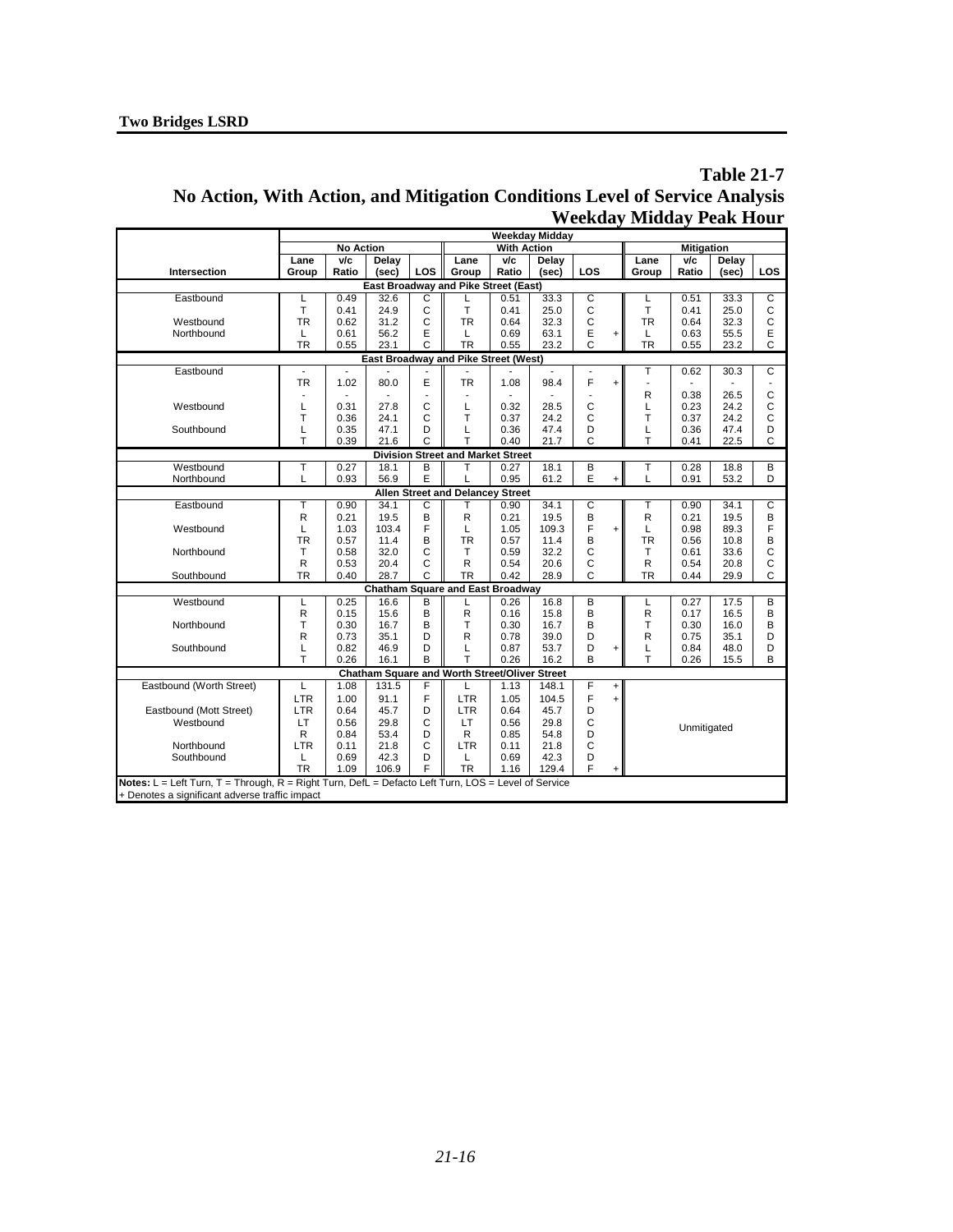## **Table 21-8 No Action, With Action, and Mitigation Conditions Level of Service Analysis Weekday PM Peak Hour**

|              |                |                          |              |              |                                              |                    | <b>Weekday PM</b> |                  |           |                          |                   |              |                |
|--------------|----------------|--------------------------|--------------|--------------|----------------------------------------------|--------------------|-------------------|------------------|-----------|--------------------------|-------------------|--------------|----------------|
|              |                | <b>No Action</b>         |              |              |                                              | <b>With Action</b> |                   |                  |           |                          | <b>Mitigation</b> |              |                |
|              | Lane           | v/c                      | Delay        |              | Lane                                         | v/c                | Delay             |                  |           | Lane                     | v/c               | Delay        |                |
| Intersection | Group          | Ratio                    | (sec)        | LOS          | Group                                        | Ratio              | (sec)             | LOS              |           | Group                    | Ratio             | (sec)        | LOS            |
|              |                |                          |              |              | South Street and Pike Slip                   |                    |                   |                  |           |                          |                   |              |                |
| Eastbound    | L              | 0.58                     | 18.6         | B            | L                                            | 0.58               | 18.9              | B                |           | L                        | 0.60              | 20.2         | C              |
|              | T              | 0.50                     | 23.6         | $\mathsf{C}$ | T                                            | 0.52               | 24.0              | С                |           | T<br>T                   | 0.53              | 25.1         | C              |
| Westbound    | T              | 0.73                     | 29.8         | C<br>C       | Τ                                            | 0.73               | 30.0              | $\mathsf C$      |           |                          | 0.75              | 31.8         | C              |
|              | R<br>L         | 0.43                     | 23.0<br>41.7 | D            | R<br>L                                       | 0.45<br>0.73       | 23.6<br>47.5      | $\mathsf C$<br>D |           | R<br>L                   | 0.46              | 24.6         | С<br>D         |
| Southbound   | R              | 0.63<br>0.51             | 37.7         | D            | R                                            | 0.56               | 39.7              | D                | +         | R                        | 0.70<br>0.53      | 44.0<br>37.6 | D              |
|              |                |                          |              |              | <b>South Street and Clinton Street</b>       |                    |                   |                  |           |                          |                   |              |                |
| Eastbound    | LТ             | 1.07                     | 82.3         | F            | LТ                                           | 1.25               | 151.0             | F                |           | LТ                       | 1.05              | 72.0         | Е              |
| Westbound    | Τ              | 0.83                     | 26.4         | С            | Τ                                            | 0.86               | 29.1              | C                | $\ddot{}$ | T                        | 0.80              | 21.7         | C              |
|              | R              | 0.25                     | 11.8         | B            | R                                            | 0.31               | 12.4              | B                |           | R                        | 0.28              | 10.1         | B              |
|              |                |                          |              |              | South Street (North) and Montgomery Street   |                    |                   |                  |           |                          |                   |              |                |
| Westbound    | <b>LTR</b>     | 1.13                     | 91.9         | F            | <b>LTR</b>                                   | 1.17               | 106.2             | F                | $\ddot{}$ |                          |                   |              |                |
| Northbound   | LT             | 0.83                     | 47.4         | D            | LT                                           | 0.97               | 75.6              | E                | $\ddot{}$ |                          | Unmitigated       |              |                |
| Southbound   | <b>TR</b>      | 0.67                     | 32.9         | C            | TR                                           | 0.84               | 44.5              | D                |           |                          |                   |              |                |
|              |                |                          |              |              | South Street (South) and Montgomery Street   |                    |                   |                  |           |                          |                   |              |                |
| Eastbound    | LTR            | 0.39                     | 13.0         | в            | LTR                                          | 0.39               | 13.1              | В                |           | LTR                      | 0.42              | 15.1         | B              |
| Northbound   | <b>TR</b>      | 0.47                     | 26.0         | C            | TR                                           | 0.47               | 26.0              | C                |           | TR                       | 0.43              | 23.0         | C              |
| Southbound   | LT             | 1.43                     | 243.3        | F            | LT                                           | 1.63               | 330.2             | F                | $\ddot{}$ | LT                       | 1.40              | 225.3        | F              |
|              |                |                          |              |              | <b>Madison Street and Pike Street (East)</b> |                    |                   |                  |           |                          |                   |              |                |
| Eastbound    | L              | 0.93                     | 89.3         | F            | L                                            | 0.96               | 98.7              | F                | $\ddot{}$ | L                        | 0.90              | 80.7         | F              |
|              | T              | 0.40                     | 27.6         | С            | T                                            | 0.40               | 27.7              | С                |           | T.                       | 0.38              | 26.7         | C              |
| Westbound    | <b>TR</b>      | 0.75                     | 42.4         | D            | TR                                           | 0.79               | 45.2              | D                |           | TR                       | 0.76              | 41.9         | D              |
| Northbound   | L              | 0.20                     | 39.2         | D            | L                                            | 0.21               | 39.4              | D                |           | L                        | 0.21              | 39.4         | D              |
|              | <b>TR</b>      | 0.45                     | 21.7         | C            | <b>TR</b>                                    | 0.47               | 22.0              | C                |           | <b>TR</b>                | 0.48              | 22.9         | C              |
|              |                |                          |              |              | <b>Madison Street and Pike Street (West)</b> |                    |                   |                  |           |                          |                   |              |                |
| Eastbound    | TR             | 0.86                     | 50.8         | D            | TR                                           | 0.86               | 51.1              | D                |           | TR                       | 0.83              | 46.6         | D              |
| Westbound    | L              | 0.21                     | 27.2         | С            | L                                            | 0.21               | 27.3              | C                |           | L                        | 0.19              | 25.9         | C              |
|              | Т              | 0.31                     | 26.1         | C            | Τ                                            | 0.31               | 26.1              | C                |           | T                        | 0.30              | 25.2         | C              |
| Southbound   | L              | 0.20                     | 36.2         | D            | L                                            | 0.23               | 36.9              | D                |           | L                        | 0.23              | 36.9         | D              |
|              | TR             | 0.43                     | 19.7         | B            | TR                                           | 0.48               | 20.5              | C                |           | TR                       | 0.49              | 21.4         | С              |
|              |                |                          |              |              | <b>Madison Street and Montgomery Street</b>  |                    |                   |                  |           |                          |                   |              |                |
| Eastbound    | LTR            | 0.43                     | 20.1         | С            | LTR                                          | 0.53               | 22.8              | С                |           | LTR                      | 0.55              | 24.0         | $\overline{C}$ |
| Westbound    | <b>LTR</b>     | 0.52                     | 21.7         | C            | LTR                                          | 0.52               | 21.8              | $\mathsf C$      |           | LTR                      | 0.53              | 22.8         | C              |
| Northbound   | LTR            | 1.14                     | 117.4        | F            | LTR                                          | 1.18               | 133.3             | F                | $\ddot{}$ | <b>LTR</b>               | 1.14              | 116.9        | F              |
| Southbound   | LTR            | 0.63                     | 24.5         | C            | <b>LTR</b>                                   | 0.68               | 26.2              | C                |           | LTR                      | 0.66              | 24.8         | C              |
|              |                |                          |              |              | East Broadway and Pike Street (East)         |                    |                   |                  |           |                          |                   |              |                |
| Eastbound    | L<br>т         | 0.84<br>0.42             | 62.3<br>25.1 | Е<br>С       | Τ                                            | 0.87<br>0.38       | 69.1<br>24.3      | Ε<br>$\mathsf C$ | $\ddot{}$ | L<br>T                   | 0.83<br>0.37      | 59.2<br>23.4 | Ε<br>C         |
| Westbound    | <b>TR</b>      | 0.63                     | 31.5         | C            | TR                                           | 0.67               | 33.1              | C                |           | TR                       | 0.65              | 31.4         | C              |
| Northbound   | L              | 0.88                     | 86.3         | F            | L                                            | 0.98               | 107.9             | F                | $\ddot{}$ | Г                        | 0.89              | 84.8         | F              |
|              | <b>TR</b>      | 0.57                     | 23.2         | C            | TR                                           | 0.57               | 23.4              | C                |           | TR                       | 0.59              | 24.4         | C              |
|              |                |                          |              |              | <b>East Broadway and Pike Street (West)</b>  |                    |                   |                  |           |                          |                   |              |                |
| Eastbound    |                | $\blacksquare$           |              |              |                                              |                    |                   |                  |           | Т                        | 0.68              | 31.3         | С              |
|              | <b>TR</b>      | 1.07                     | 93.4         | F            | TR                                           | 1.14               | 118.6             | F                | +         | $\overline{\phantom{a}}$ |                   |              |                |
|              | $\blacksquare$ | $\overline{\phantom{a}}$ | ٠            |              | $\overline{\phantom{a}}$                     |                    |                   |                  |           | R                        | 0.33              | 24.4         | C              |
| Westbound    | L              | 0.48                     | 36.3         | D            | L                                            | 0.51               | 38.5              | D                |           | L                        | 0.35              | 27.0         | $\mathsf{C}$   |
|              | Τ              | 0.33                     | 23.5         | C            | T                                            | 0.34               | 23.7              | C                |           | $\mathsf T$              | 0.33              | 22.8         | C              |
| Southbound   | L              | 0.33                     | 45.7         | D            | L                                            | 0.33               | 45.7              | D                |           | L                        | 0.33              | 45.7         | D              |
|              | T              | 0.43                     | 22.1         | С            | T                                            | 0.45               | 22.3              | C                |           | $\top$                   | 0.48              | 24.1         | С              |
|              |                |                          |              |              | <b>Canal Street and Allen Street</b>         |                    |                   |                  |           |                          |                   |              |                |
| Eastbound    | <b>LTR</b>     | 1.16                     | 121.8        | F            | LTR                                          | 1.17               | 127.2             | F                | $\ddot{}$ | <b>LTR</b>               | 1.14              | 113.0        | F              |
| Westbound    | LTR            | 0.31                     | 21.7         | С            | LTR                                          | 0.31               | 21.7              | С                |           | LTR                      | 0.30              | 20.9         | С              |
| Northbound   | TR             | 0.68                     | 29.3         | С            | <b>TR</b>                                    | 0.70               | 29.8              | С                |           | <b>TR</b>                | 0.72              | 31.4         | С              |
| Southbound   | <b>LTR</b>     | 0.32                     | 13.4         | В            | <b>LTR</b>                                   | 0.33               | 13.5              | В                |           | <b>LTR</b>               | 0.34              | 14.2         | В              |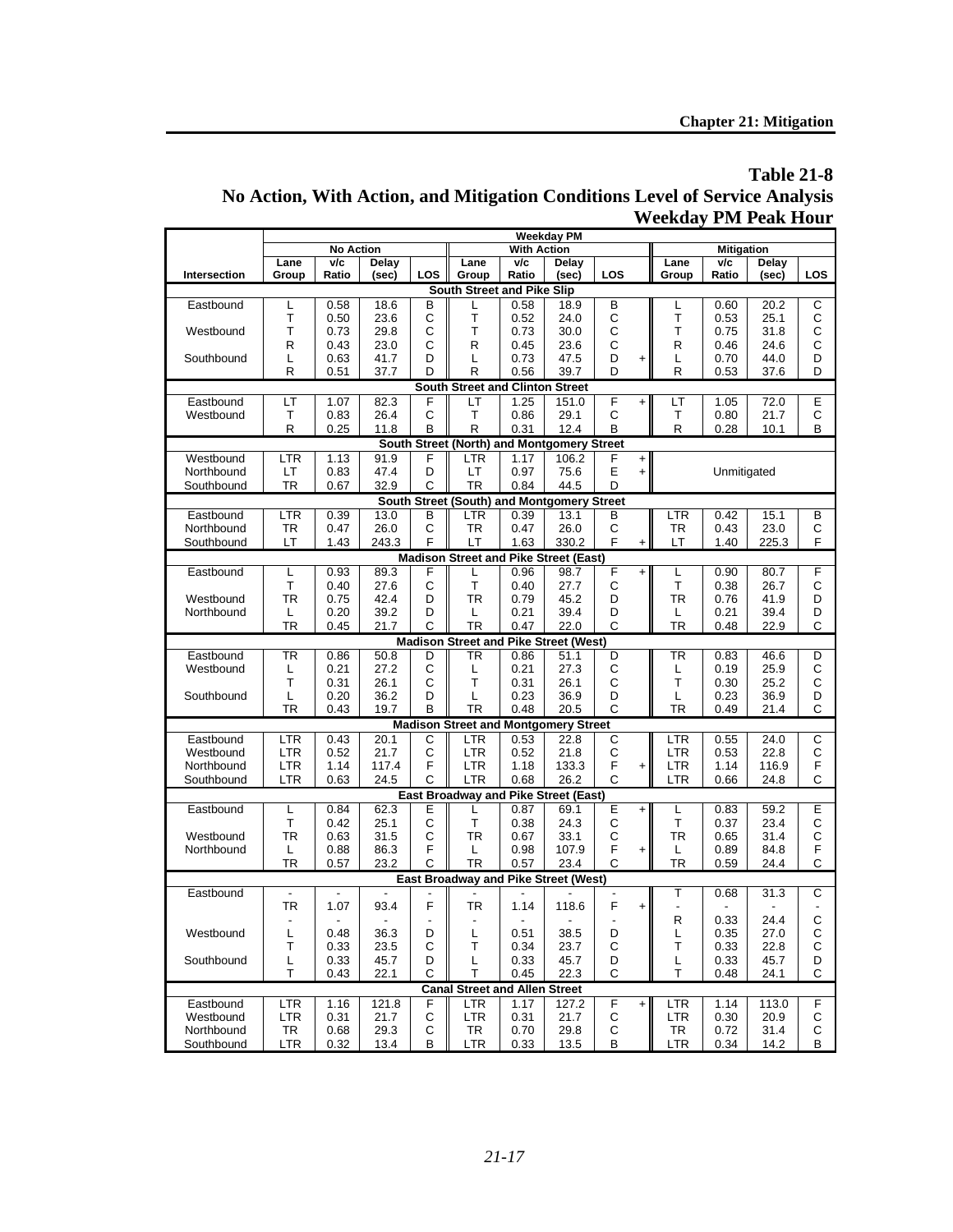## **Table 21-8 (cont'd) No Action, With Action, and Mitigation Conditions Level of Service Analysis Weekday PM Peak Hour**

|                                                                                                            |                                                      |                                        |       |   |                                                      |       | <b>Weekday PM</b> |     |           |           |                   |       |            |
|------------------------------------------------------------------------------------------------------------|------------------------------------------------------|----------------------------------------|-------|---|------------------------------------------------------|-------|-------------------|-----|-----------|-----------|-------------------|-------|------------|
|                                                                                                            |                                                      | <b>No Action</b><br><b>With Action</b> |       |   |                                                      |       |                   |     |           |           | <b>Mitigation</b> |       |            |
|                                                                                                            | Lane                                                 | v/c                                    | Delay |   | Lane                                                 | v/c   | Delav             |     |           | Lane      | V/c               | Delay |            |
| Intersection                                                                                               | Group                                                | Ratio                                  | (sec) |   | LOS Group                                            | Ratio | (sec)             | LOS |           | Group     | Ratio             | (sec) | <b>LOS</b> |
| <b>Allen Street and Delancey Street</b>                                                                    |                                                      |                                        |       |   |                                                      |       |                   |     |           |           |                   |       |            |
| Eastbound                                                                                                  |                                                      | 0.91                                   | 34.8  | C |                                                      | 0.91  | 34.8              | С   |           |           | 0.91              | 34.8  | C          |
|                                                                                                            | R                                                    | 0.13                                   | 18.3  | B | R                                                    | 0.13  | 18.3              | B   |           | R         | 0.13              | 18.3  | B          |
| Westbound                                                                                                  |                                                      | 1.04                                   | 105.7 | F |                                                      | 1.06  | 110.4             | F   | $\ddot{}$ |           | 0.99              | 89.8  | F          |
|                                                                                                            | TR                                                   | 0.57                                   | 11.4  | B | TR                                                   | 0.58  | 11.4              | B   |           | TR        | 0.57              | 10.8  | B          |
| Northbound                                                                                                 | т                                                    | 0.58                                   | 31.6  | С | т                                                    | 0.59  | 32.0              | C   |           | т         | 0.62              | 33.3  | C          |
|                                                                                                            | R                                                    | 0.64                                   | 24.0  | Ć | R                                                    | 0.65  | 24.4              | C   |           | R         | 0.66              | 24.8  | C          |
| Southbound                                                                                                 | TR                                                   | 0.53                                   | 30.8  | Ċ | <b>TR</b>                                            | 0.56  | 31.4              | C   |           | <b>TR</b> | 0.59              | 32.7  | C          |
|                                                                                                            |                                                      |                                        |       |   | <b>Chatham Square and East Broadway</b>              |       |                   |     |           |           |                   |       |            |
| Westbound                                                                                                  |                                                      | 0.31                                   | 17.3  | В |                                                      | 0.33  | 17.6              | B   |           |           | 0.34              | 19.1  | B          |
|                                                                                                            | R                                                    | 0.23                                   | 16.4  | B | R                                                    | 0.24  | 16.6              | B   |           | R         | 0.26              | 18.1  | B          |
| Northbound                                                                                                 | т                                                    | 0.45                                   | 18.5  | B | T                                                    | 0.46  | 18.6              | B   |           | T         | 0.44              | 17.7  | B          |
|                                                                                                            | R                                                    | 0.88                                   | 49.8  | D | R                                                    | 0.97  | 66.0              | E   | +         | R         | 0.89              | 47.7  | D          |
| Southbound                                                                                                 |                                                      | 0.71                                   | 38.5  | D |                                                      | 0.80  | 48.1              | D   | +         |           | 0.74              | 39.0  | D          |
|                                                                                                            | T                                                    | 0.19                                   | 15.5  | B | T                                                    | 0.20  | 15.5              | B   |           | T         | 0.19              | 14.3  | B          |
|                                                                                                            |                                                      |                                        |       |   | <b>Chatham Square and Worth Street/Oliver Street</b> |       |                   |     |           |           |                   |       |            |
| Eastbound (Worth Street)                                                                                   |                                                      | 1.16                                   | 145.2 | F |                                                      | 1.25  | 177.7             | F   | $\ddot{}$ |           |                   |       |            |
|                                                                                                            | <b>LTR</b>                                           | 1.16                                   | 134.1 | F | <b>LTR</b>                                           | 1.25  | 167.5             | F   | $\ddot{}$ |           |                   |       |            |
| Eastbound (Mott Street)                                                                                    | <b>LTR</b>                                           | 0.83                                   | 61.0  | E | <b>LTR</b>                                           | 0.83  | 61.0              | E   |           |           |                   |       |            |
| Westbound                                                                                                  | LT                                                   | 0.51                                   | 28.5  | C | LT                                                   | 0.51  | 28.5              | C   |           |           | Unmitigated       |       |            |
|                                                                                                            | R                                                    | 1.04                                   | 92.9  | F | R                                                    | 1.06  | 96.6              | F   | $\ddot{}$ |           |                   |       |            |
| Ć<br>С<br><b>LTR</b><br>21.5<br><b>LTR</b><br>Northbound<br>21.5<br>0.08<br>0.08                           |                                                      |                                        |       |   |                                                      |       |                   |     |           |           |                   |       |            |
|                                                                                                            | D<br>D<br>Southbound<br>0.72<br>44.3<br>0.72<br>44.3 |                                        |       |   |                                                      |       |                   |     |           |           |                   |       |            |
| E<br>E<br><b>TR</b><br>TR<br>0.92<br>60.6<br>0.99<br>76.1<br>$\ddot{}$                                     |                                                      |                                        |       |   |                                                      |       |                   |     |           |           |                   |       |            |
| <b>Notes:</b> L = Left Turn, T = Through, R = Right Turn, DefL = Defacto Left Turn, LOS = Level of Service |                                                      |                                        |       |   |                                                      |       |                   |     |           |           |                   |       |            |
| + Denotes a significant adverse traffic impact                                                             |                                                      |                                        |       |   |                                                      |       |                   |     |           |           |                   |       |            |

#### *South Street and Pike Slip*

The significant adverse impact at the southbound left-turn lane group of this intersection during the weekday PM peak hour could be fully mitigated by shifting one second of green time from the eastbound/westbound phase to the southbound phase.

#### *South Street and Clinton Street*

The significant adverse impacts at the eastbound approach of this intersection during the weekday PM peak hour could be fully mitigated by shifting four seconds of green time from the northbound/southbound phase to the eastbound/westbound phase.

#### *South Street and Montgomery Street (North and South)*

The significant adverse impacts at the southbound approaches of this intersection during the weekday AM peak hour could not be fully mitigated. Additionally, the significant adverse impacts at the westbound, northbound and southbound approaches of this intersection during the weekday PM peak hour could not be fully mitigated.

#### *Madison Street and Pike Street (East and West)*

The significant adverse impacts at the eastbound approach of this intersection during the weekday AM and PM peak hours could be fully mitigated by shifting one second of green time from the northbound/southbound phase to the eastbound/westbound phase.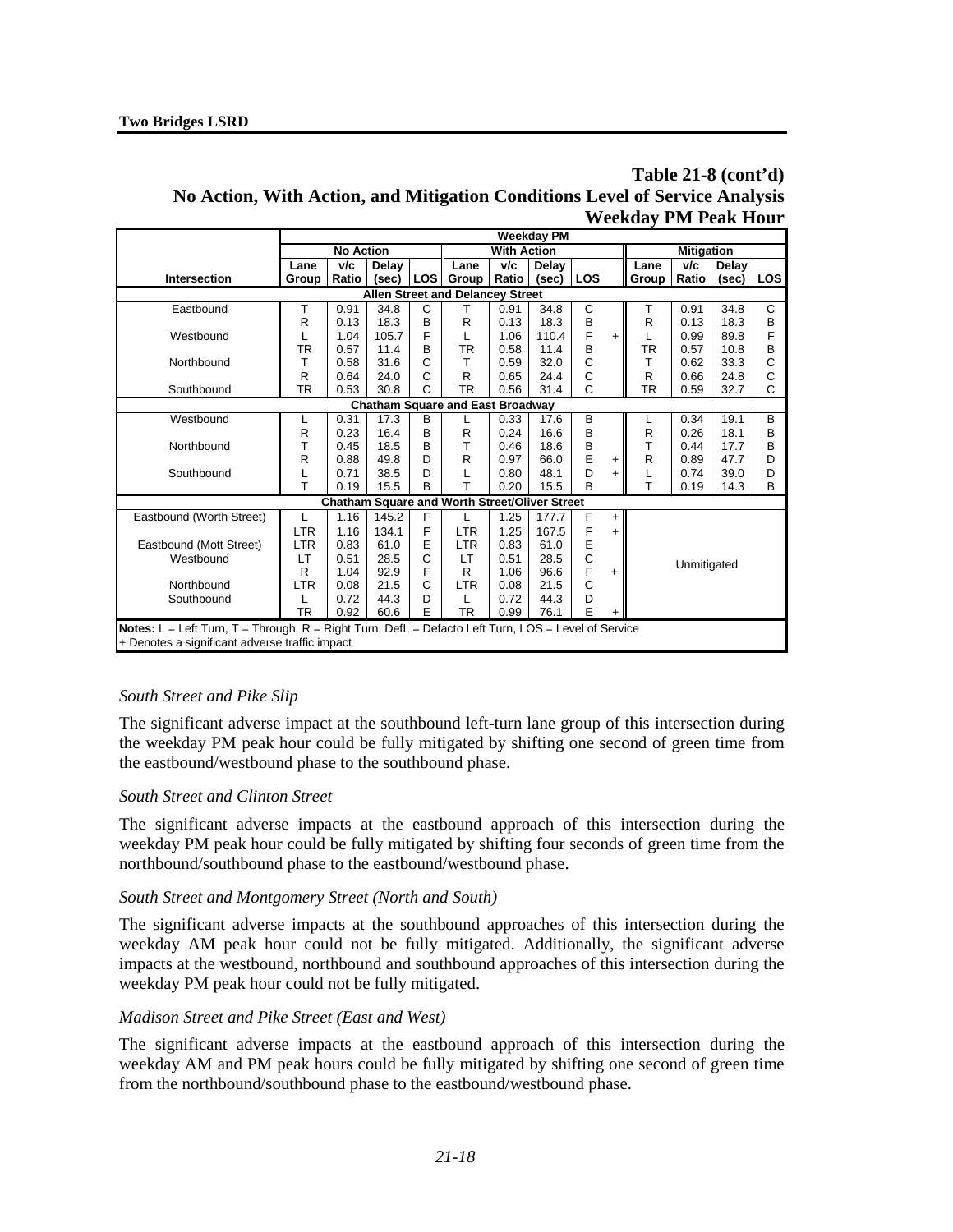#### *Madison Street and Montgomery Street*

The significant adverse impact at the northbound approach of this intersection during the weekday PM peak hour could be fully mitigated by shifting one second of green time from the eastbound/westbound phase to the northbound/southbound phase.

#### *East Broadway and Pike Street (East and West)*

The significant adverse impacts at the northbound left-turn lane group of this intersection during the weekday AM peak hour could be fully mitigated by restriping the eastbound approach from one 11-foot moving lane, one five-foot bike lane, and one 10-foot parking lane to one 11-foot moving lane, one five-foot bike lane, and one 10-foot right-turn lane; prohibiting parking (installing "No Standing Anytime" sign) on the south curbside of the eastbound approach for approximately 100 feet from the intersection; and shifting two seconds of green time from the northbound/southbound phase to the northbound phase.

The significant adverse impacts at the northbound left-turn lane group and eastbound approaches of this intersection during the weekday midday peak hour could be fully mitigated by undertaking the above restriping and curbside regulation changes, and shifting one second of green time from the northbound/southbound phase to the northbound phase.

The significant adverse impacts at the northbound left-turn lane group and eastbound approaches of this intersection during the weekday PM peak hour could be fully mitigated by undertaking the above restriping and curbside regulation changes, shifting one second of green time from the northbound/southbound phase to the northbound phase, and shifting one second of green time from the northbound/southbound phase to the eastbound/westbound phase.

#### *Division Street and Market Street*

The significant adverse impact at the northbound approach of this intersection during the weekday midday peak hour could be fully mitigated by shifting one second of green time from the westbound phase to the northbound phase.

#### *Canal Street and Allen Street*

The significant adverse impact at the eastbound approach of this intersection during the weekday PM peak hour could be fully mitigated by shifting one second of green time from the northbound/southbound phase to the eastbound/westbound phase.

#### *Allen Street and Delancey Street*

The significant adverse impacts at the westbound left-turn lane group of this intersection during the weekday midday and PM peak hours could be fully mitigated by shifting one second of green time from the northbound/southbound phase to the westbound phase.

#### *Division Street and The Bowery*

The significant adverse impacts at the westbound left-turn lane group of this intersection during the weekday AM peak hour could be fully mitigated by shifting two seconds of green time from the northbound/southbound phase to the westbound phase.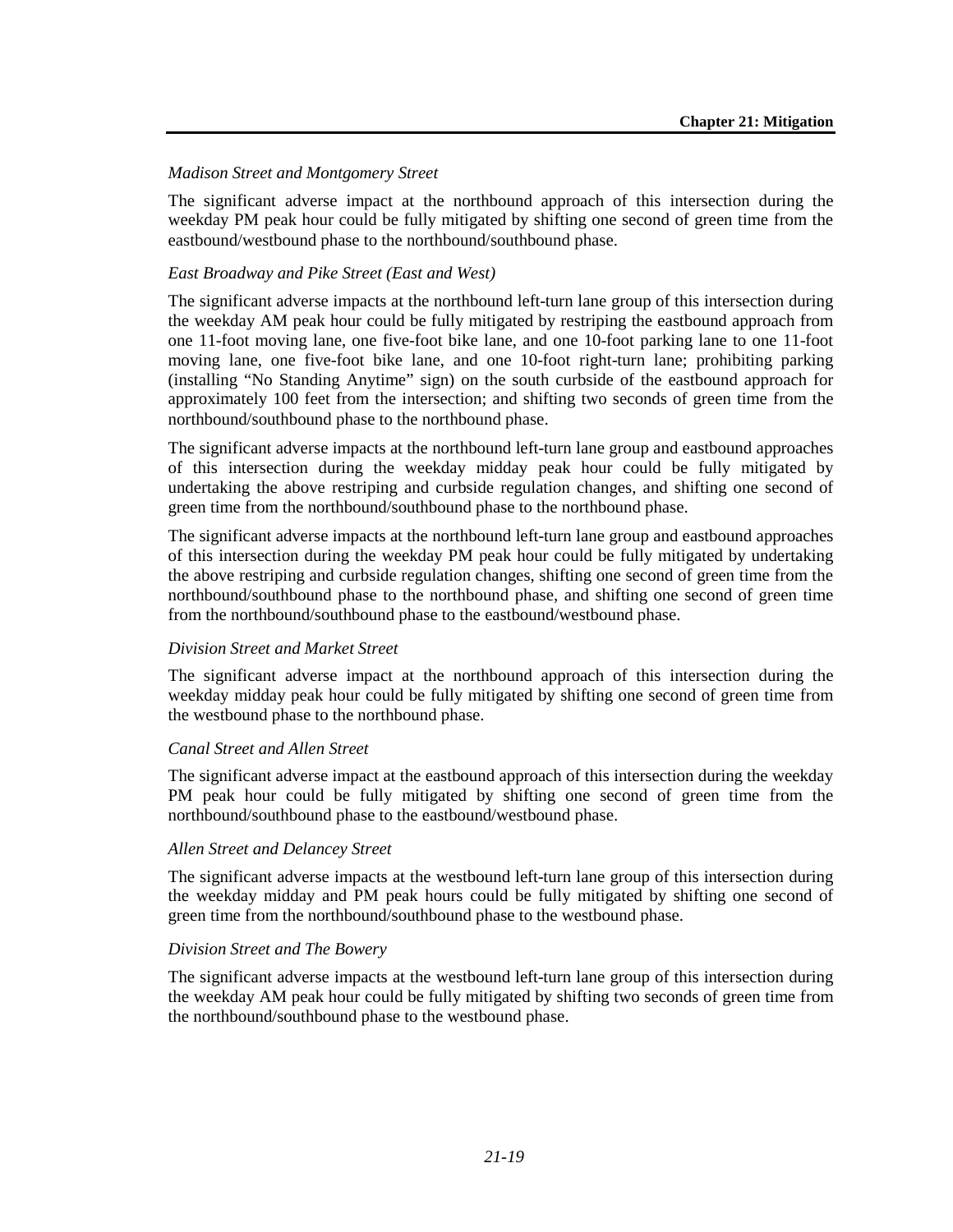#### **Two Bridges LSRD**

#### *East Broadway and Chatham Square*

The significant adverse impact at the southbound left-turn lane group of this intersection during the weekday midday peak hour could be fully mitigated by shifting one second of green time from the westbound phase to the northbound/southbound phase.

The significant adverse impacts at the northbound right turn and southbound left-turn lane groups of this intersection during the weekday PM peak hour could be fully mitigated by shifting two seconds of green time from the westbound phase to the northbound/southbound phase.

#### *Chatham Square and Worth Street/Oliver Street*

The significant adverse impacts at the eastbound approach and southbound shared lane of this intersection during the weekday AM, midday, and PM peak hours could not be mitigated. Additionally, the significant adverse impact at the westbound right-turn lane of this intersection during the weekday PM peak hour also could not be mitigated.

#### *Worth Street and Centre Street*

The significant adverse impact at the westbound through lane group of this intersection during the weekday AM peak hour could be fully mitigated by shifting one second of green time from the northbound phase to the eastbound/westbound phase.

#### *EFFECTS OF TRAFFIC MITIGATION ON PEDESTRIAN OPERATIONS*

As described above, intersection operations would improve overall with the implementation of the recommended traffic mitigation measures, which include changes to existing signal timings. A review of the effects of these changes on pedestrian circulation and service levels at intersection corners and crosswalks showed that they would not alter the conclusions made for the pedestrian impact analyses, nor would they result in the potential for any additional significant adverse pedestrian impacts.

#### *MITIGATION IMPLEMENTATION*

Subject to the approvals of DOT, the above recommended mitigation measures could be implemented to mitigate the projected significant adverse traffic impacts at or prior to the completion of the proposed projects in 2021. The developers applicants for of the proposed projects are required to notify DOT a minimum of six months prior to anticipated building completion and occupancy.

#### **TRANSIT**

As detailed in Chapter 14, "Transportation," the proposed projects would result in significant adverse impacts to the East Broadway-Rutgers Street subway station's S1 stairway on the northwest corner of Rutgers Street and Madison Street, and the P3 platform stairway. Potential Practicable measures to mitigate these significant adverse impacts are described below.

During the AM peak period, the S1 stairway would decline from LOS E ( $v/c = 1.45$ ) under the No Action condition to LOS F ( $v/c = 2.08$ ) under the With Action condition, and the P3 stairway would decline from LOS D ( $v/c = 1.02$ ) under the No Action condition to LOS E ( $v/c = 1.45$ ) under the With Action condition. During the PM peak period, the S1 stairway would decline from LOS D (v/c = 1.13) under the No Action condition to LOS F (v/c = 1.81) under the With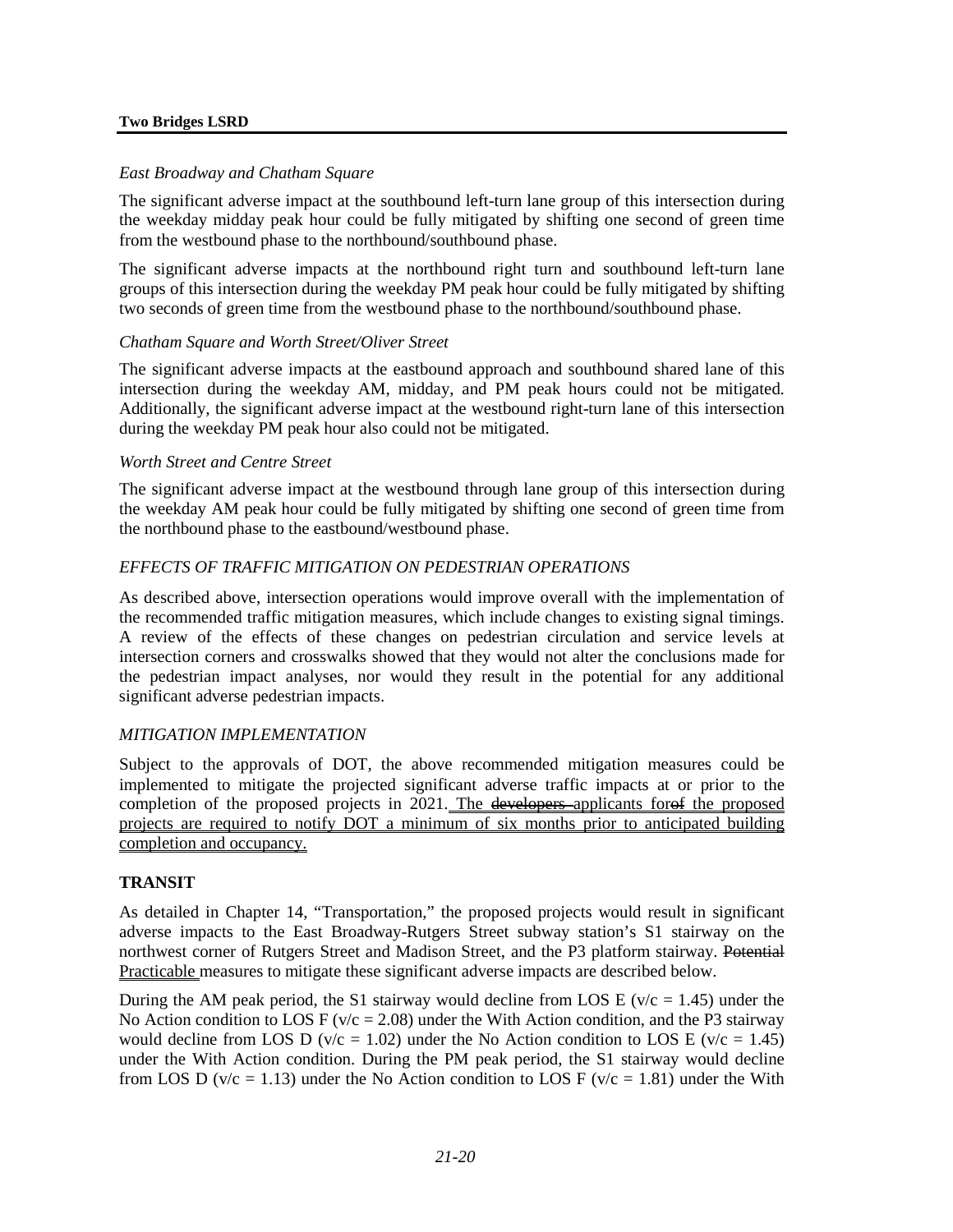Action condition. These declines constitute significant adverse subway station impacts that require an evaluation of potential mitigation measures.

Based on consultation with NYCT and as shown in **Table 21-9**, the significant adverse impact on the S1 stairway would be mitigated by opening a new subway entrance (street-level stairway S2) across Rutgers Street from the existing S1 stairway on the northeast corner of the intersection. This new stairway would be 7.5 feet wide, consisting of side railings and a center handrail, for an effective width of 6.0 feet. A review of the pedestrian volumes indicated that additional sidewalk clearance would be needed to accommodate pedestrian flows adjacent to the new subway entrance. The required widening of the adjacent sidewalk that would need to be coupled with the addition of this new stairway is described in the "Pedestrians" section below. Based on observations and counts of pedestrians currently entering and exiting the S1 stairway, it was determined that 60 percent of current S1 pedestrians, including 50 percent from east and 10 percent from south of the Rutgers Street and Madison Street intersection would be shifted to the proposed S2 stairway. In addition, project-generated subway trips that originate from east of this intersection would also be expected to enter/exit the station via the S2 stairway. Collectively, the change in pedestrian paths accessing the East Broadway-Rutgers Street station at the Rutgers Street and Madison Street intersection would result in acceptable levels of service at both the existing S1 and the proposed S2 stairways. For the P3 stairway (and adjoining ML7 mezzanine level stairway), a two-foot widening from 5.0 feet to 7.0 feet is proposed. This widening would yield an increase in this stairway's effective width from 4.0 feet to 6.0 feet. This proposed mitigation measure would similarly mitigate the significant adverse impact identified for the P3 stairway.

|                                                                                            |                                                                     |                  | 15-Minute Pedestrian |     |                                   |                                                                     |                  |            |  |  |  |
|--------------------------------------------------------------------------------------------|---------------------------------------------------------------------|------------------|----------------------|-----|-----------------------------------|---------------------------------------------------------------------|------------------|------------|--|--|--|
|                                                                                            | Width                                                               | <b>Effective</b> | <b>Volumes</b>       |     | Surging                           |                                                                     |                  |            |  |  |  |
| Stairway                                                                                   | (ft.)                                                               | Width (ft.)      | Down                 | Up  | Factor                            | <b>Friction Factor</b>                                              | <b>V/C Ratio</b> | <b>LOS</b> |  |  |  |
|                                                                                            |                                                                     |                  |                      |     | <b>Weekday AM Peak 15-Minutes</b> |                                                                     |                  |            |  |  |  |
|                                                                                            | East Broadway Station (F Lines) – Rutgers Street and Madison Street |                  |                      |     |                                   |                                                                     |                  |            |  |  |  |
| <b>NW (S1)</b>                                                                             | 4.5                                                                 | 3.5              | 284                  | 117 | 0.90                              | 0.90                                                                | 0.88             | С          |  |  |  |
| <b>NE (S2)</b>                                                                             | 7.5                                                                 | 6.0              | 383                  | 168 | 0.90                              | 0.90                                                                | 0.70             | С          |  |  |  |
| Platform (P3)                                                                              | 7.0                                                                 | 6.0              | 587                  | 146 | 0.75                              | 0.90                                                                | 0.97             | С          |  |  |  |
|                                                                                            |                                                                     |                  |                      |     | <b>Weekday PM Peak 15-Minutes</b> |                                                                     |                  |            |  |  |  |
|                                                                                            |                                                                     |                  |                      |     |                                   | East Broadway Station (F Lines) – Rutgers Street and Madison Street |                  |            |  |  |  |
| <b>NW (S1)</b>                                                                             | 4.5                                                                 | 3.5              | 112                  | 238 | 0.90                              | 0.90                                                                | 0.80             | С          |  |  |  |
| <b>NE (S2)</b>                                                                             | 7.5                                                                 | 6.0              | 150                  | 294 | 0.90                              | 0.90                                                                | 0.59             | B          |  |  |  |
| Platform (P3)                                                                              | 7.0                                                                 | 6.0              | 240                  | 263 | 0.75                              | 0.90                                                                | 0.73             | С          |  |  |  |
| Notes:                                                                                     |                                                                     |                  |                      |     |                                   |                                                                     |                  |            |  |  |  |
| Capacities were calculated based on rates presented in the CEQR Technical Manual.          |                                                                     |                  |                      |     |                                   |                                                                     |                  |            |  |  |  |
| Surging factors are only applied to the exiting pedestrian volume (CEQR Technical Manual). |                                                                     |                  |                      |     |                                   |                                                                     |                  |            |  |  |  |
| V/C = [Vin / (150 * We * Sf * Ff) ] + [Vx/ (150 * We * Sf * Ff)]                           |                                                                     |                  |                      |     |                                   |                                                                     |                  |            |  |  |  |
| Where:                                                                                     |                                                                     |                  |                      |     |                                   |                                                                     |                  |            |  |  |  |
| Vin = Peak 15-minute entering passenger volume                                             |                                                                     |                  |                      |     |                                   |                                                                     |                  |            |  |  |  |
| Vx = Peak 15-minute exiting passenger volume                                               |                                                                     |                  |                      |     |                                   |                                                                     |                  |            |  |  |  |

#### **Table 21-9 Mitigation Condition Subway Stairway Analysis**

We = Effective width of stairs Sf = Surging factor (if applicable)

Ff = Friction factor (if applicable)

Any stairway modification at this station would require associated improvements to handicapped access in compliance with the Americans with Disabilities Act (ADA). Therefore, in addition to the new S2 stairway and widened P3 stairway, two ADA-compliant elevators, providing connections from street-level to mezzanine outside the fare-control area and from mezzanine inside the fare-control area to platform, would need to be added to this station. Based on conceptual engineering studies conducted by NYCT, these elevators could potentiallywould be sited on the east sidewalk of Rutgers Street between East Broadway and Henry Street, adjacent to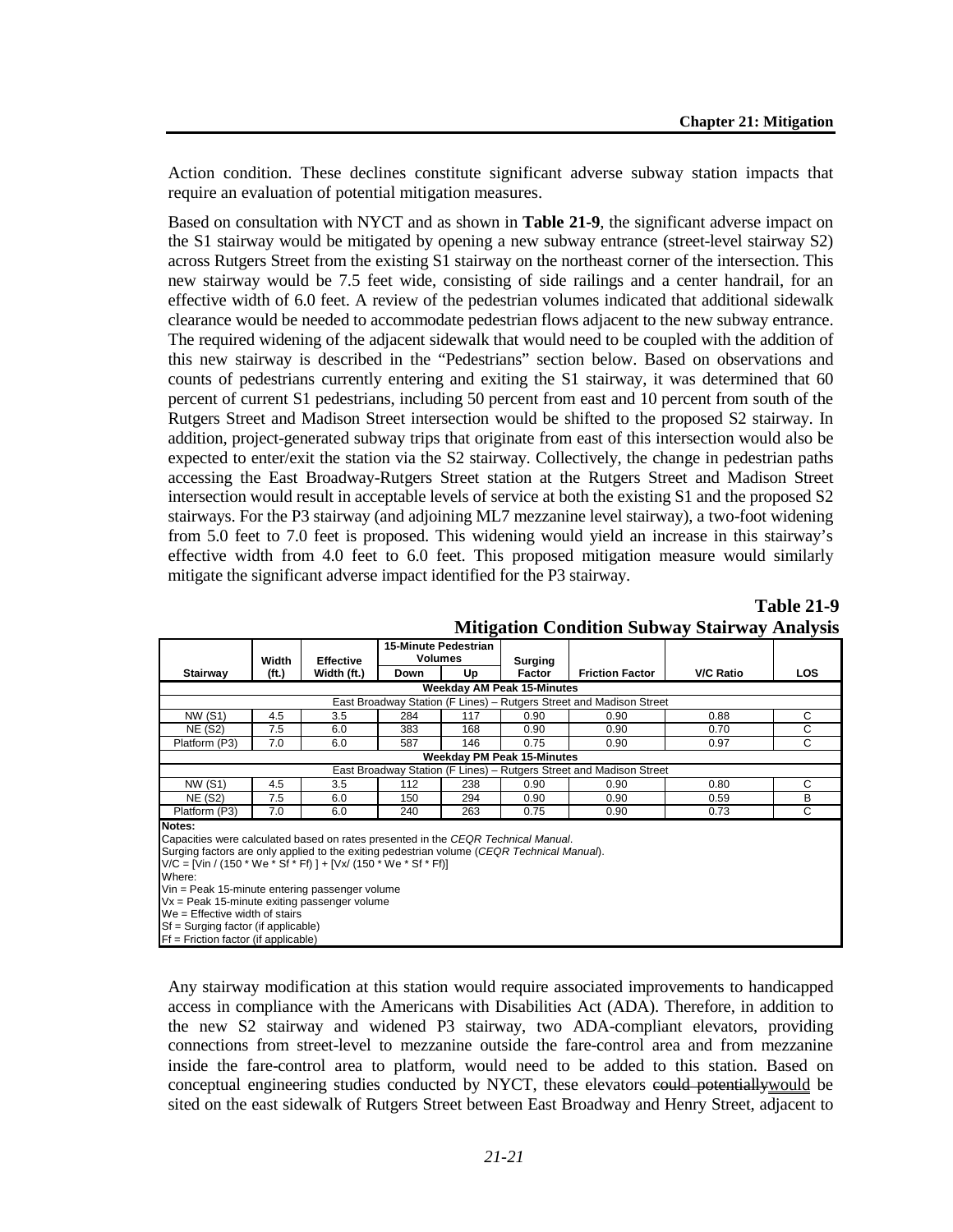the station's S5 stairway, where there is an abundance of sidewalk pedestrian circulation space to accommodate the elevator installations. In addition, the north end of the station was selected because the platform on the south end has a column structure that precludes the elevators being build next to the new street and mezzanine stair. If during later engineering phases these mitigation measures are deemed infeasible, and no alternative mitigation measures can be identified, then the significant adverse impacts identified for the S1 and P3 stairway would remain unmitigated.

#### *MITIGATION IMPLEMENTATION*

The applicant will inform DOT six months prior to the completion of any building. For any building(s) that will be completed (i.e., receiving temporary certificates of occupancy) before new building permits have been issued for the remaining building(s), the applicant will provide a quantitative assessment to confirm the need for or adjustments to the traffic and pedestrian mitigation measures. The assessment must be completed and provided to DOT prior to occupancy of the building, and would be based on the current conditions at the time, including new counts, if deemed necessary by DCP in consultation with DOT, at those locations that have been identified in the FEIS to incur impacts upon the full build-out of the three projects.

#### **PEDESTRIANS**

As discussed in Chapter 14, "Transportation," the proposed projects would result in significant adverse pedestrian impacts at one sidewalk during the weekday AM and PM peak hours, two crosswalks during the weekday AM peak hour, one crosswalk during the weekday midday peak hour, and two crosswalks during the weekday PM peak hour. As described above, under "Transit," the new S2 stairway is expected to result in a shift of pedestrian paths leading to/from the East Broadway-Rutgers Street subway station. As a result, the identified significant adverse impacts at the north sidewalk of Madison Street between Rutgers Street and Pike Street, and the north and west crosswalks of the Rutgers Street and Madison Street intersection would also be mitigated. To accommodate the new S2 stairway, the north sidewalk on Madison Street between Rutgers Street and Jefferson Street would need to be widened (see below for a more detailed description). With increased pedestrian flow on the east side of Rutgers Street to/from the new S2 stairway, a new significant adverse impact was identified for the east crosswalk of the Rutgers Street and Madison Street intersection. The above-mentioned sidewalk widening and potential practicable measures to mitigate the new significant adverse impacts on the intersection's east crosswalk are described below, and the mitigated conditions are summarized in **Table 21-10**. Similar to traffic, implementation of these measures would be subject to approval by NYCDOT. Absent NYCDOT approval and implementation, the significant adverse pedestrian impacts would remain unmitigated.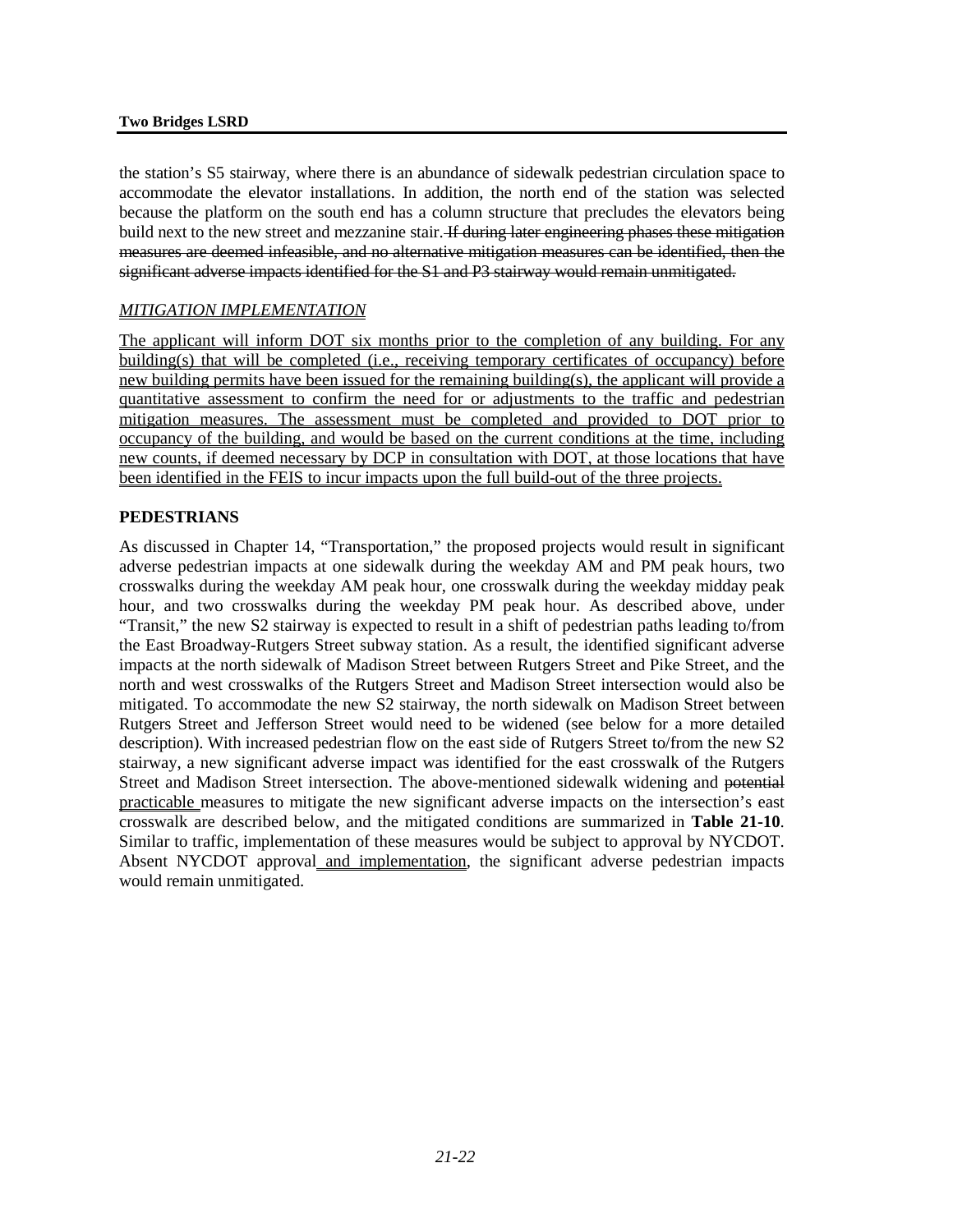|                                                                            | <b>Pedestrian Level of Service Analysis</b>                              |            |                  |                    |            |                   |            |
|----------------------------------------------------------------------------|--------------------------------------------------------------------------|------------|------------------|--------------------|------------|-------------------|------------|
| Location                                                                   | <b>Mitigation Measures</b>                                               |            | <b>No Action</b> | <b>With Action</b> |            | <b>Mitigation</b> |            |
|                                                                            |                                                                          | <b>SFP</b> | <b>LOS</b>       | <b>SFP</b>         | <b>LOS</b> | <b>SFP</b>        | <b>LOS</b> |
|                                                                            |                                                                          |            |                  |                    |            |                   |            |
| North Crosswalk of Rutgers Street and<br><b>Madison Street</b>             | Pedestrian Flow Diversion                                                | 22.1       | D                | 17.9               | D          | 62.9              | A          |
| West Crosswalk of Rutgers Street and<br><b>Madison Street</b>              | Pedestrian Flow Diversion                                                | 28.2       | C                | 12.4               | E          | 23.7              | D          |
| East Crosswalk of Rutgers Street and                                       | 1) Widen the crosswalk by 3.5 feet                                       | 38.9       |                  | 21.4               |            | 19.9              |            |
| <b>Madison Street</b>                                                      | 2) Shift 4 seconds of green time from the<br>EB/WB phase to the NB phase | 38.3       | C                | 21.1               | D          | 19.7              | D          |
| North sidewalk on Madison Street                                           | Pedestrian Flow Diversion                                                | 40.3       | $\epsilon$       | 22.8               | E          | 63.4              | C          |
| between Rutgers Street and Pike Street                                     |                                                                          | 35.5       | D                | 21.1               |            | 59.3              |            |
|                                                                            | Weekday Midday Peak Hour                                                 |            |                  |                    |            |                   |            |
| South Crosswalk of Rutgers Street and<br><b>Cherry Street</b>              | Shift 5 seconds of flash don't walk time to<br>walk phase                | 16.6       | D                | 12.0               | E          | 15.5              | D          |
|                                                                            | <b>Weekday PM Peak Hour</b>                                              |            |                  |                    |            |                   |            |
| West Crosswalk of Rutgers Street and<br><b>Madison Street</b>              | <b>Pedestrian Flow Diversion</b>                                         | 36.8       | C                | 14.4               | E          | 24.9              | C          |
| East Crosswalk of Rutgers Street and                                       | 1) Widen the crosswalk by 3.5 feet                                       |            |                  |                    |            |                   |            |
| <b>Madison Street</b>                                                      | 2) Shift 2 seconds of green time from the<br>EB/WB phase to the NB phase | 41.8       | B                | 22.3               | D          | 20.4              | D          |
| South Crosswalk of Rutgers Street and<br><b>Cherry Street</b>              | Shift 6 seconds of flash don't walk time to<br>walk phase                | 29.5       | C                | 14.1               | E          | 20.1              | D          |
| North sidewalk on Madison Street<br>between Rutgers Street and Pike Street | Pedestrian Flow Diversion                                                | 37.2       | D                | 21.7               | E          | 44.4              | C          |

# **Table 21-10 No Action, With Action, and Mitigation Conditions**

#### *RUTGERS STREET AND MADISON STREET*

#### *Sidewalks*

The significant adverse impact at the north sidewalk of Madison Street between Rutgers Street and Pike Street during the weekday AM and PM peak hours would be mitigated by the shift in pedestrian flow from stairway S1 to stairway S2.

The new subway entrance at the northeast corner of Rutgers Street and Madison Street would require extending the curb line by seven feet along Madison Street between Rutgers Street and Jefferson Street to create a corner bulb-out of approximately 40 to 45 feet in length. A review of the pedestrian volumes indicated that the sidewalk bulb-out would be necessary in connection with the proposed S2 stairway. This widened sidewalk would accommodate the new subway entrance (stairway S2) and maintain adjacent pedestrian flow at acceptable levels (i.e., minimum of LOS D and 32.9 33.8 SFP during peak hours). The adjacent curb lane is nine feet wide. In accordance with DOT design standards, a curb extension at this location would involve creating a single corner bulb-out seven feet into the adjacent curb lane, which would be adequate to accommodate the proposed subway stairway described above. This bulb-out would not interfere with traffic flow. Accordingly, the traffic signal post, and one or more manholes adjacent to the reconstructed curb would need to be relocated, and up to two curbside parking spaces would be displaced to accommodate the construction of the bulb-out.

#### *Crosswalks*

The significant adverse impact at the north crosswalk of this intersection during the weekday AM peak hour would be fully mitigated by the shift in pedestrian flow from stairway S1 to stairway S2.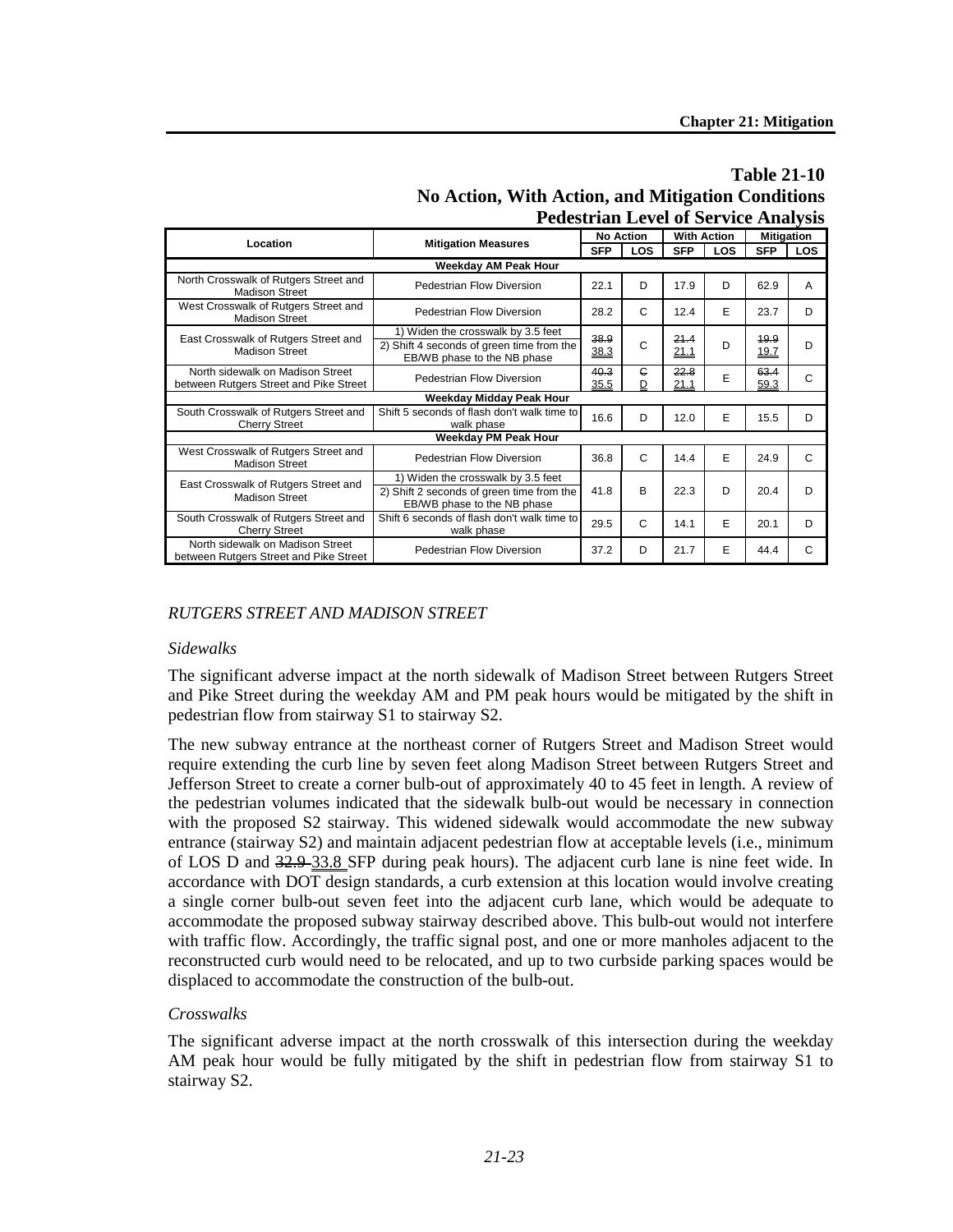#### **Two Bridges LSRD**

The significant adverse impacts at the west crosswalk of this intersection during the weekday AM and PM peak hours would be fully mitigated by the shift in pedestrian flow from stairway S1 to stairway S2.

The significant adverse impacts at the east crosswalk of this intersection during the weekday AM and PM peak hours could be fully mitigated by widening this crosswalk by 3.5 feet, shifting four seconds of green time from the eastbound/westbound phase to the northbound phase during the weekday AM peak hour, and shifting two seconds of green time from the eastbound/westbound phase to the northbound phase during the weekday PM peak hour.

#### *RUTGERS STREET AND CHERRY STREET*

The significant adverse impacts at the south crosswalk of this intersection during the weekday, midday, and PM peak hours could be fully mitigated by shifting five and six seconds, respectively, from the "flashing don't walk" phase to the "walk" phase.

#### *EFFECTS OF PEDESTRIAN MITIGATION ON TRAFFIC OPERATIONS*

At the Rutgers Street and Madison Street intersection, the sidewalk extension would not alter the number of available travel lanes or impede the intersection's turning maneuvers. Because signal timing changes were also recommended for the weekday AM and PM peak periods, a review of the effects of these changes on traffic operations were undertaken. This review concluded that the recommended shift in signal timing would not result in the potential for any additional significant adverse traffic impacts.

#### *MITIGATION IMPLEMENTATION*

Subject to the approvals of DOT, the above recommended mitigation measures could be implemented to mitigate the projected significant adverse pedestrian impacts at or prior to the completion of the proposed projects in 2021. The developers applicants forof the proposed projects are required to notify DOT a minimum of six months prior to anticipated building completion and occupancy.

## **H. CONSTRUCTION**

Construction of the proposed projects would result in some temporary disruptions in the surrounding area. As discussed in Chapter 19, "Construction," construction activities associated with the proposed projects would result in temporary significant adverse impacts in the areas of transportation and noise. Potential measures to mitigate these temporary significant adverse impacts are described below.

#### **TRANSPORTATION**

During peak construction, the project-generated traffic, transit, and pedestrian trips would be less than what would be realized with the full build-out of the proposed projects in 2021. Therefore, the potential traffic, subway, pedestrian impacts during peak construction would be within the envelope of significant adverse impacts identified for the future with the proposed projects (With Action condition) in Chapter 14, "Transportation." Based on the **analysis of projected peak** construction activitiestrip projections and comparison with the operational trip analysis results, construction of the proposed projects would have the potential to result in significant adverse traffic impacts at a subset of intersections that have been identified to incur significant adverse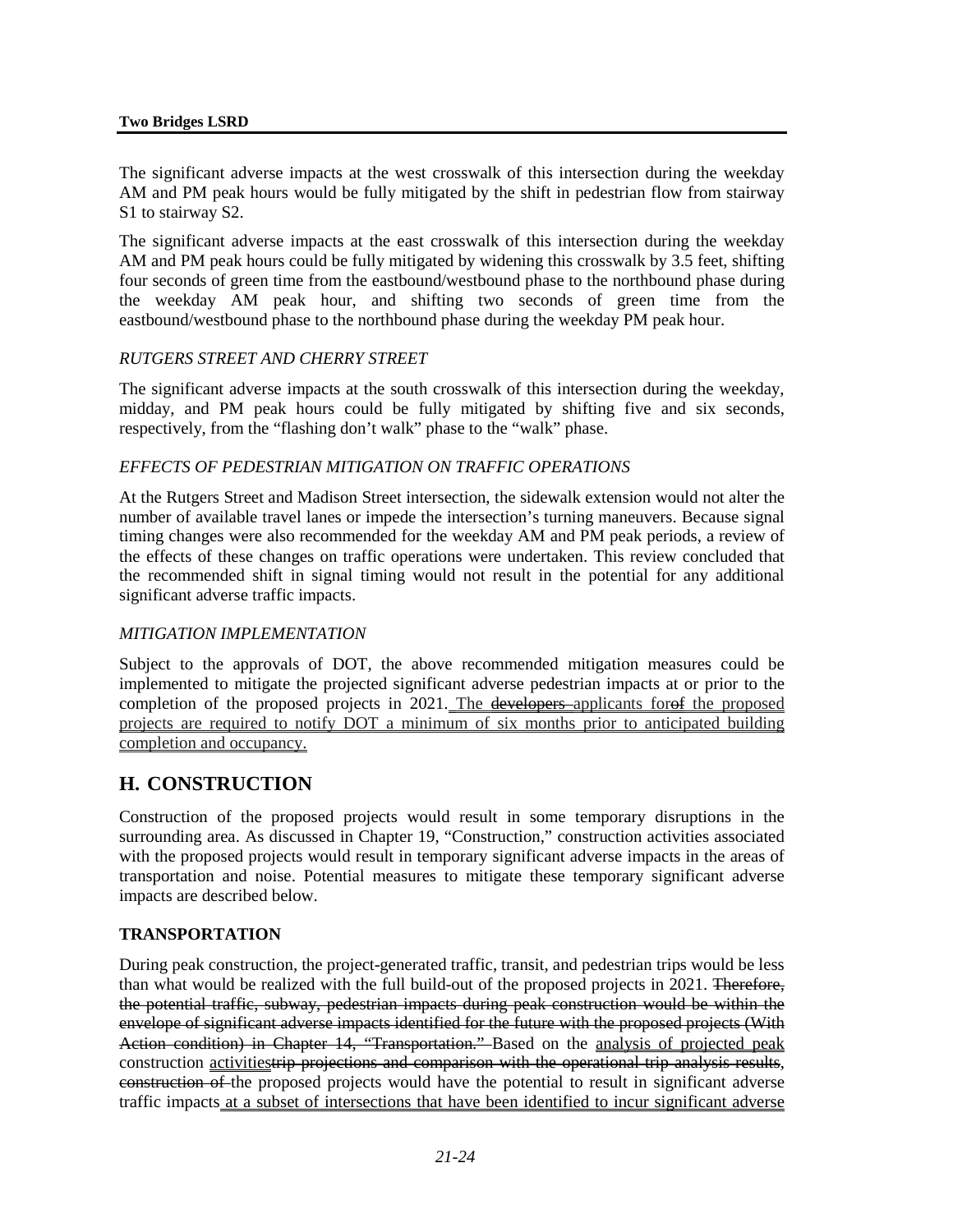impacts with the full build-out of the proposed projects. As detailed in Chapter 19, "Construction," the same or similar traffic mitigation measures identified to mitigate the operational impacts could be implemented early at the discretion of NYCDOT to mitigate the temporary impacts during construction.For transit, since construction worker trips would be made outside of the commuter peak hours, the projected subway stairway impact would not occur until at least one of the three proposed buildings are completed and occupied. Similarly, pedestrian impacts would not be expected to occur until at least one of the three proposed buildings are completed and occupied. Accordingly, measures identified above under Chapter 14, "Transportation," could be implemented early at the discretion of DOT and NYCT to address actual conditions experienced at that time.

#### **NOISE**

As detailed in Chapter 19, "Construction," the proposed projects have the potential to result in a significant adverse construction-period noise impact. The applicants are committed to implementing a program of source controls (i.e., the use of quiet construction equipment) and path controls (i.e., the use of noise barriers and noise shields) that exceed the noise control measures required by the New York City Noise Control Code. Even with these measures, elevated construction-period noise levels are predicted to occur for an extended period of time at receptor locations at the façades of residences facing the project sites on Cherry Street; the eastern, southern, and western façades of 64 Rutgers Street; 80 Rutgers Slip; the northern, eastern, and a portion of the southern façades of 82 Rutgers Slip; a portion of the northern façade and the eastern and western façades of 265 and 275 Cherry Street; residences immediately adjacent to Site 6A; portions of the northern and western façades of 286 South Street; and portions of the northern and eastern façades of the residences west of Site 4 (4A/4B). A summary of noise levels predicted to occur for these receptors is presented in **Table 21-11**.

| Receptor                                         | Facade                              | <b>Existing Noise</b><br><b>Levels</b> | <b>Predicted</b><br><b>Construction Noise</b><br><b>Levels</b> | <b>Maximum Predicted</b><br>Increment | <b>Attenuation Required</b><br>to Achieve<br><b>Acceptable Interior</b><br><b>Noise Levels</b> |
|--------------------------------------------------|-------------------------------------|----------------------------------------|----------------------------------------------------------------|---------------------------------------|------------------------------------------------------------------------------------------------|
| Residences on Cherry<br>Street                   | Facades facing the project<br>sites | Mid-60s to Low 70s                     | Mid-60s to Mid-70s                                             | 10                                    | 31                                                                                             |
| 64 Rutgers Street                                | Eastern, Southern,<br>Western       | Mid-to-High 60s                        | Mid-60s to High 70s                                            | 14                                    | 37                                                                                             |
| 80 Rutgers Slip                                  | All                                 | Mid-to-High 60s                        | High 50s to High 80s                                           | 23                                    | 43                                                                                             |
| 82 Rutgers Slip                                  | Northern, Eastern,<br>Southern      | Mid-60s to Mid-70s                     | Mid-60s to High 70s                                            | 13                                    | 35                                                                                             |
| 265 and 275 Cherry<br>Street                     | All                                 | Mid-60s to Low 70s                     | Low 60s to Low 90s                                             | 23                                    | 42                                                                                             |
| Residences<br>Immediately Adjacent<br>to Site 6A | Various                             | Mid-60s to Low 70s                     | High 50s to High 80s                                           | 18                                    | 46                                                                                             |
| 286 South Street                                 | Northern and Western                | Mid-60s to High 70s                    | Low 50s to Low 80s                                             | 15                                    | 39                                                                                             |
| Residences West of<br>Site 4 (4A/4B)             | Northern and Eastern                | Mid-60s to high 70s                    | Mid-50s to Mid-70s                                             | 11                                    | 34                                                                                             |

**Predicted Worst Case Construction Noise Levels in dBA**

**Table 21-11**

At other receptors near the project construction areas—including open space, residential, and institutional receptors—noise resulting from construction of the proposed projects may at times be noticeable, but would be limited to the construction period and would generally not exceed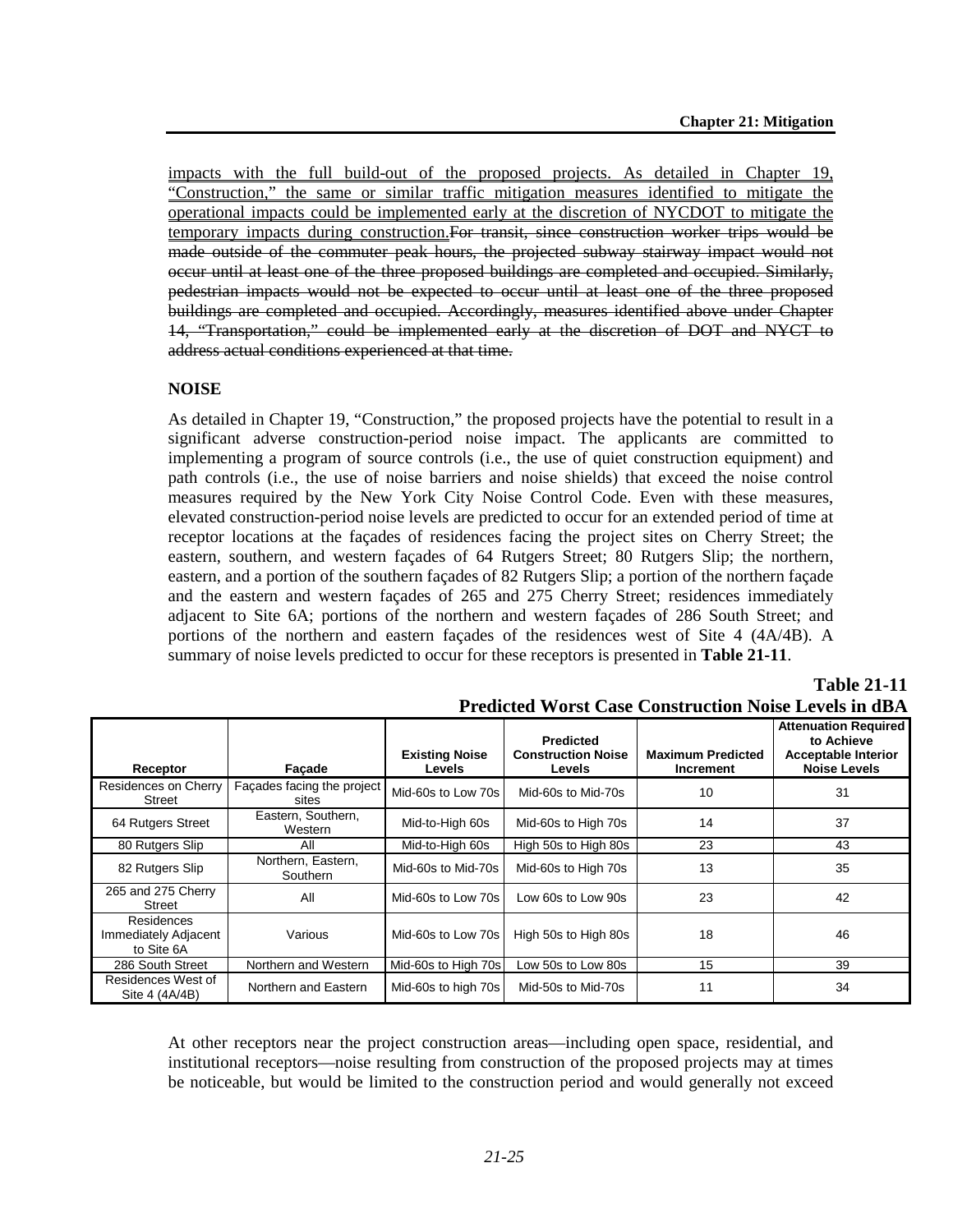typical noise levels in the nearby area, and therefore, would not be considered a significant adverse noise impact.

Based on field observations alternative means of ventilation (including through-the-wall air conditioning units, packaged terminal air conditioning (PTAC) units, and window air conditioning units) were identified at:

- Residences on Cherry Street appear to have insulated glass windows and an alternative means of ventilation (i.e., through-the-wall air conditioning units), which would be expected to provide approximately 25 dBA window/wall attenuation. Consequently, interior noise levels during construction in this area would be in the low 50s dBA, up to approximately 6 dBA higher than the 45 dBA threshold recommended for residential use according to CEQR noise exposure guidelines.
- 64 Rutgers Street appears to have insulated glass windows and an alternative means of ventilation (i.e., window air conditioning units), which would be expected to provide approximately 25 dBA window/wall attenuation. Consequently, interior noise levels during construction in this area would be in the mid-50s dBA, up to approximately 12 dBA higher than the 45 dBA threshold recommended for residential use according to CEQR noise exposure guidelines.
- 80 Rutgers Slip appears to have insulated glass windows and an alternative means of ventilation (i.e., through-the-wall air conditioning units), which would be expected to provide approximately 25 dBA window/wall attenuation. Consequently, interior noise levels during construction in this area would be in the low 60s dBA, up to approximately 18 dBA higher than the 45 dBA threshold recommended for residential use according to CEQR noise exposure guidelines.
- 82 Rutgers Slip appears to have insulated glass windows and an alternative means of ventilation (i.e., PTAC units), which would be expected to provide approximately 25 dBA window/wall attenuation. Consequently, interior noise levels during construction in this area would be in the mid-50s dBA, up to approximately 10 dBA higher than the 45 dBA threshold recommended for residential use according to CEQR noise exposure guidelines.
- 265 and 275 Cherry Street appear to have insulated glass windows and an alternative means of ventilation (i.e., through-the-wall air conditioning units), which would be expected to provide approximately 25 dBA window/wall attenuation. Consequently, interior noise levels during construction in this area would be in the low 60s dBA, up to approximately 17 dBA higher than the 45 dBA threshold recommended for residential use according to CEQR noise exposure guidelines.
- Residences immediately adjacent to Site 6A appear to have insulated glass windows and an alternative means of ventilation (i.e., through-the-wall air conditioning units), which would be expected to provide approximately 25 dBA window/wall attenuation. Consequently, interior noise levels during construction in this area would be in the mid-60s dBA, up to approximately 21 dBA higher than the 45 dBA threshold recommended for residential use according to CEQR noise exposure guidelines.
- 286 South Street appears to have insulated glass windows and an alternative means of ventilation (i.e., through-the-wall air conditioning units), which would be expected to provide approximately 25 dBA window/wall attenuation. Consequently, interior noise levels during construction in this area would be in the high 50s dBA, up to approximately 14 dBA